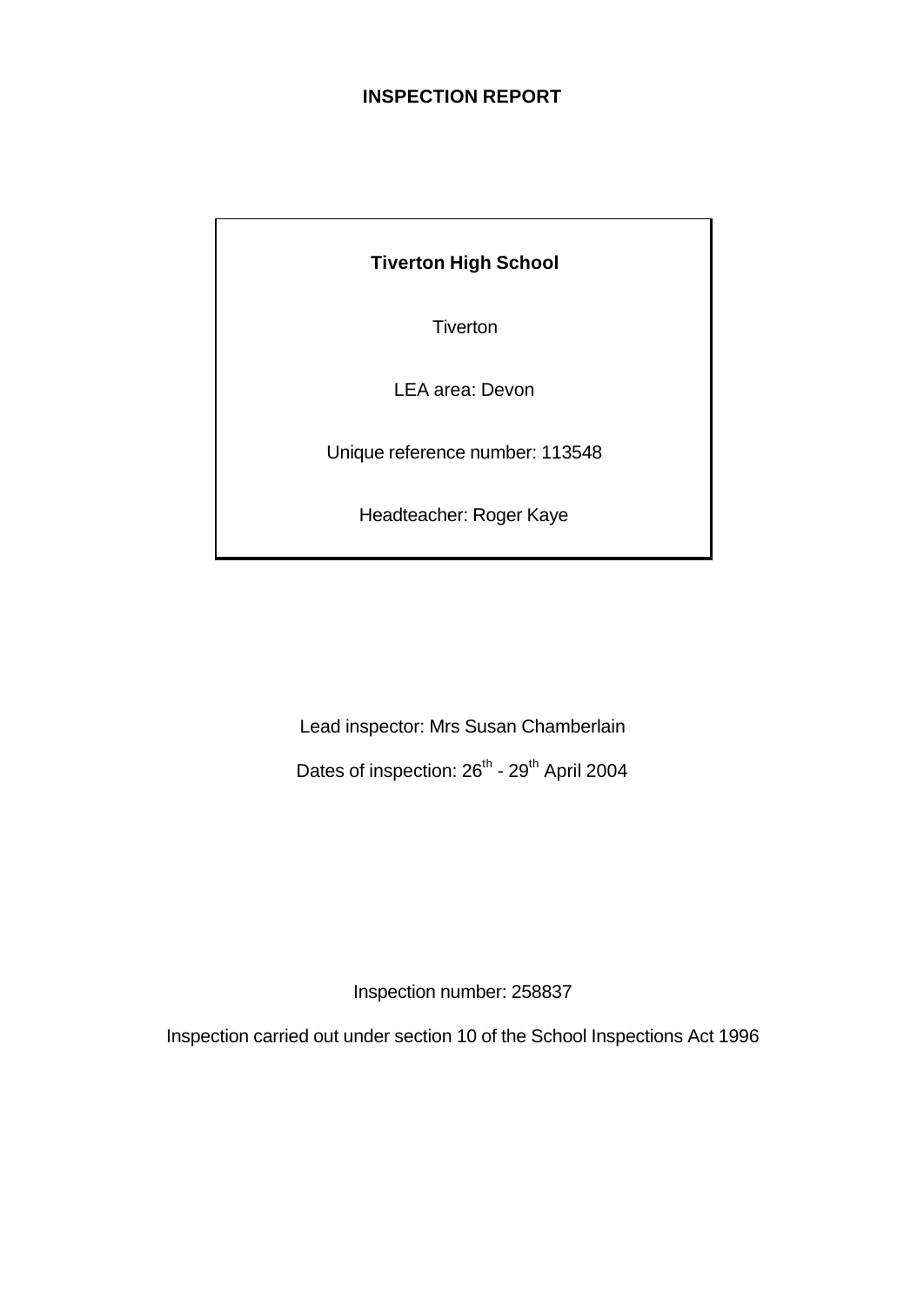#### © Crown copyright 2004

This report may be reproduced in whole or in part for non-commercial educational purposes, provided that all extracts quoted are reproduced verbatim without adaptation and on condition that the source and date thereof are stated.

Further copies of this report are obtainable from the school. Under the School Inspections Act 1996, the school must provide a copy of this report and/or its summary free of charge to certain categories of people. A charge not exceeding the full cost of reproduction may be made for any other copies supplied.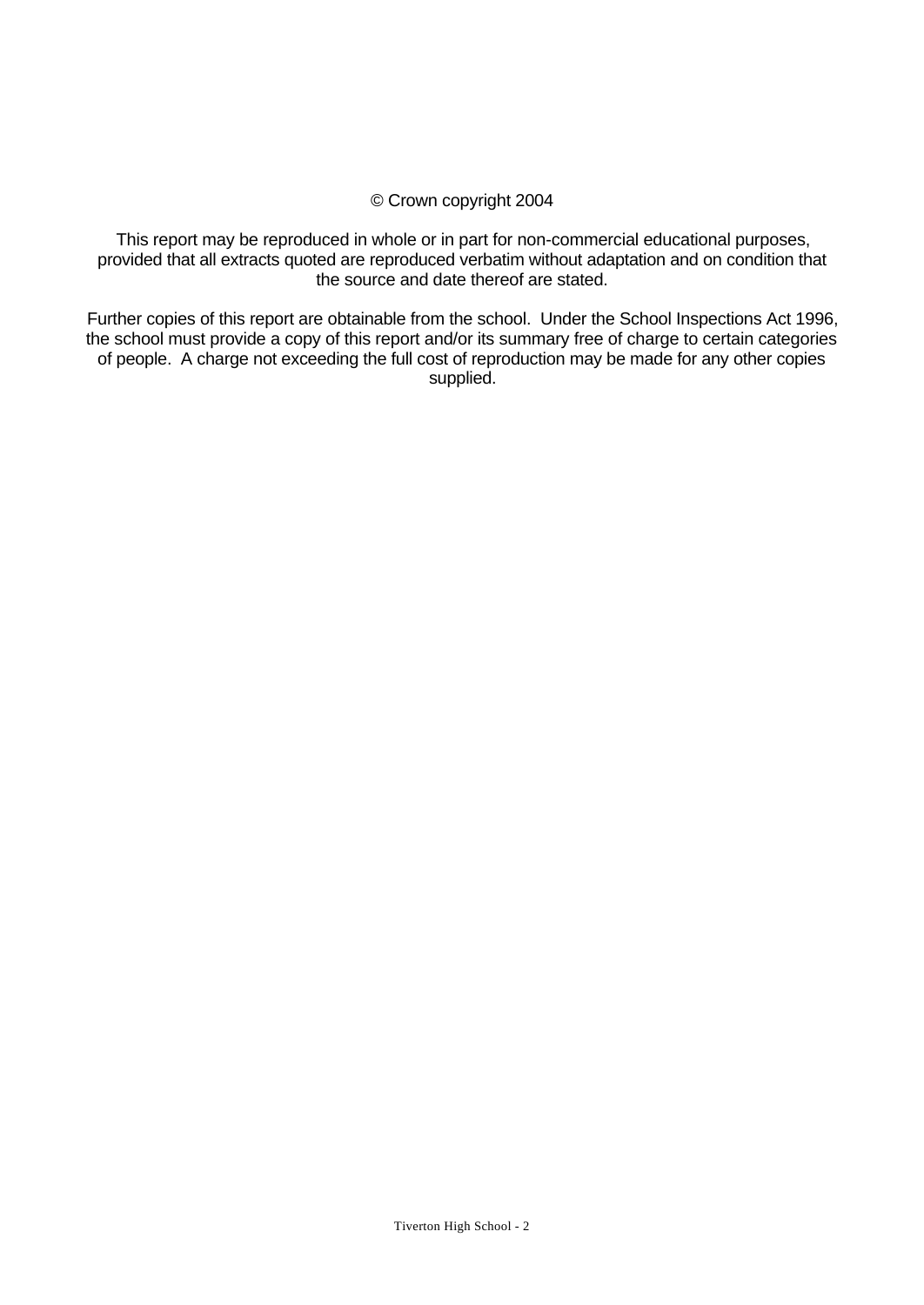## **INFORMATION ABOUT THE SCHOOL**

| Type of school:              | Comprehensive                  |
|------------------------------|--------------------------------|
| School category:             | Community                      |
| Age range of pupils:         | 11 to 16                       |
| Gender of pupils:            | Mixed                          |
| Number on roll;              | 1184                           |
| School address:              | <b>Bolham Road</b><br>Tiverton |
| Postcode:                    | Devon<br><b>EX16 6SQ</b>       |
| Telephone number:            | 01884 256655                   |
| Fax number:                  | 01884 243364                   |
| Appropriate authority:       | Governing body                 |
| Name of chair of governors:  | Mrs Sue Robinson               |
| Date of previous inspection: | 27 April 1998                  |

### **CHARACTERISTICS OF THE SCHOOL**

Tiverton High School is larger than other secondary schools (1184) but, temporarily, has a falling roll, a situation which will be remedied next year. The school has recently gained Visual Art Status. It has been recognised by Investors in People and has a Sportsmark gained in 2003. At present, the school is being led by a acting headteacher after two rounds of interviews failed to produce an appropriate candidate. The head-designate has now been appointed and will take up his post in September 2004.

The proportion of pupils known to be eligible for free school meals (14.4 per cent) is broadly in line with the national average. There is a low percentage (1.1 per cent) of pupils whose first language is not believed to be English. The proportion of pupils identified as having special educational needs, including statements, (22.7 per cent) is above the national average. That of those with statements of special educational needs (4.4 per cent) is above the national average. Pupils enter the school with, overall, below average levels of attainment.

More pupils left the school than joined the school other than at expected times. However, the school's examination results were negatively affected by its willingness to take on pupils late in Year 11; these pupils joined with no coursework and could not enter GCSE but featured in overall totals.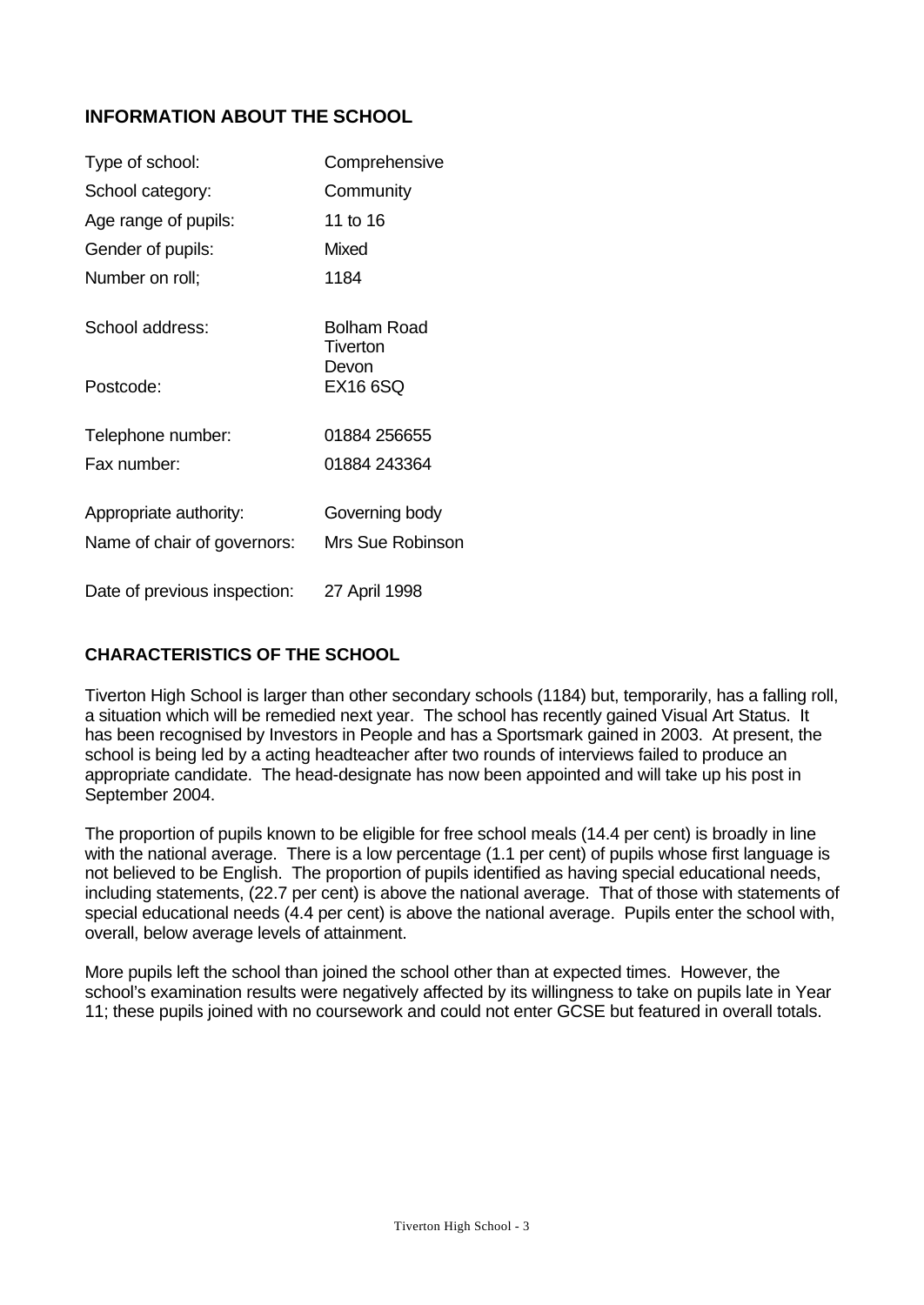#### **INFORMATION ABOUT THE INSPECTION TEAM**

| Members of the inspection team |                     | <b>Subject responsibilities</b> |                                             |
|--------------------------------|---------------------|---------------------------------|---------------------------------------------|
| 7661                           | Sue Chamberlain     | Lead inspector                  | Citizenship                                 |
| 8941                           | John Fletcher       | Lay inspector                   |                                             |
| 2200                           | Jim Stirrup         | Team inspector                  | English, Drama                              |
| 18967                          | Brenda Loydell      | Team inspector                  | <b>Mathematics</b>                          |
| 3735                           | Alan Webb           | Team inspector                  | Science                                     |
| 19613                          | Susan Thomas-Pounce | Team inspector                  | Information and communication<br>technology |
| 31693                          | <b>Tim Hanifin</b>  | Team inspector                  | Art                                         |
| 21806                          | Pat Swinnerton      | Team inspector                  | Design and technology                       |
| 23324                          | Sylvia Greenland    | Team inspector                  | Geography                                   |
| 12825                          | <b>Niall Carr</b>   | Team inspector                  | History                                     |
| 4749                           | Martin Ash          | Team inspector                  | Modern foreign languages                    |
| 15301                          | Reg Fletcher        | Team inspector                  | Music                                       |
| 15312                          | Kaye Lord           | Team inspector                  | Physical education                          |
| 1387                           | Romy Markham        | Team inspector                  | Religious education                         |

The inspection contractor was:

Penta International Upperton House The Avenue **Eastbourne** BN21 3YB

Any concerns or complaints about the inspection or the report should be made initially to the contractor. The procedures are set out in the leaflet *'Complaining about Ofsted Inspections'*, which is available from Ofsted Publications Centre (telephone 07002 637833) or Ofsted's website (www.ofsted.gov.uk).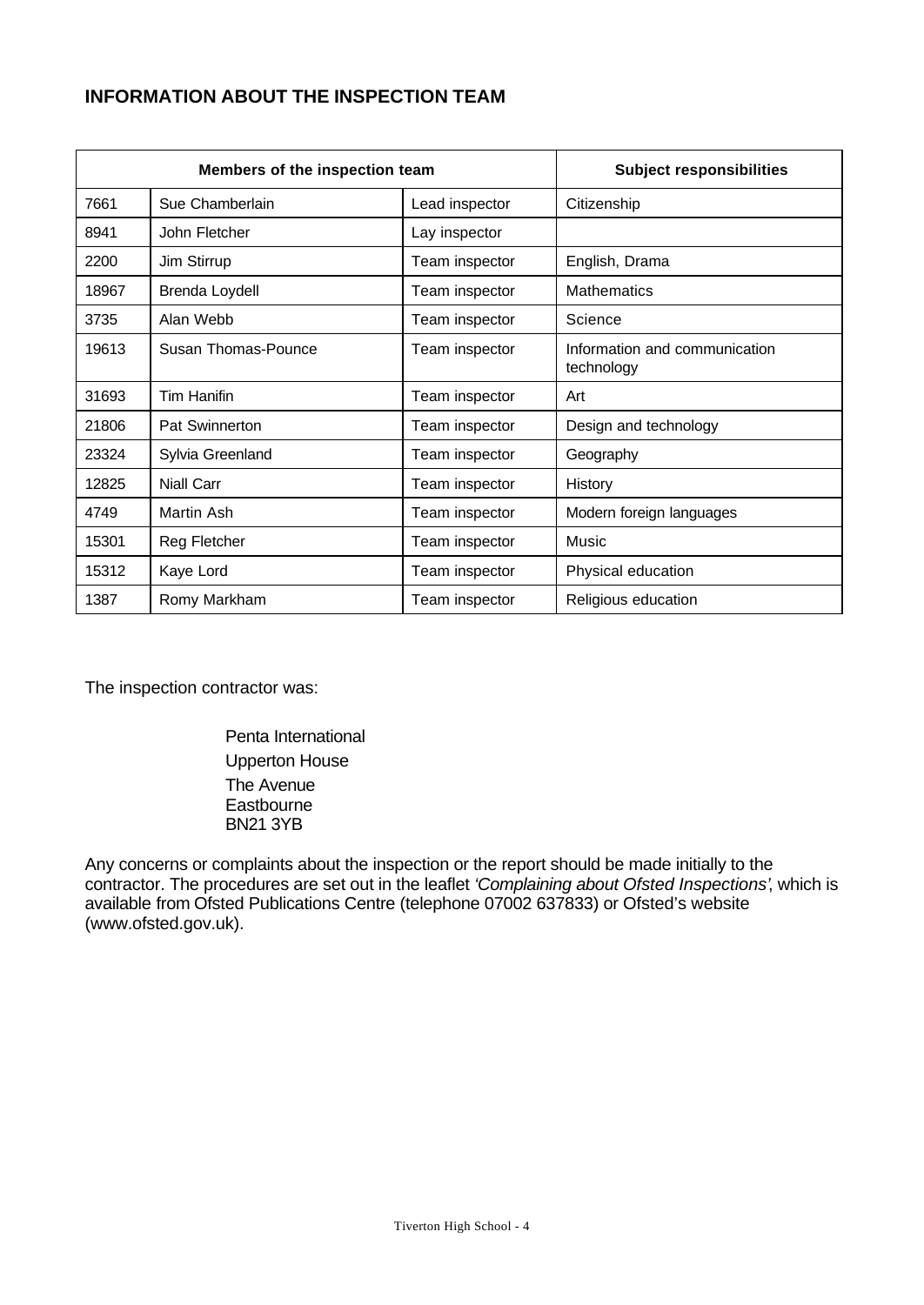## **REPORT CONTENTS**

|                                                                                                                                    | Page |
|------------------------------------------------------------------------------------------------------------------------------------|------|
| <b>PART A: SUMMARY OF THE REPORT</b>                                                                                               | 6    |
| <b>PART B: COMMENTARY ON THE MAIN INSPECTION FINDINGS</b>                                                                          |      |
| <b>STANDARDS ACHIEVED BY PUPILS</b>                                                                                                | 8    |
| Standards achieved in areas of learning, subjects and courses                                                                      |      |
| Pupils' attitudes, values and other personal qualities                                                                             |      |
| <b>QUALITY OF EDUCATION PROVIDED BY THE SCHOOL</b>                                                                                 | 11   |
| Teaching and learning<br>The curriculum<br>Care, guidance and support<br>Partnership with parents, other schools and the community |      |
| <b>LEADERSHIP AND MANAGEMENT</b>                                                                                                   | 17   |
| <b>OTHER SPECIFIED FEATURES -</b>                                                                                                  | 18   |
| PART C: THE QUALITY OF EDUCATION IN AREAS OF LEARNING,<br><b>SUBJECTS AND COURSES</b>                                              | 19   |
| SUBJECTS [AND COURSES] IN KEY STAGES 3 and 4                                                                                       |      |
| <b>PART D: SUMMARY OF THE MAIN JUDGEMENTS</b>                                                                                      | 38   |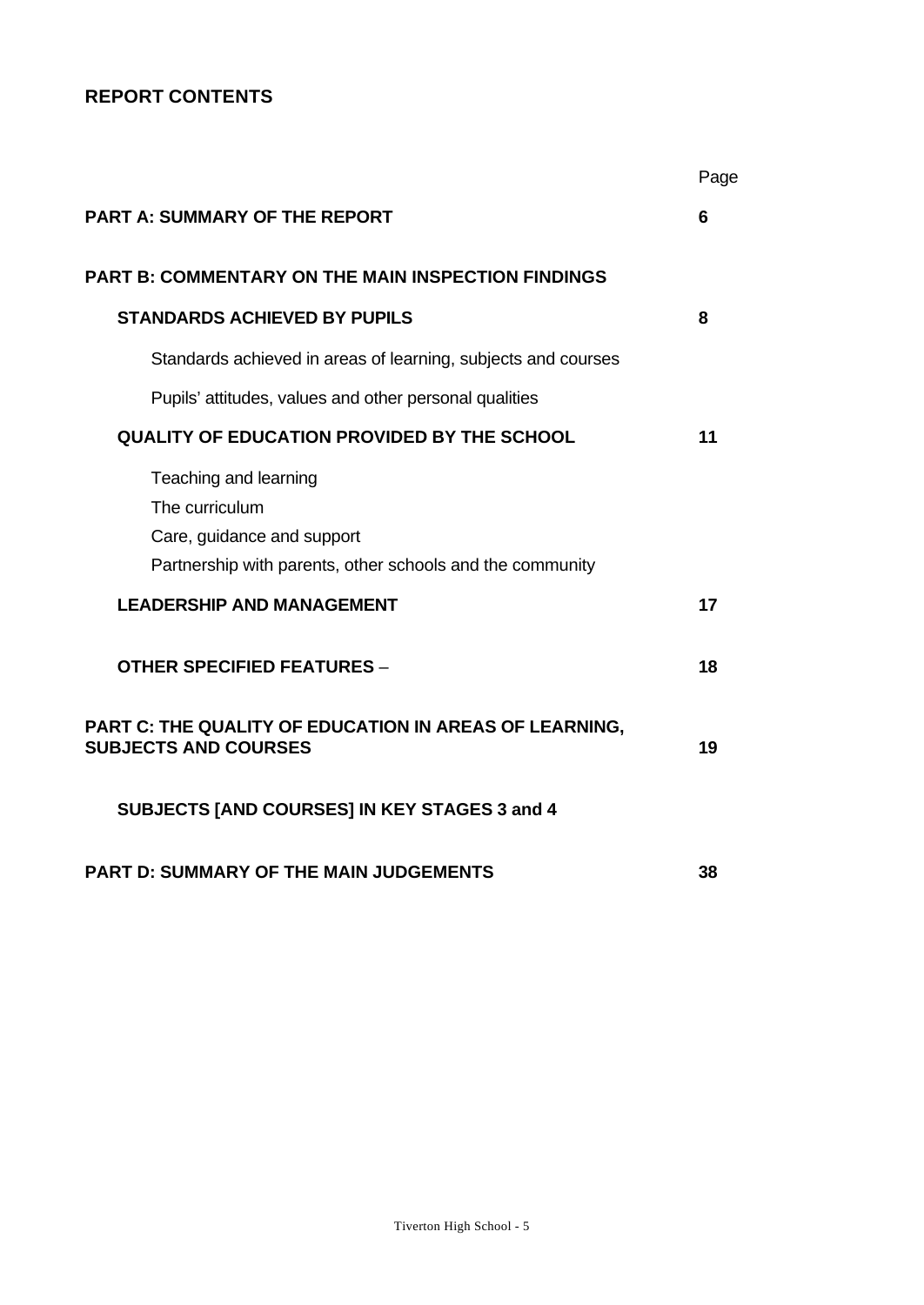# **PART A: SUMMARY OF THE REPORT**

## **OVERALL EVALUATION**

This is a good and improving school which provides a good quality of education. The school's beneficial ethos ensures that its pupils are cared for in a sensitive manner and are consequently able to learn effectively. The school is keen to include all pupils and provides well in this respect. It provides good value for money.

#### **The school's main strengths and weaknesses are:**

- The newly acquired status, as a specialist Visual Arts School, builds on pupils' success in art and design, and provides greatly enhanced opportunities for pupils, partner schools and the wider community.
- Leadership by the acting headteacher is highly effective.
- Pupils' achievement is good and best in Years 10 and 11.
- Teaching is good. It is especially effective because the teachers know their pupils well and respond naturally to individual needs. Accordingly, levels of pastoral care are high; in addition, pupils are supported well by a number of very hardworking staff from outside agencies.
- The curriculum in Years 10 and 11 is very good; a particular strength is the Life Academy course.
- Poor accommodation in design and technology is adversely affecting teaching and learning.
- Attendance is unsatisfactory.
- Literacy and numeracy are not consistently, nor rigorously, monitored across the curriculum.
- Information and communication technology (ICT) is a strength. The resulting high standards are impressive and would be improved further by the planned improvement in resources to enhance learning across the curriculum.
- Community perceptions of the school are not as high as they should be.

There has been **satisfactory** improvement since the previous inspection. Standards of teaching and examination results have risen. There is a broader curriculum. The Senior Leadership Team is more cohesive. Improvements are evident in science and to a lesser extent in modern foreign languages. Resources in ICT, music and art have improved. Accommodation is better but still remains poor for design and technology. There has been insufficient improvement in the monitoring of literacy across the school. The requirement for a daily act of worship is not met.

#### **STANDARDS ACHIEVED**

Pupils' achievement is good, overall. They achieve very well in ICT and music. In drama and art in Years 10 and 11, they also achieve very well. Achievement is unsatisfactory in physical education in Years 7 to 9. Standards seen are in line with those expected overall, but below expectations in English, French, German, geography, music, religious education and physical education in lower school and above expectations in ICT. In Years 10 and 11, standards are well above expectations in art, drama, ICT and music; above expectations in history and business education and below expectation in English, French, German and religious education.

#### **Year 11 results**

| Performance in GCSE/GNVQ examinations at<br>the end of Year 11, compared with: | All schools |      |      | similar schools |
|--------------------------------------------------------------------------------|-------------|------|------|-----------------|
|                                                                                | 2001        | 2002 | 2003 | 2003            |
|                                                                                |             |      |      |                 |

*Key: A - well above average; B – above average; C – average; D – below average; E – well below average Similar schools are those whose pupils attained similarly at the end of Year 9.*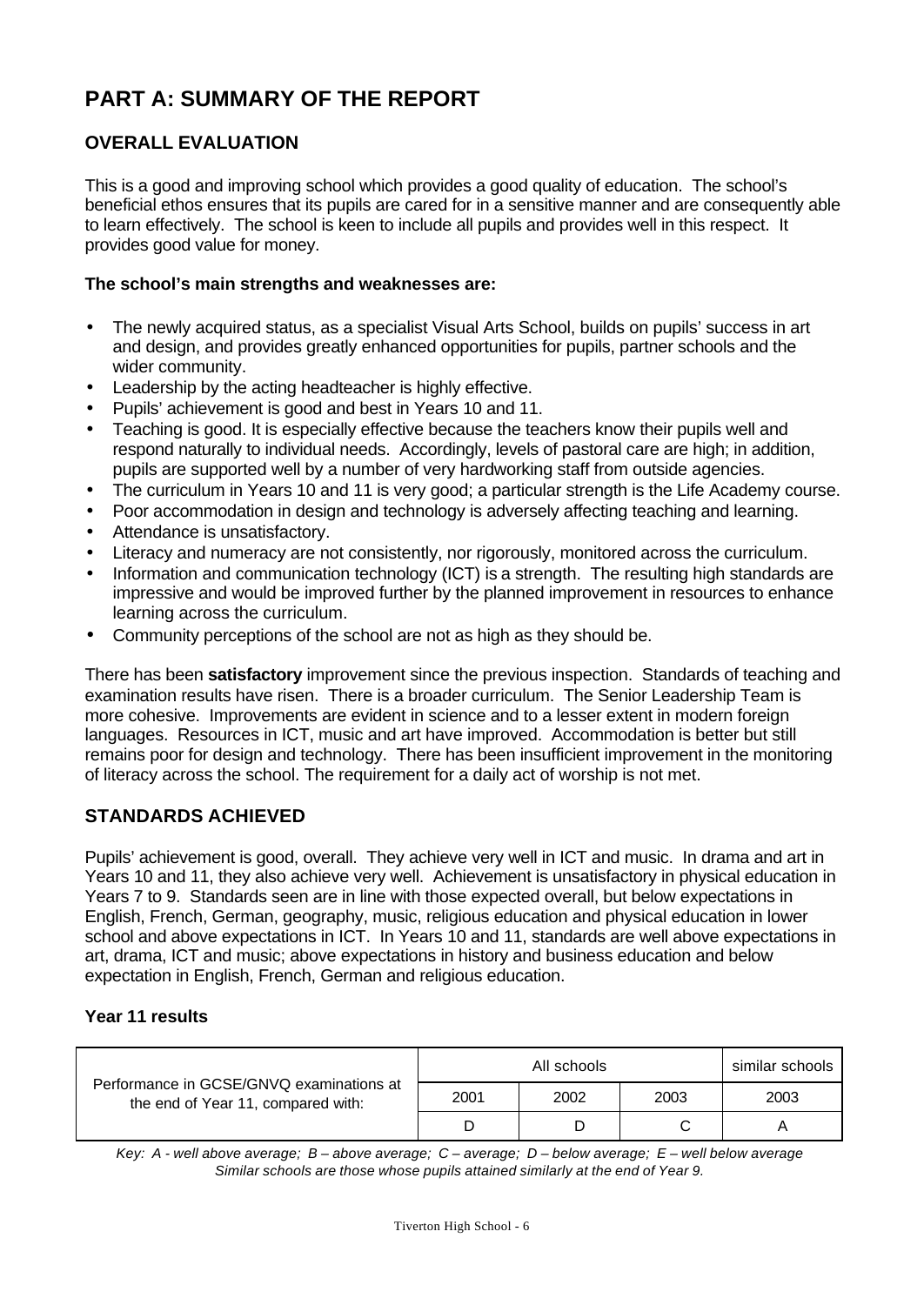Pupils' personal qualities, including their spiritual, moral, social and cultural development, are **good,** in response to the good provision made by the school in the curriculum, in daily routines and in the ethos of the school. Pupils' attitudes to school and learning are **good** and improve over time at the school. Behaviour is **satisfactory** but exclusions are high. Attendance levels have improved but are still **unsatisfactory**. Punctuality to school and throughout the day is **good**.

## **QUALITY OF EDUCATION**

The quality of education provided by the school is **good**. Teaching and learning are **good** and marginally better in Years 10 and 11. Approximately seven out of ten lessons are good or better and unsatisfactory lessons are rare. Excellent lessons occurred in ICT, English literature, music and science. Overall assessment is **good**. The curriculum is **good** overall. It is **very good** in Years 10 and 11. The school offers **very good** enrichment activities but these are not always taken up. Accommodation and resources are **satisfactory**.

The school is **very effective** in ensuring all pupils' care, welfare, health and safety. Well informed support, advice and guidance are made available to pupils as they progress through the school. Pupils' views and opinions are valued and are increasingly being sought.

## **LEADERSHIP AND MANAGEMENT**

Leadership and management are **good**. Leadership by the headteacher and key staff is **very good**. All are highly committed. Over recent months they have become a more cohesive group as a result of sound advice. Management is **good** despite a large number of staffing difficulties, following the national trend, over the past few years. Governance is **good**; the governing body draws on a wide range of expertise; it is supportive yet challenging.

## **PARENTS' AND PUPILS' VIEWS OF THE SCHOOL**

The overwhelming majority of parents and carers agree that teaching is good, that children are expected to work hard and they are pleased with the progress their children make at the school. A significant minority of parents did raise concerns about standards of behaviour. The vast majority of pupils enjoy school. They enjoy the new canteen and the very good food provided.

The most important things the school should do to improve are:

- On a regular basis, monitor rigorously literacy standards across the curriculum in order to raise standards of literacy.
- Address the negative perceptions of the school and build pride through the continued celebration and communication of success and achievement.
- Improve attendance by reducing exclusions and through the further use of strategies to motivate pupils to want to come to school.
- Improve the accommodation for design and technology.

to meet statutory requirements for collective worship.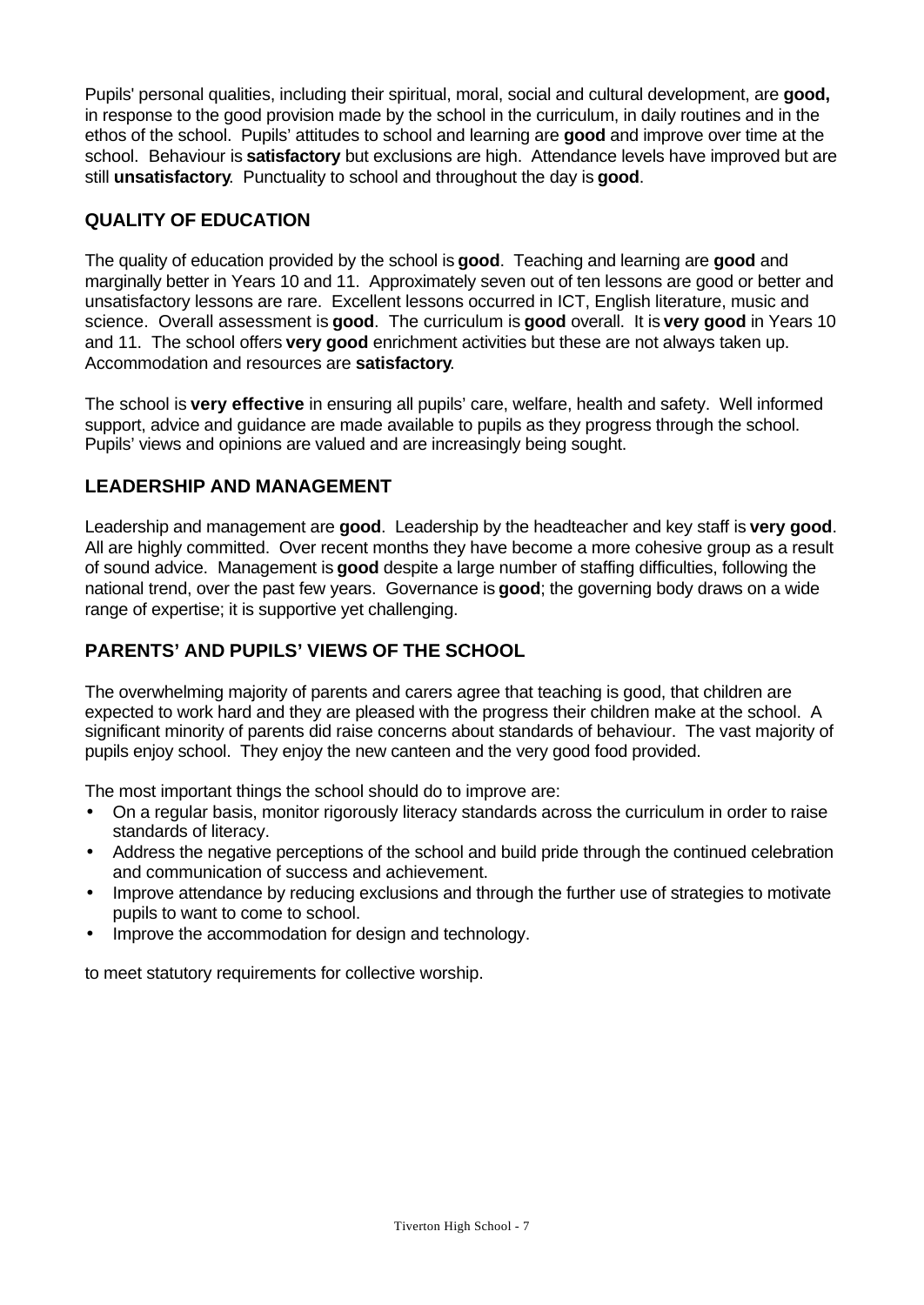# **PART B: COMMENTARY ON THE INSPECTION FINDINGS**

## **STANDARDS ACHIEVED BY PUPILS**

#### **Standards achieved in areas of learning, subjects and courses**

Pupils, including those with learning difficulties, achieve well across the school. Those for whom English is an additional language achieve very well. The standards in work seen are in line with national expectations. In statutory tests and teacher assessments, standards by the end of Year 9 are below national averages. By the end of Year 11, GCSE results are in line with national averages.

#### **Main strengths and weaknesses**

- Pupils' achievement is good.
- In Year 7, students achieve at a slower rate.
- Pupils make rapid progress in Years 10 and 11.
- Many pupils enter the school with particularly low levels of literacy.
- There is insufficient consistent monitoring of literacy and numeracy across the curriculum.

#### **Commentary**

1. Pupils' achievement is good across most subjects and years. It is best throughout the school in ICT, where project work is of a high standard, and music where pupils' confidence in singing is growing. It is also best in Years 10 and 11, in drama where pupils use a pre-written script as a stimulus for their own devised dramas and art, where drawing is well developed. However, it is satisfactory in science and history in Years 7 to 9, satisfactory in religious education in all years and unsatisfactory in physical education in Years 7 to 9. Achievement is good in all other subjects.

2. Although good in Years 7 to 9, achievement is not obviously so from results in statutory tests. This is because the school has to work hard on pupils' attitudes to learning, particularly in Year 7. Low levels of literacy amongst some pupils also contribute to this slow start. However, the school's efforts are rewarded and, by the beginning of Year 10, pupils are poised ready for GCSE where they do much better. Standards in the work seen are in line with expectations overall. However, they are below expectation in English, French, German, geography, music, religious education and physical education in Years 7 to 9 and above expectations in ICT. In statutory tests at the end of Year 9, results were below average when compared with all schools, with schools of a similar context and with schools with similar prior attainment.

#### **Key Stage 3**

| Standards in:      | School results  | National results |
|--------------------|-----------------|------------------|
| English            | $30.7$ $(35.0)$ | 33.4 (33.3)      |
| <b>Mathematics</b> | $33.6$ $(34.0)$ | 35.4 (34.7)      |
| Science            | 32.4(32.1)      | $33.6$ $(33.3)$  |

*Standards in national tests at the end of Year 9 – average point scores in 2003*

*There were 251 pupils in the year group. Figures in brackets are for the previous year*

3. In the work seen, in Years 10 and 11, standards are well above those expected in drama, art, ICT and music and below those expected in religious education, French, German and English. They are above expectations in history and business education. At GCSE level, pupils gained results in line with average all schools for grades 5A\* - C, above average when compared with a similar context and well above average when compared with schools with similar prior attainment.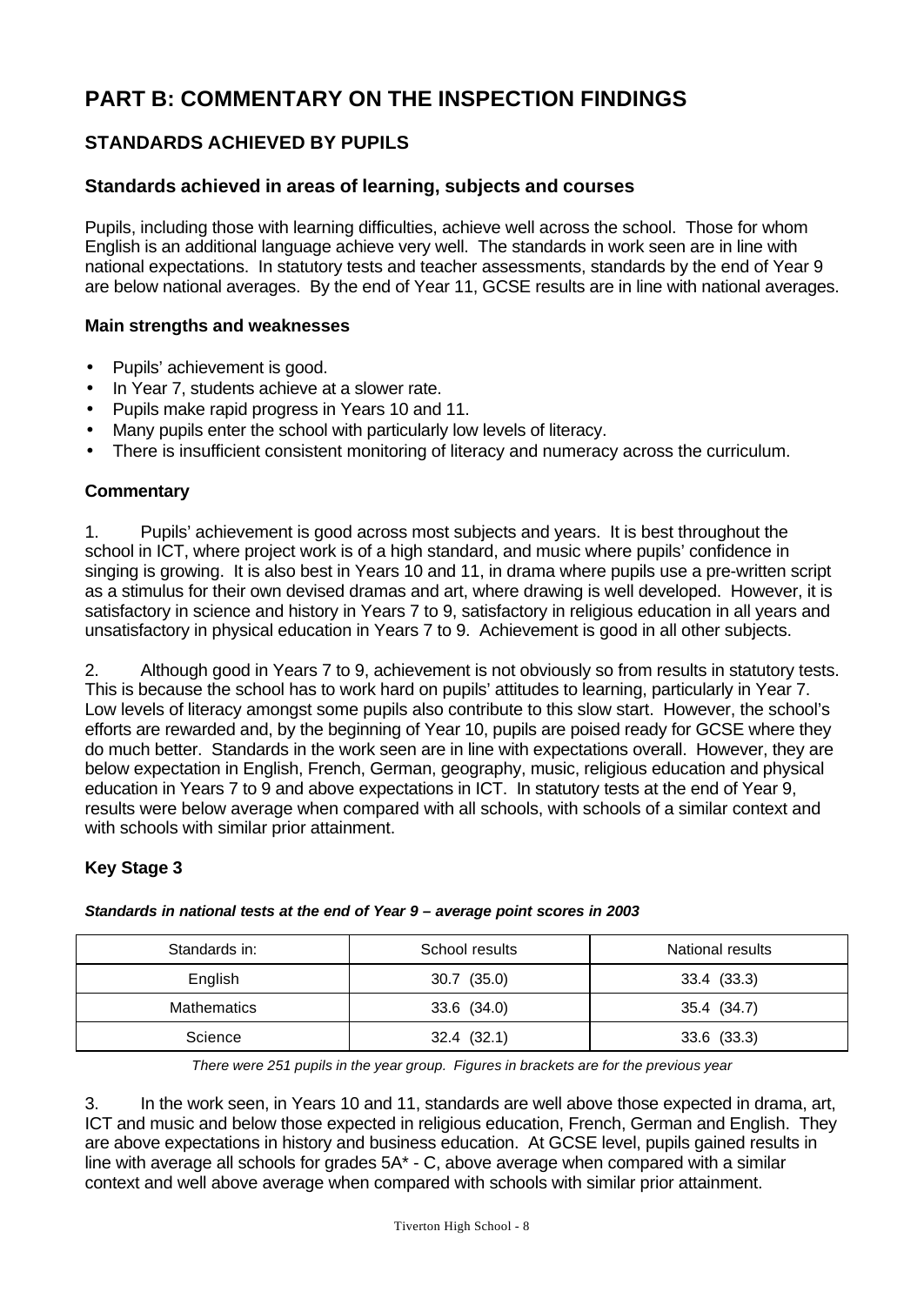#### **Key Stage 4**

| Standards in GCSE/GNVQ examinations at the end of Year 11 in2003 |  |  |
|------------------------------------------------------------------|--|--|
|------------------------------------------------------------------|--|--|

|                                                     | School results | National results |
|-----------------------------------------------------|----------------|------------------|
| Percentage of pupils gaining 5 or more A*-C grades  | 45 (41)        | 52 (50)          |
| Percentage of pupils gaining 5 or more A*-G grades  | 78 (77)        | (91)<br>91       |
| Percentage of pupils gaining 1 or more A*-G grades  | (89)<br>91     | (96)<br>96       |
| Average point score per pupil (best eight subjects) | 31.4(29.1)     | 34.7 (34.8)      |

*There were 240 pupils in the year group. The percentages include the equivalent GCSE grades obtained in GNVQ assessments. Figures in brackets are for the previous year.*

4. Numeracy skills are in line with expectations nationally. However, although they are checked regularly in mathematics, they are not monitored across other subjects. Literacy skills are below national expectations in Years 7 to 9 and in line with these in Years 10 and 11. The poor levels of literacy exhibited by a number of pupils, when they enter the school, inhibits their ability to access the curriculum fully. The school does a great deal to help these pupils but it does not regularly monitor such skills in subjects across the curriculum. In this school, ICT skills are well above expectations and, inadvertently, help with literacy levels. Pupils really have a grasp of the necessary skills to access most packages they might need.

#### **Pupils' attitudes, values and other personal qualities**

5. Pupils' attitudes to school and learning are good and improve over time at the school. Behaviour is satisfactory but exclusions are high. Attendance levels have improved but are still unsatisfactory. Punctuality to school and throughout the day is good.

#### **Main strengths and weaknesses**

- The vast majority of pupils enjoy Tiverton High; show a genuine interest in school activities and, in most lessons, a desire to learn.
- The school works hard to manage unacceptable and harassing behaviour but immature behaviour restricts learning in some lessons.
- Exclusion rates are high and have increased in the last year.
- Despite good efforts to promote and encourage attendance, the overall level of attendance is unsatisfactory and below the national average.

#### **Commentary**

6. Most pupils say they like attending Tiverton High and that it is a good school. Observation in many lessons reveals pupils showing good levels of interest in their studies, getting enthusiastically involved in activities and becoming engrossed in their learning. In discussion, younger pupils showed relatively low levels of self esteem and confidence and were reluctant to engage in conversation, although they were positive about the school and about their learning. Older pupils were more confident and spoke enthusiastically about their experiences and particularly about the good range of extra curricular clubs and activities that they are involved in. Pupils commented favourably about trips and outings and Years 10 and 11 pupils were keen to mention how much they were enjoying the Preparation for Adult Life course and the opportunities for vocational studies and work experience.

7. Behaviour in lessons and around the school is satisfactory. Relationships are generally good and in most lessons pupils communicate openly and politely with adults. Interaction between pupils is usually supportive and involves amicable and helpful exchanges. In a few lessons during the inspection and despite the best efforts of the teacher to capture pupils' imagination and interest,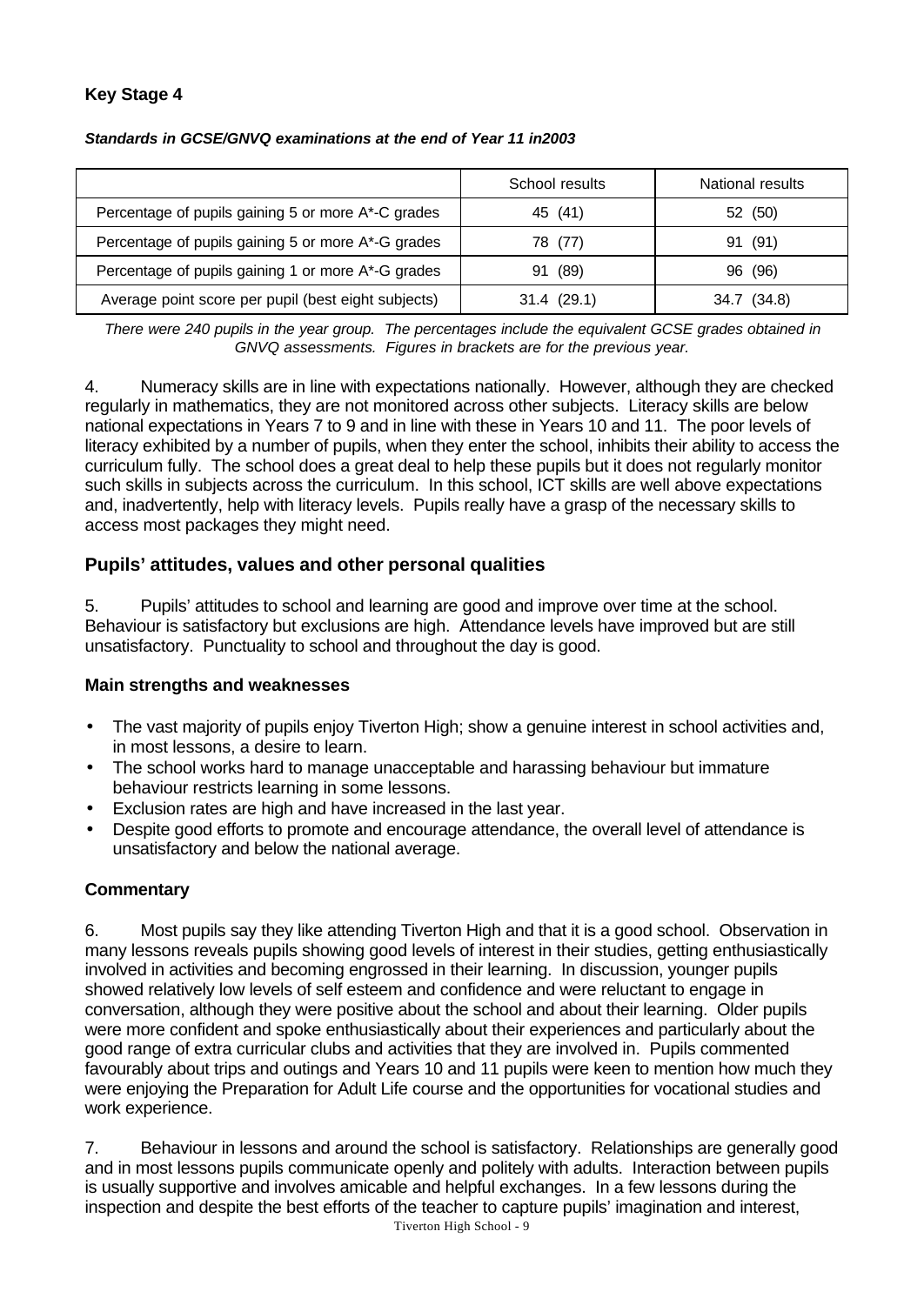immaturity and poor social skills led to silly behaviour which disrupted learning. Arrival and departure routines are respected by pupils and are completed safely. At break and lunchtimes there are some boisterous games but pupils generally behave in a civilised manner and the school is an orderly environment. Movement in corridors between lessons can be difficult, particularly for younger pupils. The school works hard and consistently to promote acceptable standards of behaviour and deals effectively with bullying and harassment. Pupils say they respect the behaviour code and believe that the school deals fairly and firmly with incidents. Fixed term exclusions have increased in the last year as the behaviour code has been interpreted more rigidly. The high and escalating use of the exclusion sanction is impacting negatively on attendance and is not working as an effective deterrent.

8. Attendance levels have gradually improved over the last three years but are still below the national average for similar schools and as such are unsatisfactory. Absence rates increase as pupils progress through the school. The school has established rigorous systems to follow up unexplained absence and openly promotes the fact that absent pupils do not learn. Pupils and parents experiencing difficulty with attendance are supported sensitively. Punctuality to school is good and most lessons run to time.

9. Pupils' spiritual, moral, social and cultural development is good, in response to the good provision made by the school in the curriculum, in daily routines and in the ethos of the school. There are strong contributions in the Preparation for Adult Life programme (Citizenship), in religious education, English, art and music in particular. However, all subjects provide opportunities for pupils' social and moral development in encouraging them to express their views, to listen to others and to respect diversity.

10. Pupils' spiritual development is satisfactory. They develop their own values and are encouraged to express their views sensibly. However, pupils do not have the opportunity to attend collective worship each day and this is a lost opportunity for pupils to reflect deeply and develop selfawareness and self esteem. Moral development is good. Pupils' have a strong commitment to fairness and justice in school, the community and the wider world. They accept responsibility for their own actions and it is a minority who misbehave. Social development is good. Pupils work together well in lessons and in extra curricular activities. Older pupils act sensibly as prefects and pupils of all ages develop responsible attitudes through the class, year and school councils. Cultural development is good, with particular strengths through the visual arts and in music. Pupils have many opportunities to appreciate their own and other cultures. Preparing pupils for life in a multi cultural society remains less well developed. The school has few links with individuals or communities of ethnic minorities, but the citizenship programme and religious education are developing this aspect of the school's work.

#### **Attendance**

#### *Attendance in the latest complete reporting year (%)*

| Authorised absence |     | Unauthorised absence |  |
|--------------------|-----|----------------------|--|
| School data:       | 7.8 | School data:         |  |
| National data:     | ר ד | National data:       |  |

| Unauthorised absence |    |  |  |
|----------------------|----|--|--|
| School data:         | 32 |  |  |
| National data:       | 11 |  |  |

*The table gives the percentage of half days (sessions) missed through absence for the latest complete reporting year.*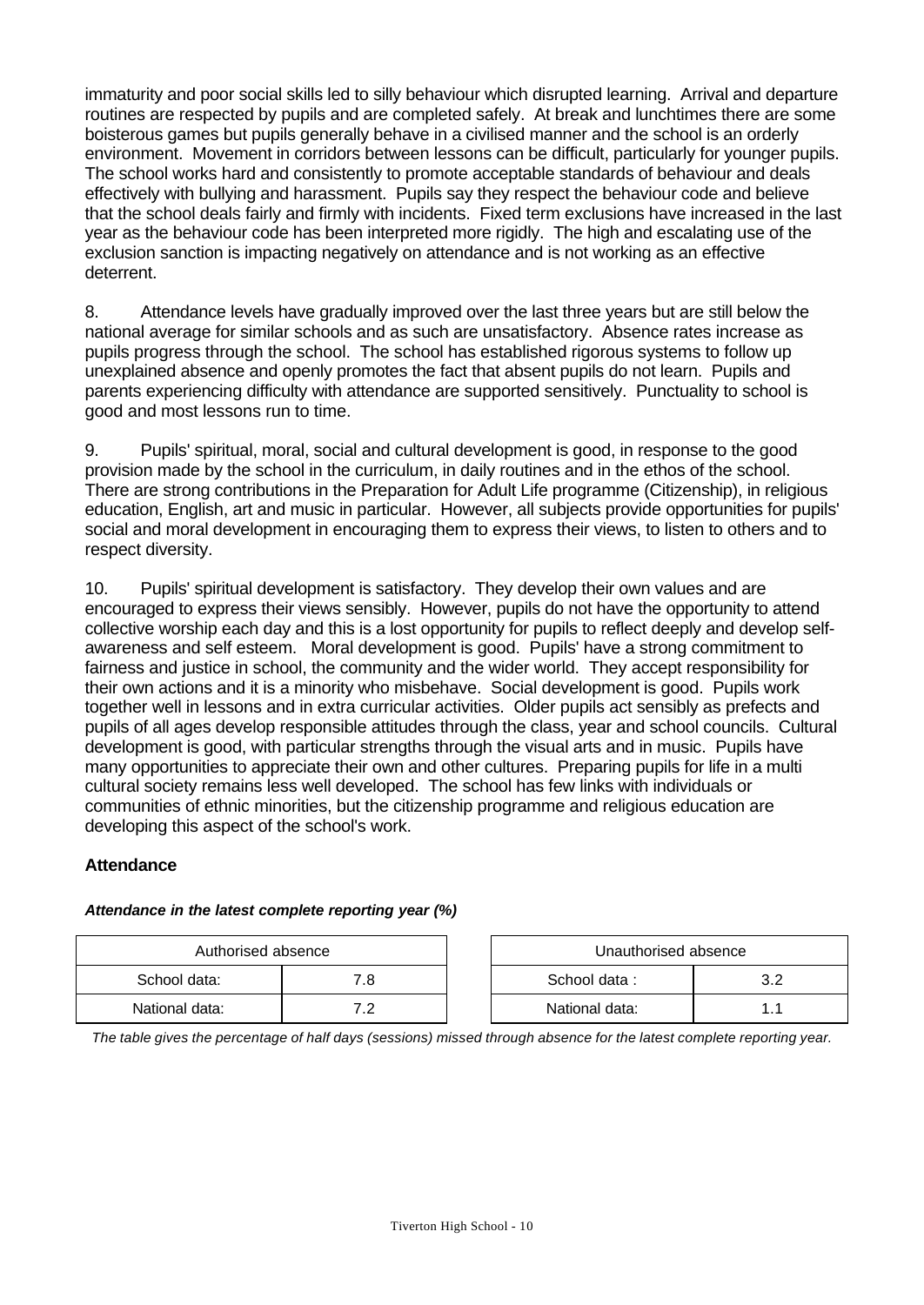#### **Exclusions**

*Ethnic background of pupils Exclusions in the last school year*

| <b>Categories used in the Annual School Census</b> | No of pupils<br>on roll | Number of<br>fixed period<br>exclusions | Number of<br>permanent<br>exclusions |
|----------------------------------------------------|-------------------------|-----------------------------------------|--------------------------------------|
| White - British                                    | 1147                    | 327                                     |                                      |
| White - Irish                                      | 5                       |                                         |                                      |
| White - any other White background                 | 10                      |                                         |                                      |
| Mixed – any other mixed background                 | 4                       |                                         |                                      |
| Asian or Asian British - Indian                    |                         |                                         |                                      |
| Asian or Asian British - Bangladeshi               | 3                       |                                         |                                      |
| Black or Black British - Caribbean                 | $\overline{2}$          |                                         |                                      |
| Black or Black British - African                   |                         |                                         |                                      |
| Chinese                                            | 3                       |                                         |                                      |
| Parents/pupils prefer not to say                   | 8                       |                                         |                                      |

*The table gives the number of exclusions, which may be different from the number of pupils excluded.*

## **QUALITY OF EDUCATION PROVIDED BY THE SCHOOL**

#### **Teaching and learning**

11. Teaching and learning are **good.**

#### **Main strengths and weaknesses**

- Teaching is good or better in seven out of ten lessons.
- Teaching is excellent in about one in twenty lessons.
- Teachers use a wide range of strategies, including those which exploit visual processes.
- Pupils in Year 7 do not learn as well as those in other years.
- Pupils with a range of learning difficulties and needs are taught well.

#### **Commentary**

12. A large proportion of lessons are good or better. In Years 10 and 11, nearly a third of lessons are very good and in some cases excellent. Teaching and learning are marginally better in Years 10 and 11 than in Years 7 to 9. Learning does not fully reflect the good teaching in Year 7 where teachers have a great deal of work to do to settle pupils and instil good working habits.

13. Excellent lessons start very well, recapping on previous work and quickly involving pupils. Lessons are brisk and purposeful. Pupils really enjoy learning. Teachers exhibit excellent subject knowledge, which they use to challenge pupils. Exemplified in a Year 7 ICT lesson, teachers use phases like "picture this", "image you have", "close your eyes and visualise", all highly effective in motivating pupils and also exploiting the Visual Art Status of the school. In such lessons, the standard of discussion is high. Pupils' response, in all ways, is positive; they show interest, sustain concentration and make very good progress. Most able pupils work independently and have charge of their learning; they are able to make sensible decisions based on the teachers' exposition, questioning and consequent discussion. Teachers' questions are carefully constructed to meet the capabilities of individual pupils and ensure that all pupils can contribute to the lesson. Questions flow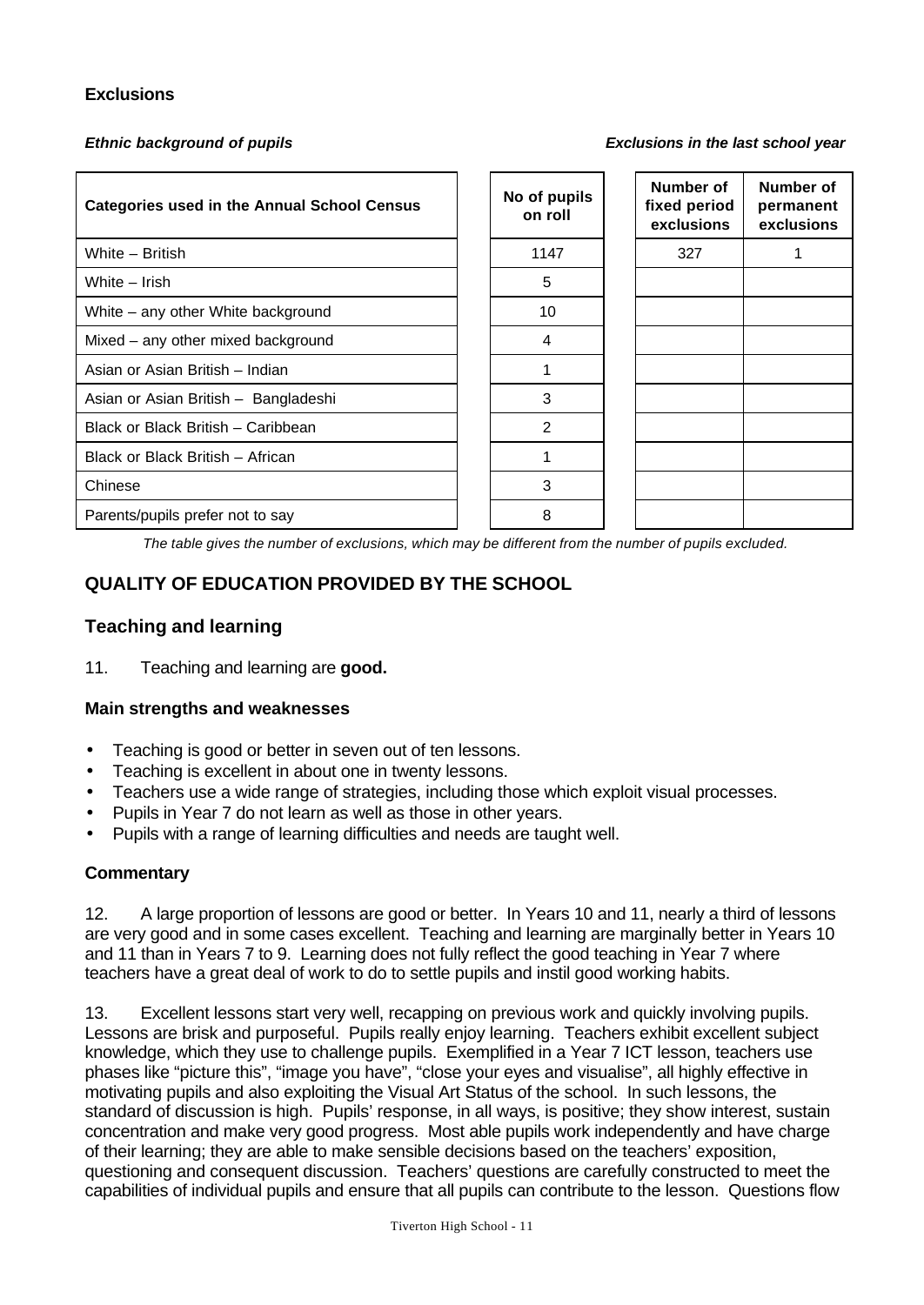freely in both directions. This proved especially helpful in a Year 9 English literature lesson. As in a Year 10 lesson on parasitism, the rapport between teachers and pupils is often easy and informal but the environment is very informative. Pupils learn effectively individually, in pairs and in groups.

14. Good and very good lessons include the insistence by the teacher of the highest standards of behaviour. The conduct of the lesson signals high expectations and pupils are stretched effectively. Lesson content is well prepared and relevant material is easily available. Praise and encouragement feature in very good lessons. Lessons are clearly structured and teachers prompt and, when necessary, refocus pupils' efforts. Lesson objectives are clear. Teachers use a plenary session where she/he checks how well these are met. Pupils are encouraged to plan, investigate and gather information appropriately.

15. Most lessons are generally, well planned, have clear aims and interesting elements. In most cases, teachers have good subject knowledge and use a range of strategies to help pupils learn. Deliberately, many pupils are given opportunities to learn either visually or aurally. Teachers often introduce practical tasks to allow those who need to use their hands an opportunity to excel. Pupils respond very well to these projects and when asked about their preferred subjects and learning strategies, they often identify those where they can participate physically. Teachers review pupils' work as lessons proceed. On paper, the monitoring of progress could be better but, on the whole, teachers know their pupils well and a natural checking occurs.

16. In less successful lessons, pupils' recall is often poor; they wait for the teacher to provide answers rather than attempting to answer themselves. Pupils provide unwanted commentary. Teachers try to continue to teach through noise rather than insisting on silence. Teachers fail to manage disaffection. Lessons often start better than they end. A slow deterioration occurs despite the teachers' anxiety and slow progress is evident.

17. Pupils with learning difficulties are well taught. The high levels of need, particularly with regard to low levels of literacy are dealt with well. More attention to GCSE courses may give some pupils a better access to the curriculum. The school is considering how to integrate these into their teaching.

18. Pupils who are particularly gifted or who are especially talented, learn well. Teachers provide extension activities and open ended tasks so they are properly challenged and able to make progress.

19. Pupils for whom English is an additional language, learn very well. Teachers ensure that they have full access to the good teaching available.

| Excellent | Very good   | Good     | Satisfactory | Unsatisfactor | Poor | Very Poor |
|-----------|-------------|----------|--------------|---------------|------|-----------|
| 6(4%)     | (22%)<br>31 | 64 (45%) | (28%)<br>41  | (1%)          |      |           |

*The table gives the number of lessons observed in each of the seven categories used to make judgements about lessons; figures in brackets show percentages where 30 or more lessons are seen.*

#### **Assessment**

#### 20. Overall assessment is **good**.

#### **Main strengths and weaknesses**

- There is a good whole school policy on marking, assessment, recording and reporting.
- Most departments have assessment systems which are well organised.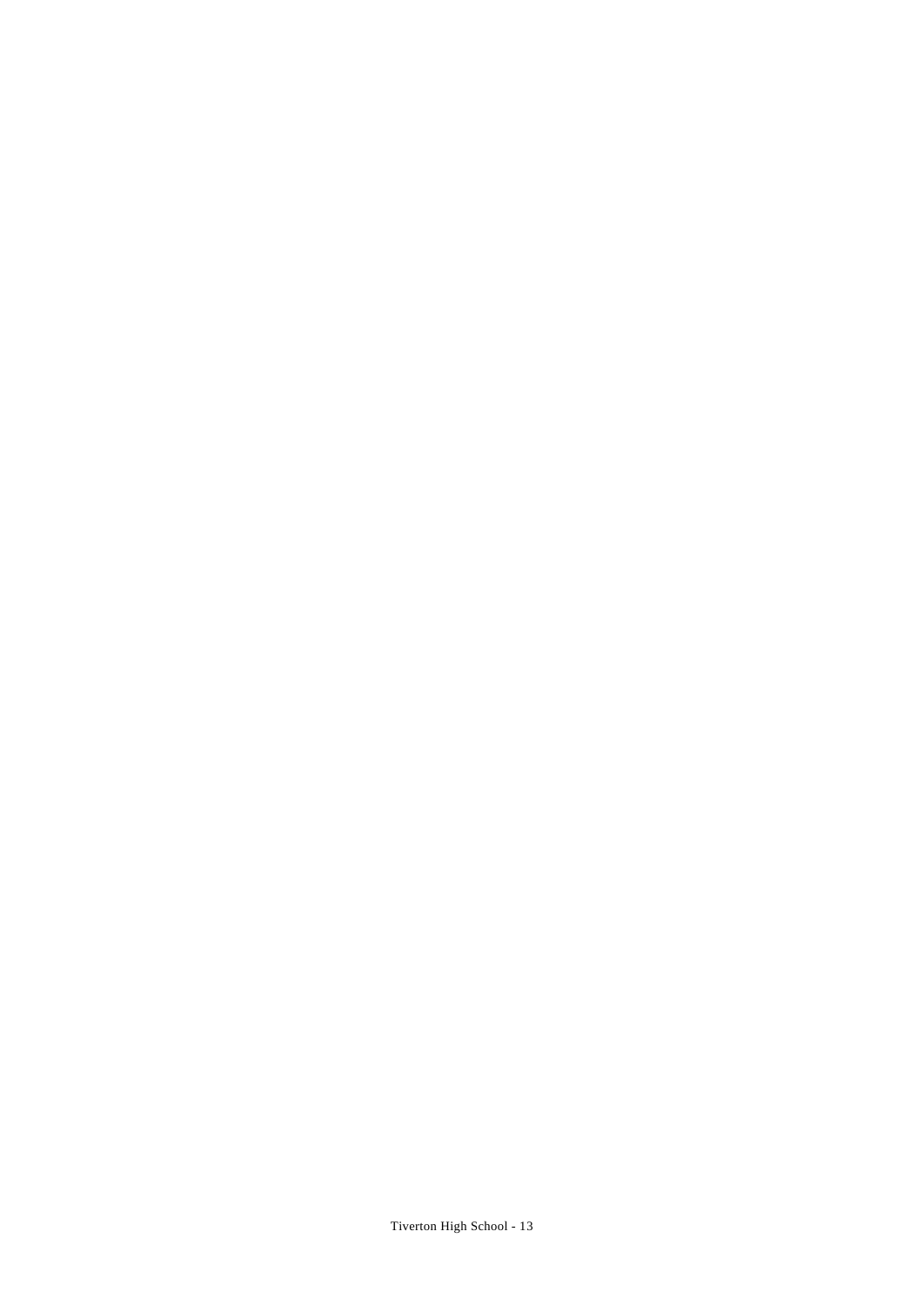### **Commentary**

21. The system for assessment, recording and reporting pupils' attainment and progress is developing well. General advice is given to help departments organise their own systems. A substantial whole school marking policy exists, which gives clear guidance to teachers, and they give advice to individual pupils. Departments appropriately assess pupils against National Curriculum levels or GCSE criteria throughout the year. The data is entered on the school system, and this is available to all staff on request. Detailed analysis of the data is carried out, and this is communicated to subject departments. Some departments have better systems than others, including having examples of pupils' work at different levels, but most are good or better.

22. The school organises a satisfactory level of reporting to parents: there is one evening each year when parents discuss their child's progress with subject teachers. All parents also have one full report once per year with grades and targets. If there is a cause for concern, the school contacts parents.

#### **The curriculum**

23. The breadth and balance of the curriculum are good in Years 7 to 9, very good in Years 10 and 11, with very good enrichment activities. Accommodation and resources are satisfactory.

#### **Main strengths and weaknesses**

- The school's visual arts status is reflected in the wide choice of art-based courses on offer in Years 10 and 11.
- An innovative and successful range of vocational and work-based courses is provided for Years 10 and 11 as an alternative to GCSE.
- A very good range of clubs, study support groups and other activities enriches the taught curriculum.
- The extra-curricular music provision is exceptional.
- A wide range of provision caters for pupils with special educational needs.
- Although the accommodation is satisfactory there are a number of deficiencies in the facilities for physical education and design and technology.

#### **Commentary**

24. The broad and balanced curriculum meets all statutory requirements except for the delivery of a daily act of collective worship. Provision is either satisfactory or better in all subjects in Years 7 to 9. A very small number of pupils are disapplied from French in order to provide additional support in literacy. The option to study German as well as French is taken up by a number of pupils in Year 8.

25. A number of strands of provision in Years 10 and 11 ensure the inclusion of all pupils. The range of GCSE courses is wide, especially in the area of the arts, where applied art, 3-dimensional art and photography have recently been added to the options as a result of the schools' visual arts status. Through partnerships with East Devon College and Bicton College, a number of applied vocational GCSEs, CLAIT courses and NVQs are offered; these are studied alongside a reduced GCSE curriculum in school. A new "alternative" curriculum involving the Life Academy and a curriculum based on extended work experience provides good and relevant courses of study for pupils who might otherwise exclude themselves from school. These pupils study basic skills, personal and social development and a choice of school subjects at a nearby centre.

26. The curriculum is enriched by a large number of expeditions, sports clubs, general interest clubs, study support groups, residential courses, theatre and gallery visits, and foreign journeys and exchanges to Germany and France. The music department's contribution is outstanding; pupils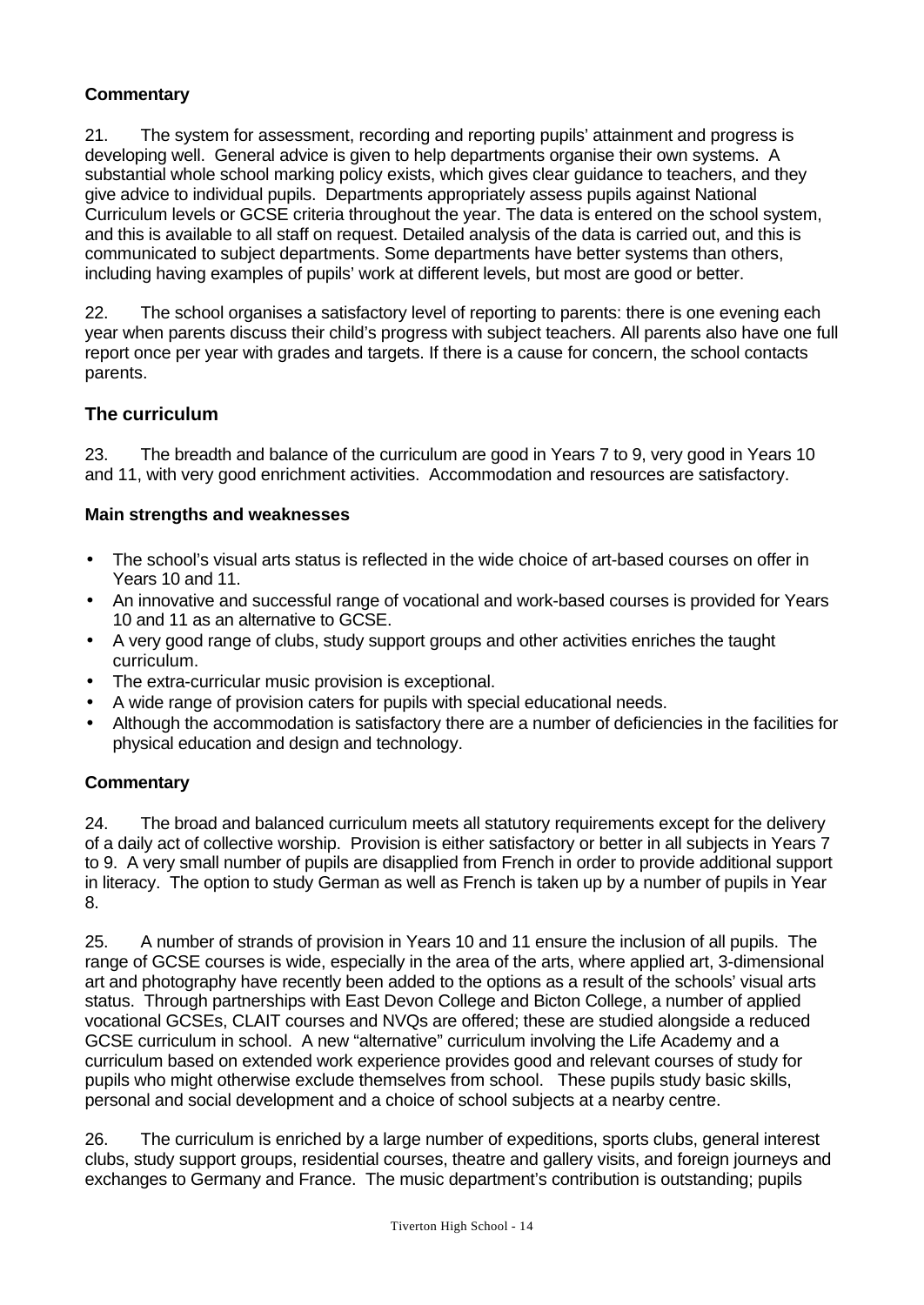have a choice of several bands, groups and choirs, most of which give high quality performances to parents and the community on a regular basis.

27. Provision for pupils with special educational needs is good. Changes in the last year include the appointment of a manager to oversee all aspects of special and disability needs and the allocation of a suite of rooms to cater for different needs. The Behaviour Support Centre offers various programmes such as anger management or raising self esteem for those pupils who cannot control or moderate their behaviour. It is seen as a positive alternative to exclusion, with the aim of integrating pupils back into mainstream classes whenever possible. The "Sanctuary" is for vulnerable pupils, a haven from certain lessons on particularly difficult days, or to integrate pupils back into school after lengthy or traumatic absences. Pupils with specific learning difficulties follow a multi-sensory programme, withdrawn for one hour a week in a small group to improve their reading and spelling. The Learning Support Centre is for pupils who enter the school with very low literacy skills and who need intensive small-group sessions. Inspectors are concerned that this takes place instead of English lessons. Plans are in place to develop National Curriculum English alongside the literacy.

28. Well-constructed individual education plans are produced for each pupil with special needs and these are reviewed annually. Targets and success criteria are made clear and are available on the school intranet. Most teachers use these individual education plans well. Links are good with primary school special needs co-ordinators and with external agencies.

29. Gifted and talented pupils have been identified and a programme is being developed to provide them with opportunities for extended challenge. For example, top mathematics sets have attended sessions at Rolle College and three Year 9 pupils have attended mathematics master classes at Exeter University. However, although some subjects provide many additional challenges for these pupils, this is inconsistent across the curriculum.

30. A course entitled "Preparation for Adult Life" incorporates a well-established citizenship element with personal and social education, covering the required range of topics from both areas in weekly lessons. A comprehensive careers education programme for all year groups is also a part of this course. A very good work experience programme for Year 10 pupils includes applications, interviews and feedback reviews with groups of employers.

31. The match of staff to the demands of the curriculum is good, with teachers well qualified in their specialist subjects. The school makes good use of links with teacher training institutions and of teachers' second subject expertise.

32. Accommodation is satisfactory with some significant weaknesses that have not been tackled since the previous inspection. The site is clean and well maintained. The most notable weaknesses are the many poor facilities in the design and technology department where there are now several health and safety matters in each of that department's specialist areas that must not continue to be disregarded. In physical education there are increasing pressures upon the use of indoor accommodation that are constraining standards and the breadth of the curriculum. There is no specialist dance studio and changing rooms are inadequate for large groups; there is only one toilet in each changing area for between 40 and 50 pupils. In contrast, the suiting of newer accommodation in English, mathematics, science, humanities, modern languages and music, with good office accommodation and some dedicated, if small, ICT suites within some departments, has had a positive effect on attitudes and standards of attainment. A few departments still suffer scattered, unfocussed accommodation, for example business education, drama and religious education. The newly-converted accommodation for art, about to be commissioned, has many very good features, overcoming present inadequacies and better reflecting the school's specialist visual arts status.

33. The provision of resources is satisfactory. However, there are some deficiencies. The design and technology department has scant equipment to deliver the CAD/CAM element of design and technology. Several subjects have problems accessing ICT for whole classes; the maths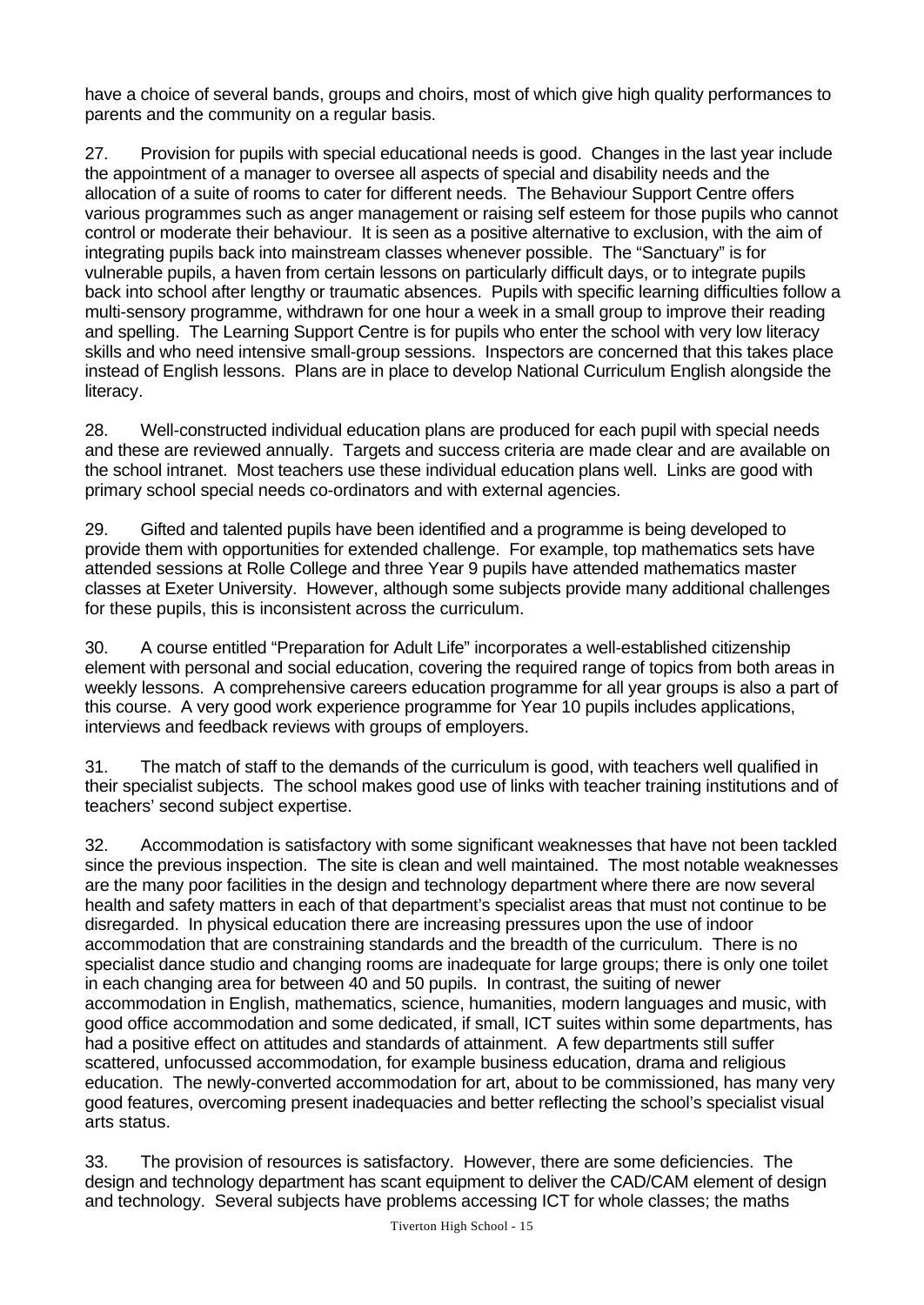department lacks practical equipment and some physical education equipment has been condemned.

### **Care, guidance and support**

34. The school is **very effective** in ensuring all pupils' care, welfare, health and safety. Well informed support, advice and guidance are made available to pupils as they progress through the school. Pupils' views and opinions are valued and are increasingly being sought.

#### **Main strengths and weaknesses**

- The school is vigilant, has excellent procedures and is very effective in securing pupils' well being.
- Staff show consistently good levels of care and concern for pupils and they work sensitively to build trusting relationships with most pupils.
- The school has good systems to track and record pupils' academic progress and personal development.
- Good quality support, advice and guidance are effectively helping pupils to develop and to prepare them for adult life.
- Pupils' views are valued and there are increasing opportunities for them to influence aspects of school life and development.

#### **Commentary**

35. Comprehensive arrangements for child protection are in place and the school is both vigilant and sensitive in exercising its responsibilities. Staff show consistently good levels of care and concern and ensure that day to day activities are carried out safely. Appropriate supervision is always provided and full risk assessments are always undertaken in relation to visits and off site activities. Good systems ensure that identified hazards or safety concerns around the site are quickly eliminated. A number of health and safety concerns identified in design technology during the inspection are now being addressed by the school. Comprehensive records of incidents and accidents are maintained and the school is quick to inform parents of any illness or injury. The majority of pupils respond well to the consistent, caring approach and enjoy good, trusting relationships with tutors and teachers.

36. Good assessment procedures ensure that pupils' academic progress and achievement are continuously monitored and teaching staff are quick to intervene and support when difficulties arise. The practice of establishing targets for improvement for all pupils is inconsistent across subjects. The school is planning to introduce regular mentoring sessions at which all pupils can discuss achievements and agree targets and tutors can tailor additional support and guidance more effectively. Tutors know pupils well and are alerted through the rewards and sanctions system to any pupils experiencing personal and social problems. Very good, tailored guidance is made available to these pupils through in house support services supplemented by the good use of external agency professionals.

37. There are very good induction arrangements for new pupils and good support is provided to help pupils make appropriate post 14 option choices. All pupils have access to impartial careers guidance and the Preparation for Adult Life, citizenship and work experience programmes provide pupils with good information and experiences to support further study and career decisions.

38. Pupils' views are valued by the school. They are encouraged to express opinions on aspects of day to day life and routines at an individual level and through the Year Forums and School Council. Increasing opportunities are being taken to involve pupils formally in aspects of school development. For example, a group of pupils recently had the opportunity to interview candidates for the headteacher post. The pupils involved took the responsibility very seriously and governors confirmed that their input was helpful and valued.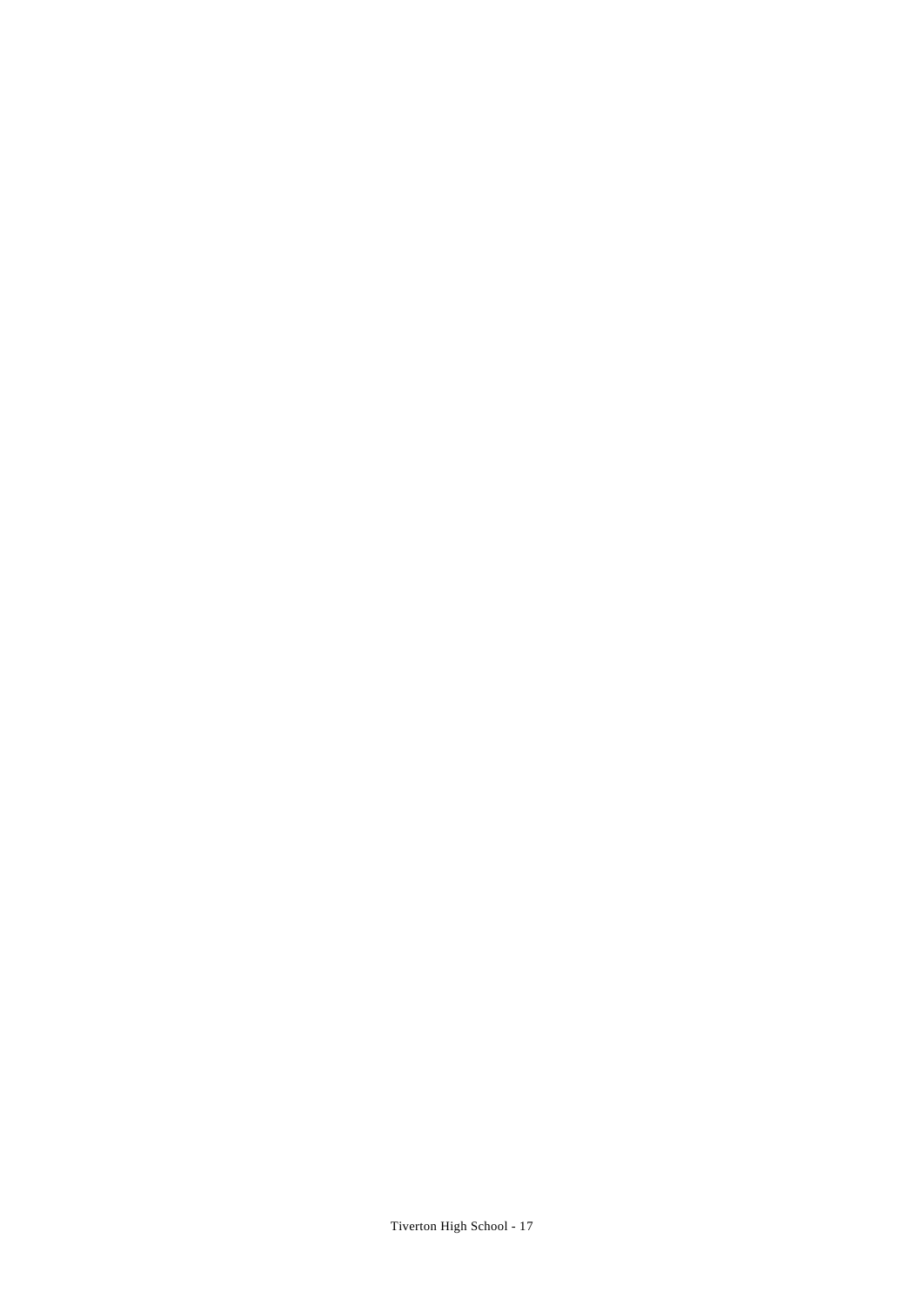## **Partnership with parents, other schools and the community**

39. The school enjoys a **satisfactory** partnership with parents. **Good** links with the community enrich learning opportunities. **Good** and effective links exist with feeder primary schools and colleges.

#### **Main strengths and weaknesses**

- Parents are broadly supportive, but a significant minority holds some negative perceptions of the school.
- The school is working hard to develop the partnership with parents but many are reluctant to become involved.
- Community groups make limited use of school facilities, but the school uses community figures and organisations effectively to extend and enrich learning opportunities.
- Effective liaison with primary schools ensures a smooth transition for pupils.
- Good links with local colleges are effectively managed and extend the study options.

#### **Commentary**

40. The overwhelming majority of parents and carers agree that teaching is good, that children are expected to work hard and they are pleased with the progress their children make at the school. There is also positive support for the consistent level of care shown by staff, for the effective settling in arrangements and for the encouragement provided to encourage maturity and independence. A significant minority of parents did raise concerns about standards of behaviour, about consultation, about being kept well informed on the progress that their children are making and about the help provided to enable parents to support pupils with homework and learning at home. Behaviour in the school is judged to be satisfactory overall. It is acknowledged that there are incidents of unsatisfactory behaviour and some bullying, but it is felt that the school is working effectively to minimise disruption and to support the pupils involved. It ensures that rare incidences of bullying are dealt with quickly and effectively.

41. The school welcomes parents into the school at any time and values the views and opinions expressed on aspects of school development and routines from those attending consultation evenings. Regular formal consultation of the whole parent body does not happen. The information made available to parents on progress is good. The annual report provides good quality data which effectively charts pupils' progress whilst consultation evenings give formal opportunities for parents to discuss achievement in more detail. About two thirds of parents attend these consultation sessions. The school is planning to introduce a brief interim report on a termly basis. The arrangements to involve parents of pupils with education plans are good and these parents get closely involved in reviews and target setting.

42. The school is trying hard to develop the partnership with parents and to encourage more involvement in children's learning at school and at home. Parents with worries are actively encouraged to contact school at any time and the school is quick to contact home if there are any concerns. A recent initiative, which is being received well by parents, is the practice of contacting home with good news of effort and achievement. Day to day communication is encouraged through planners which give a good record of homework assignments. The good quality weekly newsletter keeps parents informed of school development, pupil achievements and forthcoming events. Information on the curriculum topics being studied is regularly sent home and special evenings to explain the learning programmes are organised. Unfortunately attendance at these meetings is usually very low.

43. The school enjoys good links with the local community. Facilities are used by a few local sports groups and societies. Local community figures make regular contributions to the teaching curriculum and good use is made of local and regional community facilities to effectively extend and enrich pupils' learning experiences.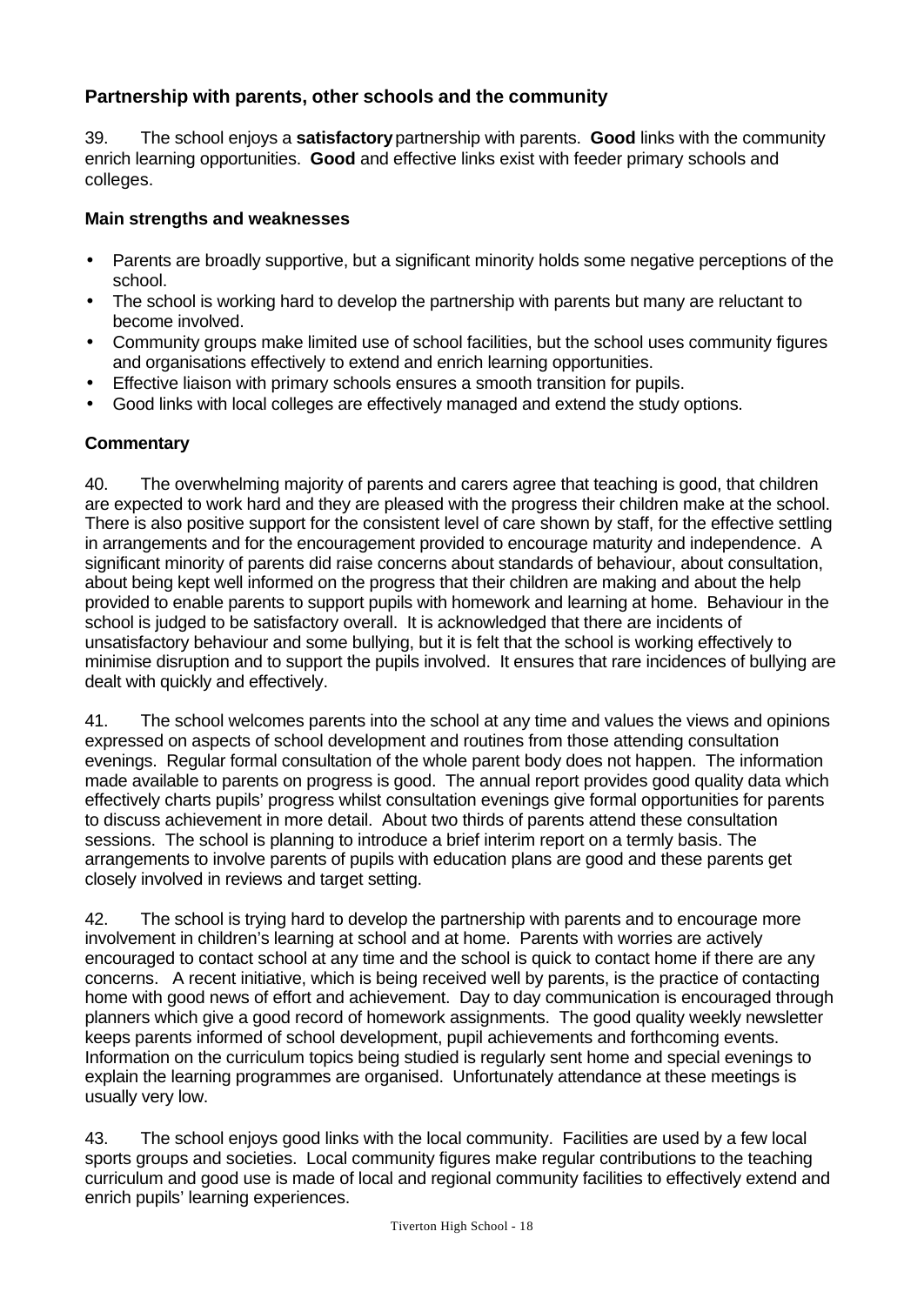44. The school has developed good relationships with the main primary feeder schools and there is effective consultation and collaboration over transition arrangements. Links with other schools and colleges have been enhanced through the successful bid for Visual Arts status. The school interacts with other schools through sporting competition and participation in local events. There is increasingly close cooperation with local colleges over the provision of vocational courses and the 14 to 19 curriculum, with the result that resources in some areas are being effectively shared and all pupils are getting access to a wide range of learning facilities.

## **LEADERSHIP AND MANAGEMENT**

45. Overall, leadership and management are **good**. Leadership by the headteacher and key staff is **very good**. Management is **good**. Governance is **good**.

#### **Main strengths and weaknesses**

- The acting headteacher is highly effective.
- The senior leadership group restructuring is impressive as is the group itself.
- The school improvement plan is a detailed and well thought out document with strong emphasis on monitoring and teaching and learning.
- There are shortcomings in the management of religious education.
- Financial control is good.

#### **Commentary**

46. Leadership by the acting headteacher is highly effective. He took over the school at a time when the school lacked a leader. The acting headship was extended because the school only appointed a headteacher at the third attempt. He has done an extremely good job of keeping the ship afloat but, more than that, he has enabled it to move forward by taking advice as well as focussing on the new visual arts status. He is very well supported by his senior staff who have pulled together and have also adapted to a restructuring which enables a more cohesive approach. An involved and strong governing body has worked hard to ensure that the school maintains its identity. They know its strengths and weaknesses and were not prepared to accept a second rate candidate for the post of headteacher. Happily a new headteacher has now been appointed. He will take over in September, 2004. The governors have been pleased to take advice to ensure a clear direction.

47. The well-documented school improvement plan focuses on teaching and learning and promotes a monitoring culture. However, the monitoring of numeracy and literacy is insufficiently rigorous. Strategic planning is improving, but is inhibited by the changes in leadership. The school sets realistic targets which it normally meets. However, occasionally, these targets appear too high because the intake in, say Year 11, changes near to examination time. In January 2003, for example, the school took on four students who could not be entered for any examinations because either, they had not taken the courses offered, or they had produced no coursework. These pupils' results, which were negligible, counted on Tiverton's figures and lowered their overall point scores.

48. Middle managers, both pastoral and academic, are effective in their roles. Management in art, mathematics, music, ICT, citizenship and PSHE is particularly strong. Pastoral leaders ensure that pupils feel cared for and have somewhere to turn when necessary. Long term sickness has caused some disruption in the management of religious education. The head of department is back at post and with the support of a senior manager is improving the situation daily.

49. Financial control is good. The restrictive budget has meant some staff cuts which have been voluntary so far. When the roll increases in two years time, the school will be better able to keep its staff. The bursar ensures that all expenditure follows the principles of best value.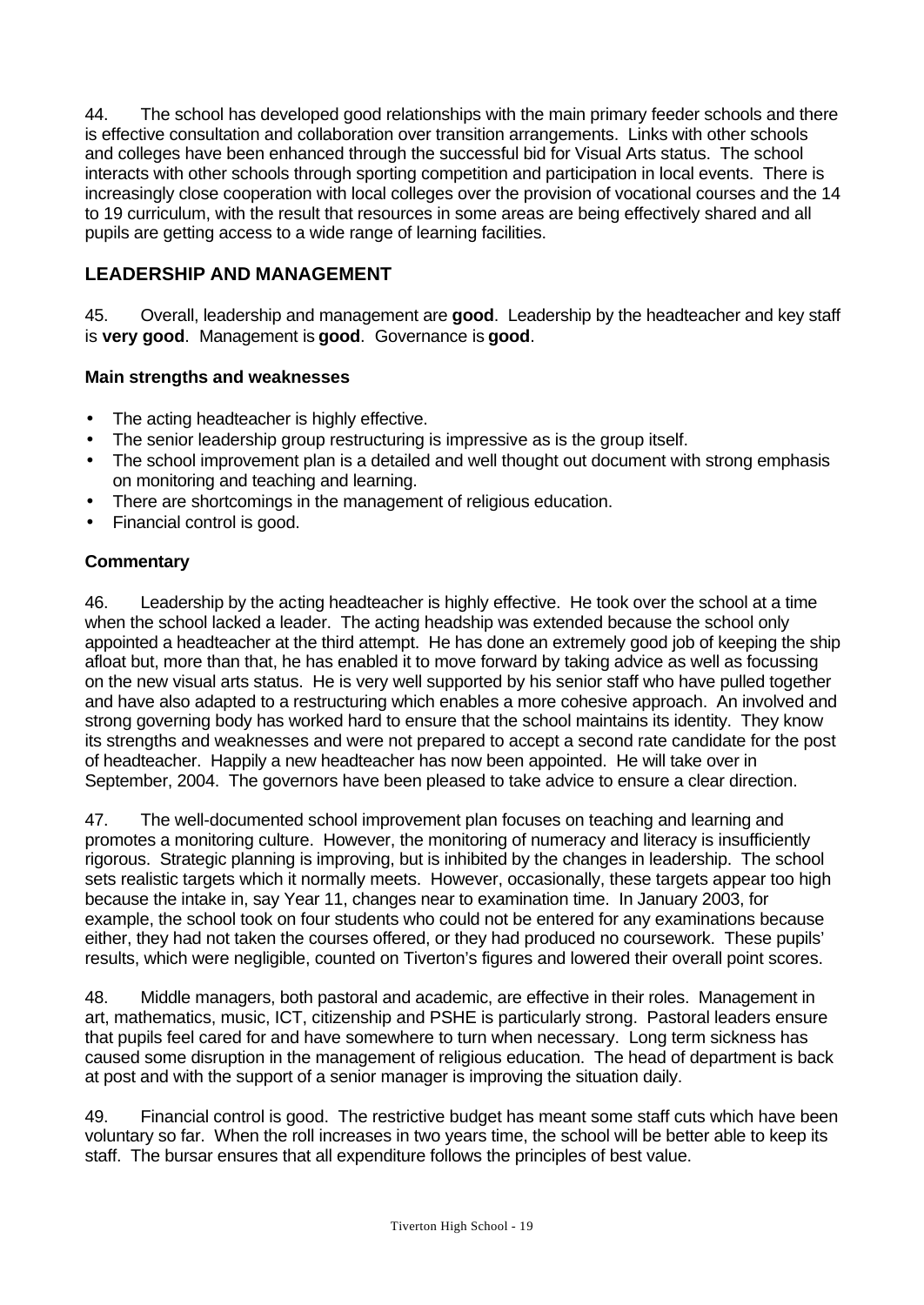50. The leadership and management of special educational needs are very good. A clear vision of the comprehensive nature of special educational needs is evident in the extensive documentation produced by the co-ordinator this year. A committed team has been built up to manage all the different areas and all teachers and the 20 teaching assistants share this vision and drive for improvement. The special needs co-ordinator (SENCO) also oversees provision for the disabled, the Sanctuary for vulnerable pupils and the Behaviour Support Unit as well as the Learning Support Centre catering for literacy problems. Appropriate training takes place to provide skills to deal with all types of need, with the aim of full integration into mainstream classes whenever possible. The SENCO has developed very good links with all external agencies; with primary schools and deals well with the curriculum and financial aspects of special educational needs provision. Guidance is given to all teachers and teaching assistants.

## **Financial information**

| Income and expenditure $(E)$ |            |  | Balances (£)                     |
|------------------------------|------------|--|----------------------------------|
| Total income                 | 4,059, 055 |  | Balance from previous year       |
| Total expenditure            | 4,028,691  |  | Balance carried forward to the i |
| Expenditure per pupil        | 3,327      |  |                                  |

| Financial information for the year April 2003 to March 2004 |  |  |  |
|-------------------------------------------------------------|--|--|--|
|                                                             |  |  |  |

| Income and expenditure $(E)$ |            |  | Balances (£)                        |         |  |  |
|------------------------------|------------|--|-------------------------------------|---------|--|--|
| Total income                 | 4,059, 055 |  | Balance from previous year          | 108,739 |  |  |
| Total expenditure            | 4,028,691  |  | Balance carried forward to the next | 139.103 |  |  |

#### **SEN ASSESSMENT**

51. The effectiveness of this feature is **good.**

#### **Main strengths and weaknesses**

- Pupils with learning difficulties are quickly identified.
- The system for assessment is good.
- All pupils on the register receive individual education plans.

#### **Commentary**

52. The identification process for pupils with special educational needs (SEN) is **very good**. Regular meetings of the SENCO (SEN co-ordinator) with primary school staff provide detailed information on all pupils giving concern and transfer forms identify needs and intervention strategies. The cognitive ability test scores are closely researched to find those pupils whose verbal scores are well below non-verbal scores, which is an indication of literacy or specific learning difficulties. The SENCO interviews all pupils referred, including them in discussion of their unique problems and possible solutions. The Bangor dyslexia test is used to identify pupils needing the multi-sensory programme to improve reading and spelling ages.

53. The assessment system is good and improving. All pupils on the SEN list are assessed regularly and results recorded on their files in the learning support centre. Reading and spelling ages are tested every six months to check on progress and decide on next steps for those with literacy or dyslexic problems. CAT (cognitive ability tests) scores, National Curriculum levels and predicted GCSE grades are entered on the files for all pupils with special educational needs. Statements include all relevant factors and detail the provision for each need. These are met and assessed regularly.

54. Individual education plans (IEPs) are produced for all pupils on the SEN list: this is more than is legally required. They are well constructed and reviewed each year. All pupils are involved in discussion of their needs, targets and success criteria. Teachers also contribute to the review,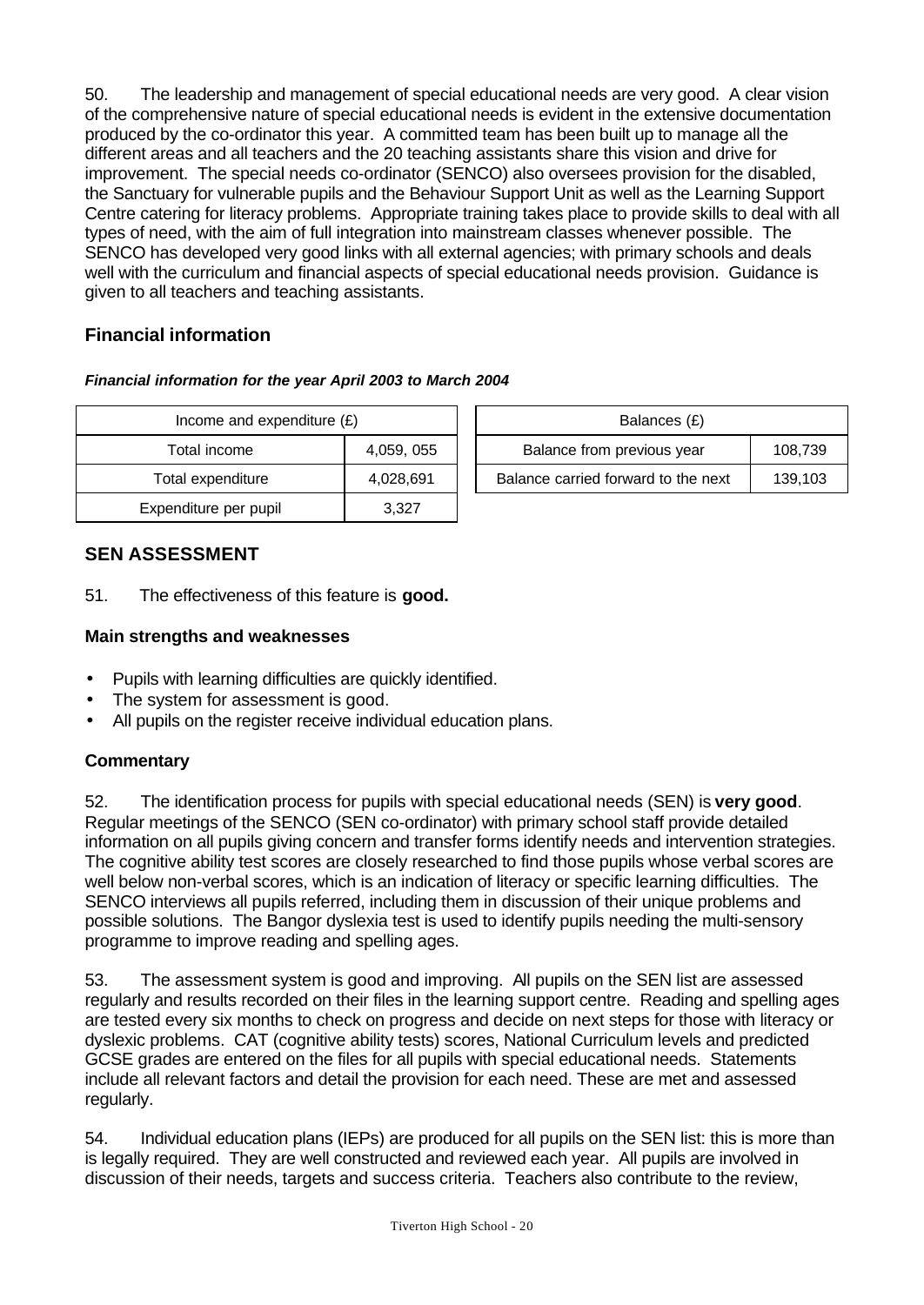assessing progress related to the IEP targets. All IEPs are now accessible through the school intranet and are stored for reference in SEN files for each pupil.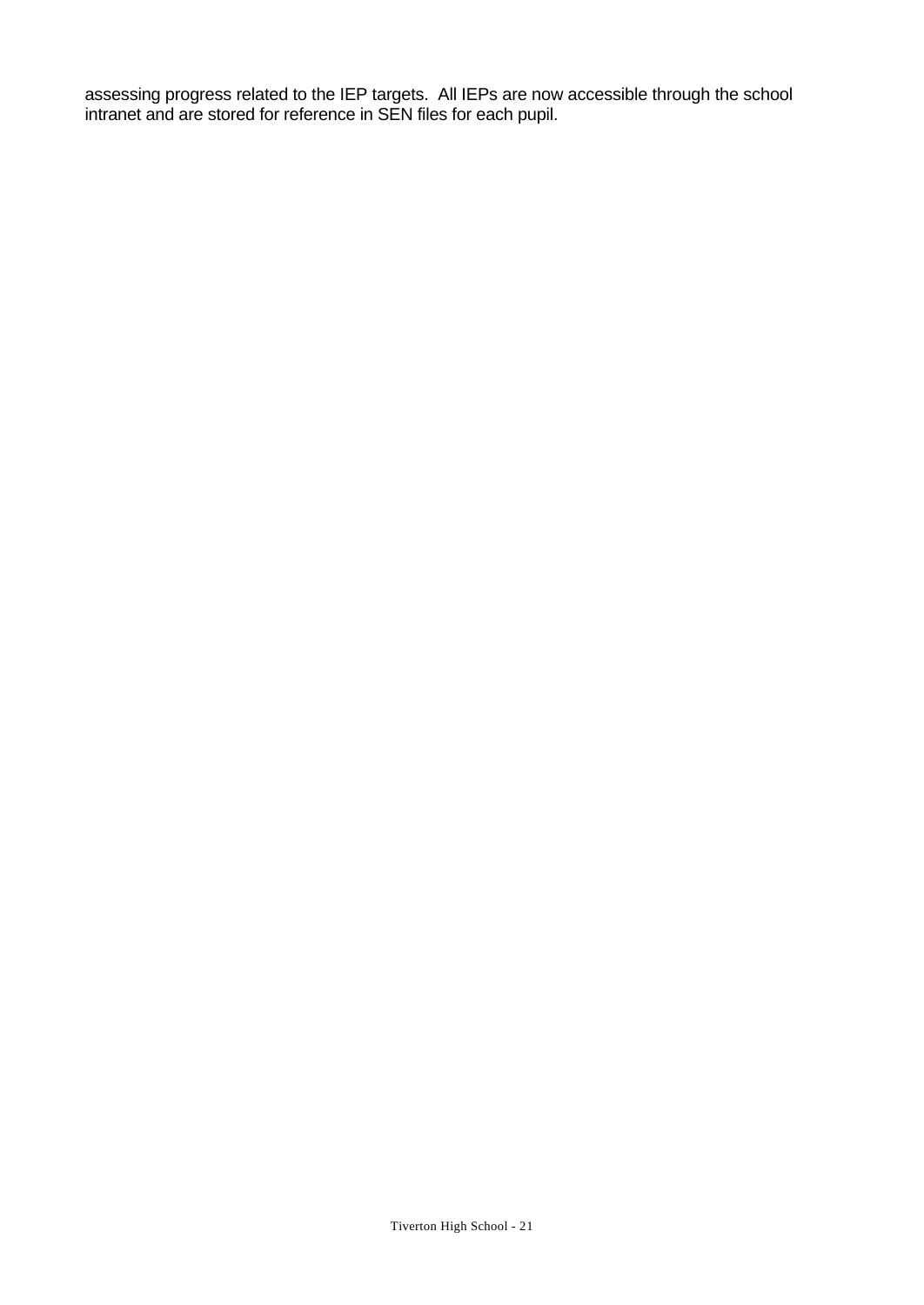# **PART C: THE QUALITY OF EDUCATION IN SUBJECTS AND COURSES**

## **SUBJECTS IN KEY STAGES 3 and 4.**

### **ENGLISH AND MODERN FOREIGN LANGUAGES**

55. Provision in English is **good**

#### **Main strengths and weakness**

- Good teaching in the department promotes good learning and achievement in the subject.
- The department provides pupils with an imaginative English curriculum, though it needs to be extended to include a wider range of writing activities.
- There are too few opportunities for pupils to use re-drafting skills in order to improve the quality of their work.
- Pupils in Years 7 to 9 do not have sharp medium-term targets for improvement.
- Work does not always match the needs and abilities of all pupils, with more able pupils sometimes being inappropriately challenged.

#### **Commentary**

56. Attainment upon entry into school in all aspects of English is well below average. Pupils however achieve well in Years 7 to 9, with the results that standards improve by the time pupils are aged 14, though they remain below average. Standards in the most recent national assessment tasks in 2003 were well below average, both in comparison to the national average and schools with a similar intake.

57. The majority of pupils sustain good achievement in Years 10 and 11, with standards in the most recent GCSE examinations in 2003 being in line with the national average. This however was based on a restricted entry, with the majority of pupils with special educational needs (SEN) not being entered for GCSE. All pupils will be entered for GCSE English Language for the first time in 2004 with some pupils being entered for GCSE Media Studies rather GCSE English Literature. Lesson observations and the scrutiny of pupils' written work indicated that standards for all pupils in the current Year 11 will remain below average.

58. Pupils with SEN receive a good degree of support from their teachers and learning support assistants with the result that they make the same progress as all other members of their class.

59. Most pupils in school display satisfactory social oral skills, though many pupils are less secure in their ability to organise their ideas and opinions in a structured manner or to speak with confidence and in a fluent manner when engaged in anything like a formal situation. Standards in speaking and listening skills at 14 and 16 are below average.

60. Whilst a number of pupils in Years 7 to 9 have satisfactory technical reading skills, many pupils have under-developed reading comprehension skills with the result that they do not always understand the full meaning of the books they read. Few pupils read outside of school. Many pupils in Years 10 and 11 still have problems in understanding the layers of meaning in the demanding texts which form part of their GCSE studies. A number of pupils read only at a superficial level and have problems in reading for sub-text and appreciating how writers use language to convey tone, atmosphere, ideas and implied opinions. Standards in reading at 14 and 16 are below average.

61. Although pupils in Years 7 to 9 engage in a range of interesting writing activities there are too few chances for pupils to explore factual materials and appreciate how information can be conveyed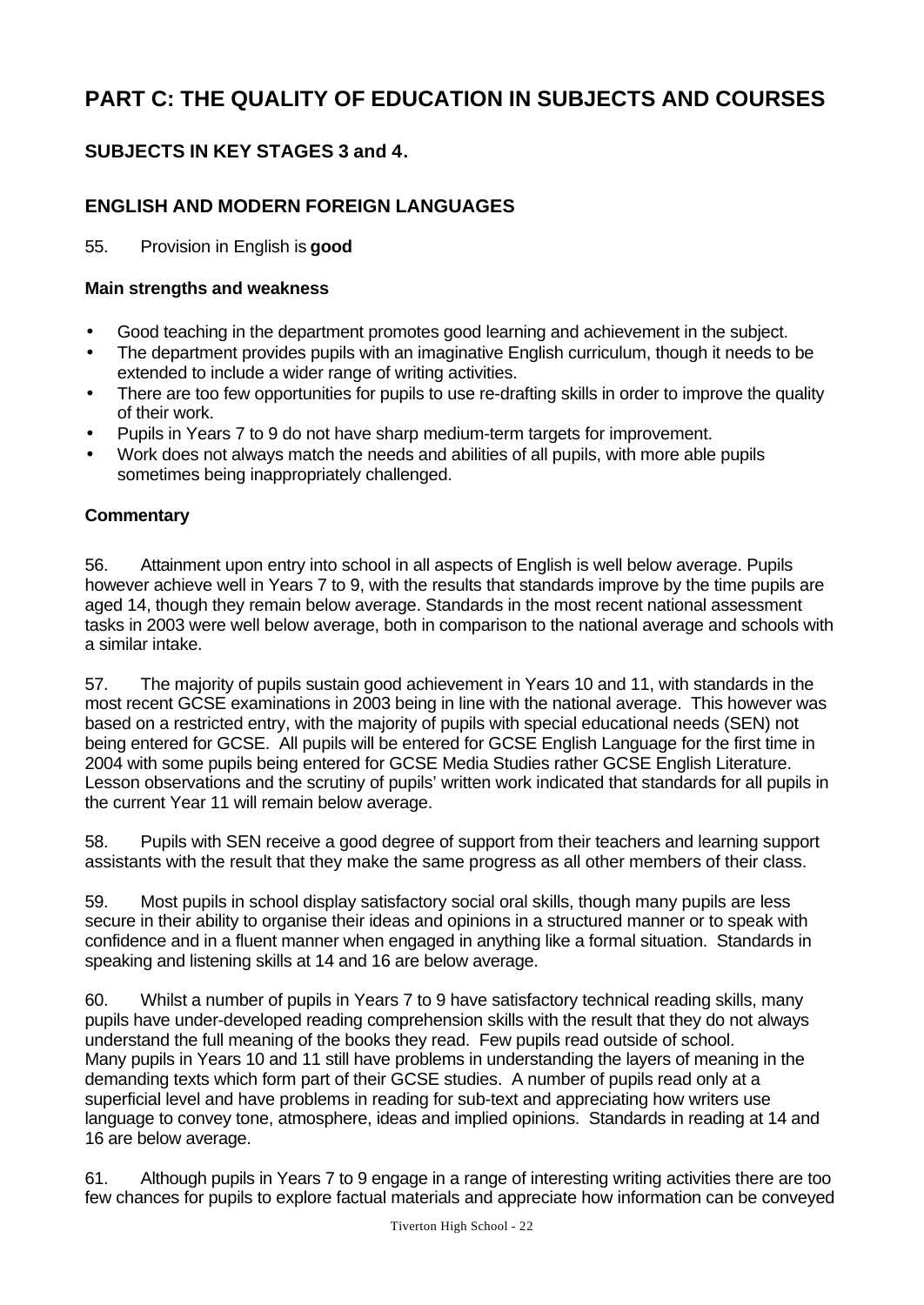in different ways and styles. Whilst there are occasional chances for pupils to re-draft their work from rough to best there are too few opportunities for pupils to use this important strategy to improve the overall quality of their work in terms of content, styles and the use of more descriptive language.

62. Standards in written work at the end of Year 11 vary considerably. Whilst a minority of pupils are capable of producing work of a reasonable length, with a strong personal response supported by relevant evidence and quotations, a significant number of pupils find it hard to produce work of any real length and detail. Standards in written work at 14 and 16 are below average.

63. The quality of teaching and learning are good. Lessons are well planned, organised and managed, though pupils in the set classes in Years 7 to 9 are generally asked to carry out the same writing activities using the same worksheets. This sometimes means that more able pupils are inappropriately challenged. The school was somewhat late in introducing the English strand of the Key Stage 3 National Strategy, with the result that some teachers are still insecure in its use and application. The scrutiny of written work however, indicates that it is making a positive contribution to raising standards in the subject.

64. In those lessons deemed to be good and better, teachers provided pupils with a challenging range of oral, reading and writing activities within a single lesson, with each one supporting and extending skills in the other.

65. Leadership and management in the subject are very good. In the comparatively short time she has been in post, the Head of English, along with other members of the department, has put into place an interesting scheme of work for pupils in all years and has introduced a number of strategies to help raise standards in the subject, in particular, that of boys.

66. The department uses a satisfactory range of assessment procedures. Although most teachers provide pupils with targets for improvement, they are often generalised and lack a clear focus.

67. Standards in the subject have improved since the last inspection.

#### **Drama**

68. Provision in drama is **good.**

#### **Main strengths and weaknesses**

- The good teaching in the subject contributes to pupils' good learning and achievement.
- The department provides all pupils with an imaginative drama curriculum.
- A number of pupils in Years 10 and 11 are insecure in their literacy skills.
- Pupils in Years 10 and 11 have a limited knowledge of the working methods of influential directors and theatre practitioners.

#### **Commentary**

69. Pupils achieve well in Years 7 to 9 and develop a satisfactory range of drama skills and techniques, with the result that standards by the time pupils are 14 are in line with expectations for their age.

70. Pupils make accelerated progress in Years 10 and 11 as they build on and extend their drama skills within an increasingly demanding range of drama activities. Standards by the time pupils are 16 are well above average. This was reflected in the most recent GCSE examinations in 2003 when over 80 per cent of pupils achieved an A\*-C grade.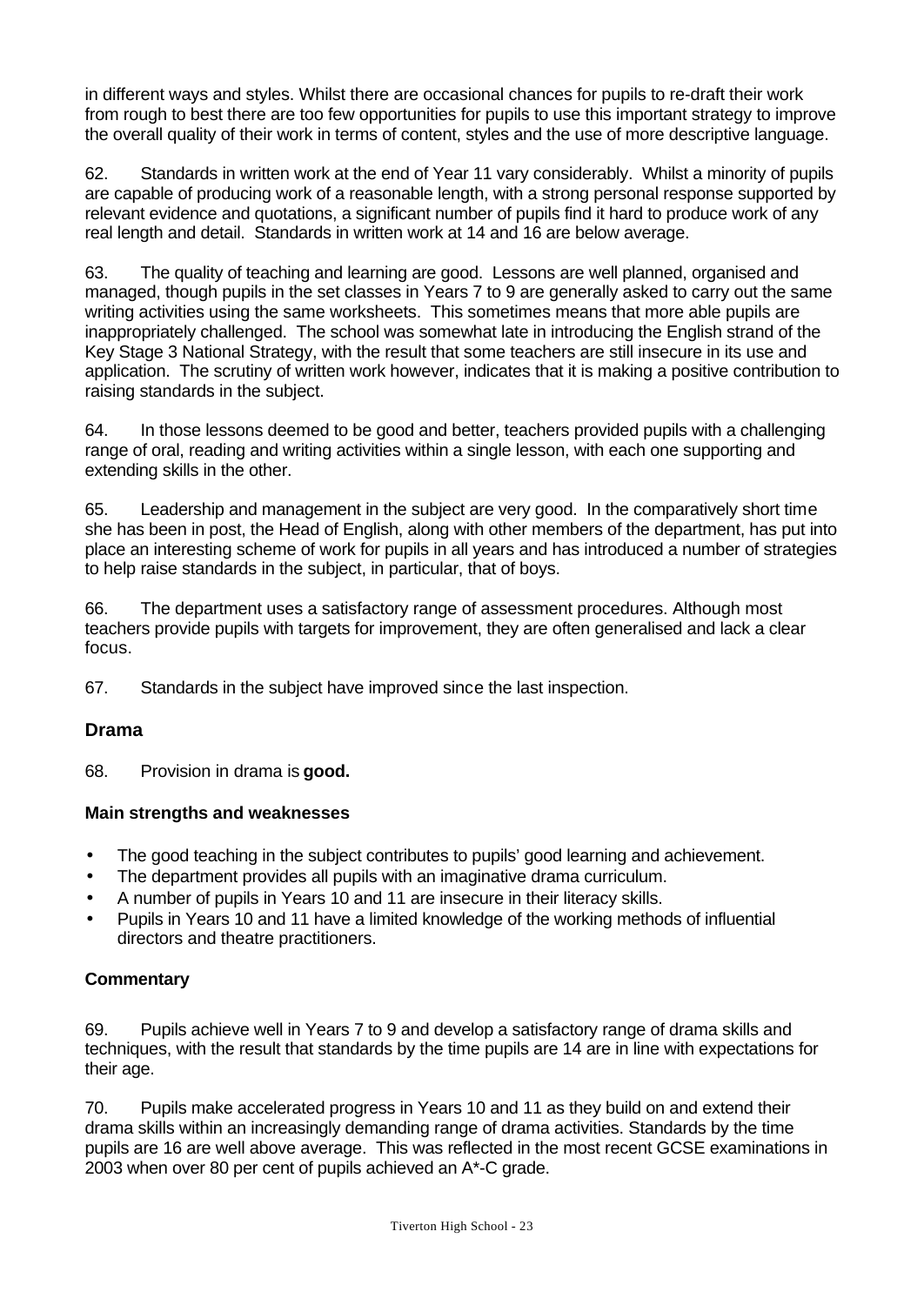71. Pupils in Year 7 could be seen to be making satisfactory progress in their improvisational skills as they produced some interesting work based on a letter to an 'Agony Aunt' about teenage problems. Pupils in Year 9 displayed good drama skills as they began a new unit of work on scripted drama. They considered the nature of individual characters in the opening scene of 'The Diary of Adrian Mole'. During these two lessons pupils worked with interest and listened to, and valued, each other's ideas and opinions before arriving at an agreed framework for their pieces of work.

72. The well above average GCSE grades achieved by pupils at the end of Year 11 is very much influenced by the interest and commitment that they bring to the subject. This was seen in a Year 10 lesson as pupils used a piece of scripted work as a stimulus for their own devised dramas. Pupils displayed a satisfactory understanding of physical theatre and were able to incorporate these ideas into their own work. A similar approach was observed in Year 11 as pupils used an extract from Steven Berkoff's 'Metamorphosis' as a stimulus for a piece of abstract theatre.

73. Although pupils in Years 10 and 11 have some knowledge of physical theatre they have a limited knowledge of the working methods and rehearsal techniques of influential directors and theatre practitioners and how to apply this knowledge to their own work.

74. Pupils are more secure in their practical work, rather than their written work, with a number of pupils tending to describe the activities they have been involved in, rather than evaluating the success, or failure, of their work and considering what they need to do in order to improve it.

75. The quality of teaching in the subject is good. Although not all teachers are drama specialists, they are secure in their subject knowledge and use it to good effect in the activities they provide for pupils. Teachers give pupils good advice and support and the chance to share, celebrate and evaluate, both their own and other's efforts.

76. Leadership and management in the subject are very good. The Head of Drama has introduced an imaginative and demanding scheme of work for all pupils and has put together a good range of documentation to support less experienced members of the department in their teaching.

77. All pupils are given the chance to take part in annual plays and musical productions. GCSE pupils perform their completed examination pieces to an audience of friends, family and teachers. The department makes a positive contribution to the local community when they perform a range of devised dramas to pupils in the school's feeder primary schools. Regular chances are given for pupils to see commercial productions of plays and musicals with the intention of extending their wider knowledge of theatre.

78. Standards in the subject have improved since the last inspection.

## **Language and literacy across the curriculum**

79. Provision in the development of literacy across the curriculum is **satisfactory.**

#### **Main strengths and weaknesses**

- All staff have been given the chance to attend a number of full day and twilight courses on literacy, with the current focus being that of writing.
- All departments have a policy for literacy within their area of work. It is expected that key words are on display and referred to and that medium term plans focus on the development of reading and writing skills.
- The evaluation of literacy across the curriculum is insufficiently rigorous.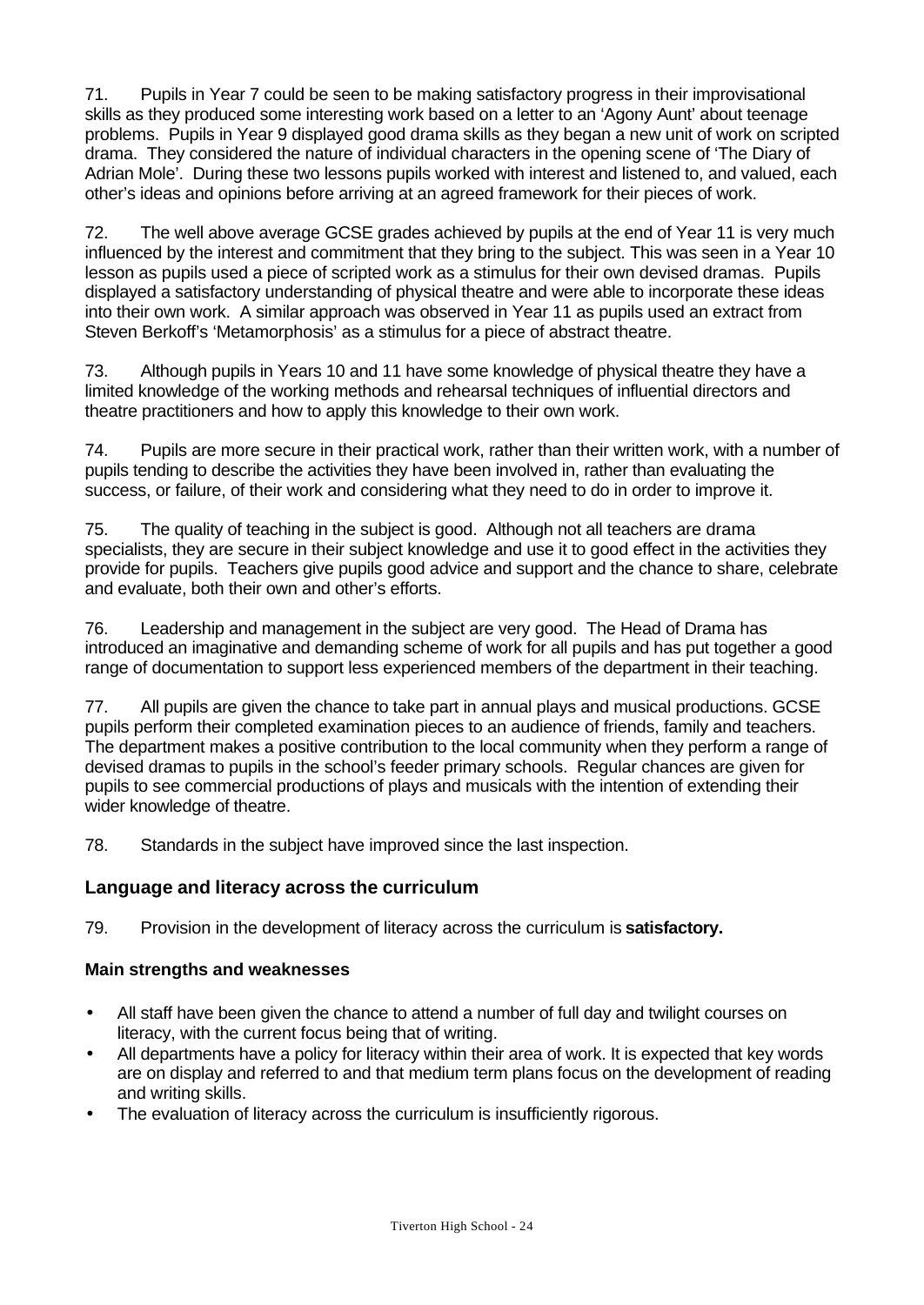### **Commentary**

80. The English department was somewhat late in introducing the English strand of the Key Stage 3 National Strategy, with it currently being embedded in teacher's practices. Good examples of the development of literacy skills can be seen in mathematics, art and design, ICT, music and design technology. They are unsatisfactory in religious education. Although the school has focussed on the development of literacy skills across the curriculum for a number of years, it has yet to evaluate its impact on the raising of literacy standards within individual departments and across the school as a whole. Now would be an appropriate time.

## **French, German and Spanish**

81. Provision in modern foreign languages is **satisfactory**.

#### **Main strengths and weaknesses**

- Overall quality of teaching and learning is good.
- Leadership and management are good.
- Some teachers need to use the foreign language and pair work more in the classroom.
- Pupils do not check their written work carefully enough to avoid basic errors.
- Some pupils are not achieving the standards of which they are capable in GCSE examinations.

#### **Commentary**

82. Currently almost all pupils begin French or German in Year 7 and can continue with their first language to the end of Year 11. Some pupils also learn the language they did not begin in Year 7, in Years 8 and 9. Pupils can also begin Spanish in Year 10.

83. Teacher assessments at the end of Year 9 have been below national standards in French and German in recent years. French and German GCSE results have been below national standards; pupils' learning has been disrupted by changes in staff, but the results have been improving slowly and are expected to be higher in 2004. They have also been below most other subjects in the school. Results in Spanish have been in line with national standards. Overall performance in the lessons seen showed pupils working just below national standards in Year 9 and below in Year 11 in French and German. In all languages, pupils are stronger in listening, reading and writing than in speaking. Overall, there is a satisfactory amount of written exercises and sustained writing in all languages. However, pupils make unnecessary errors in grammar and spelling, preventing them from achieving higher standards.

84. The overall quality of teaching in French, German and Spanish is good and has improved since the last inspection. Teachers are proficient in all three foreign languages and have good accents. They use French, German and Spanish for parts of the lesson to develop pupils' listening skills. Most use a little English to check understanding or explain grammatical points, but sometimes they use English too much. They plan a well organised sequence of activities, which involve the pupils in their learning. Pupils practise listening and speaking in pairs, but some teachers do not use this enough. Standards of discipline are good, but a few pupils find it difficult to concentrate sufficiently. Teachers manage classes well and give pupils a variety of experiences in the classroom. They provide challenging tasks for the higher attainers and give support to those with learning difficulties. Most pupils, including the higher attainers and those with learning difficulties, are achieving according to their ability, but some are not fulfilling their potential. Most make satisfactory progress in lessons.

85. The quality of teaching ensures that the vast majority of pupils behave well. They show interest in their work, sustain their concentration and develop good study skills. Many pupils show an obvious sense of enjoyment in lessons. They work well in pairs and sometimes have opportunities to use their initiative in creating role plays and working independently.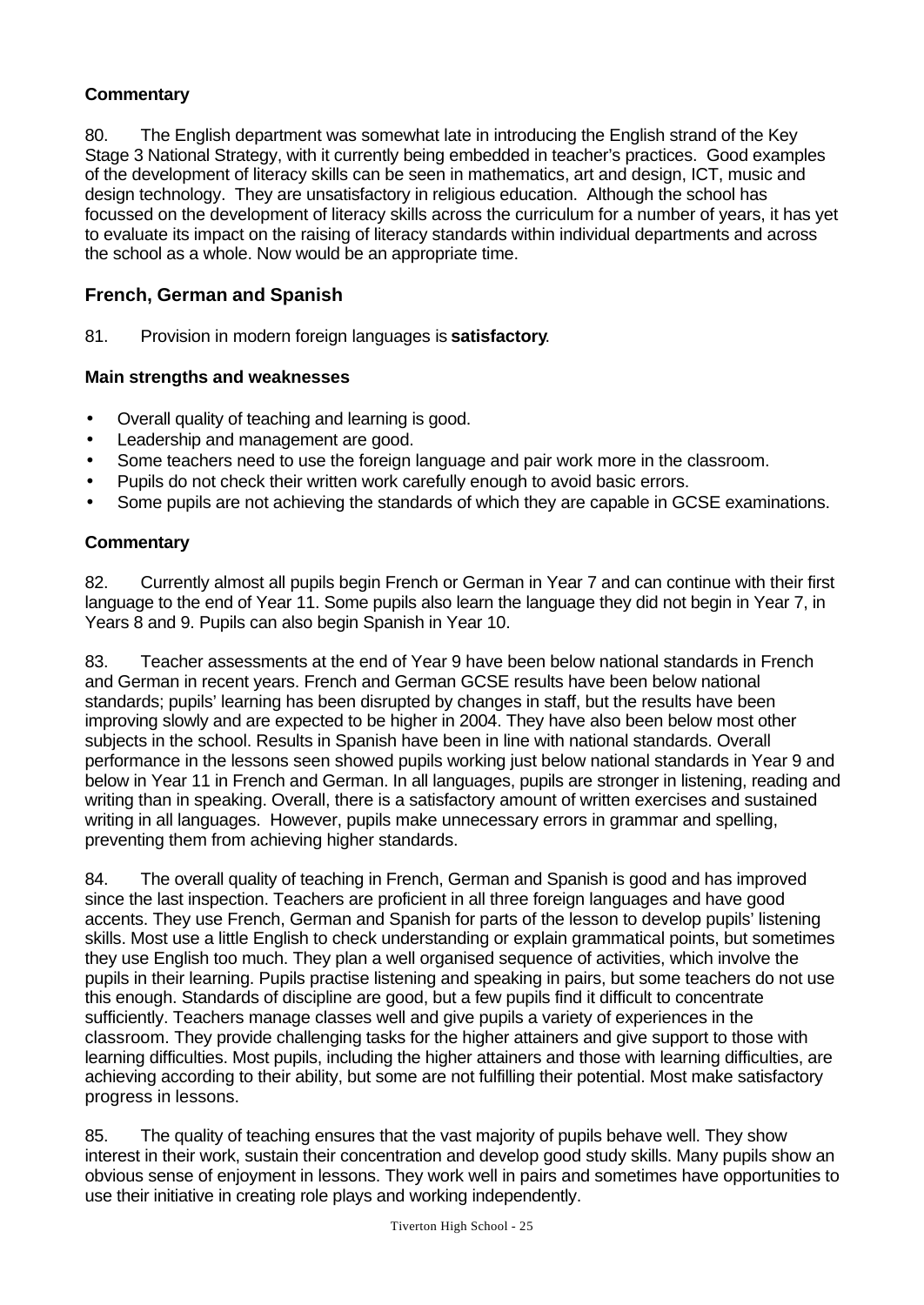86. Leadership and management is good; the head of department has developed a strong team spirit in the teachers. Teachers take pupils on visits to France and Germany, so that pupils can use the languages.

87. There has been good progress on the issues raised in the previous report.

## **MATHEMATICS**

88. Provision for mathematics is **good**.

#### **Main strengths and Weaknesses**

- Teaching is good, with many strengths from a committed team of well-qualified and experienced specialists, although with limited range of teaching/learning methods.
- Most pupils enjoy mathematics and are willing to work hard, with enthusiasm.
- Assessment procedures are good, with regular tests, thorough analysis and monitoring of individuals' standards, although marking is inconsistent and many pupils are not sufficiently aware of how to improve.
- Accommodation is very good, with a pleasant suite of rooms and spacious office.
- Numeracy across the curriculum needs further development and rigorous monitoring.

#### **Commentary**

89. Standards in the national tests at the end of Year 9 in 2003 were below average, but equal to similar schools. Results in the GCSE examinations at the end of Year 11 were close to national averages in 2003, equal to 2002 although with less A\* grades due to coursework problems. The difference between boys' and girls' results by the end of Years 9 or 11 varies each year and is not significant.

90. Pupils have below average attainment on entry and achieve well to reach national averages by the end of Years 9 and 11. In lessons, standards are in line with national expectations overall, but are lower in Year 7, where good work habits are not yet fully established. Several classes are split between two teachers, due to timetable constraints with part-time teachers and this affects pupils' continuity of learning. Many pupils have very low literacy levels and many have special educational needs. These achieve well in smaller classes where there are teaching assistants to provide intensive help. Good links with primary schools help the successful induction of pupils but practical learning methods are limited by resources and little access to computers. The focus on understanding concepts, rather than rote practice of skills, results in more secure learning. Investigational skills are developed, as in the Year 8 middle set statistics project 'Only Smarties know the answer', where pupils made decisions on how to process data using their existing knowledge of averages and graphs.

91. The very highest attaining pupils in each class are not always sufficiently stretched, although most pupils in the top sets are suitably challenged, as in the top set Year 9 revising higher level area questions ready for the imminent National Curriculum tests. More able pupils in Years 7 and 8 are given the opportunity to attend special sessions out of school and entered the Junior National Challenge during the week of inspection. Three Year 9 pupils, identified as 'Gifted', also attend master classes at Exeter University.

92. Years 10 and 11 are set by ability across the year, facilitating a better match of work to pupils' prior attainment and aptitude. All pupils follow a modular GCSE course at an appropriate level and almost all are entered for the final examination. They are very well prepared, as seen in Year 11 lessons working through past papers, with detailed guidance on strategies. Teachers know their classes thoroughly and relationships are very good, with an admirable use of humour to encourage pupils. Year 10 sets 2 and 4 were challenged to discover the nth term in sequences, stimulated to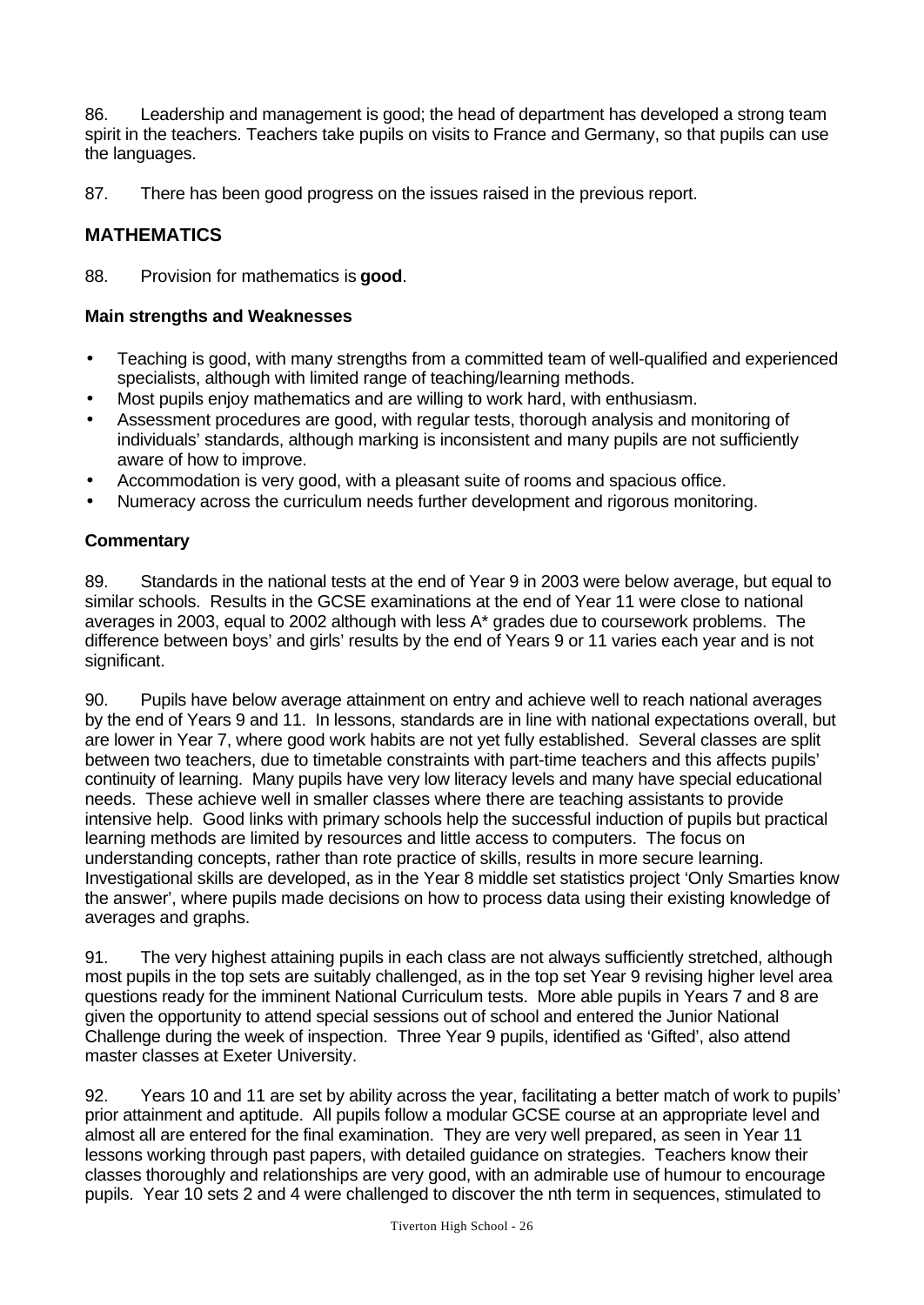think hard and use algebra appropriately. New resources such as a data projector, combined with worksheets, helped very weak pupils in the Year 10 bottom set, many with special educational need, draw reflections and lines of symmetry. Set 8 pupils moved to a computer room to visualise reflections using the newly acquired dynamic geometry software. All pupils have copies of relevant test-books, a positive resource.

93. Teaching is good, with all lessons at least satisfactory, three quarters good or better and many very good, an improvement since the previous inspection. All teachers had good subject knowledge and awareness of how pupils learn. Planning and structure of lessons produce effective starter sessions and improving plenaries, but with a limited range and variety of teaching and learning activities at present Very good questioning techniques and clear explanations helped pupils learn and whole class discussion was handled successfully. Pupils were encouraged to explain their own methods and reasoning and learnt from each other. Teachers' class management was very good, reflected by the positive attitudes and good behaviour of pupils.

94. Assessment procedures and structures are good, with regular tests giving indications of NC levels or GCSE grades. Most pupils know their level, but are not sufficiently aware of how to improve and need greater guidance. Since the previous inspection assessment has improved, as has the formal monitoring of teaching and learning. Homework is set regularly for all classes and usually completed, but not always marked thoroughly, with too few constructive comments or detailed corrections. The policy for pupils to mark their own classwork is often not adhered to and much work in books is unmarked. Files are kept of pupils' tests and projects and achievement of individuals is monitored closely, with coloured charts showing added value over time and with good analysis of data.

95. Leadership is very good in this effective department, with vision, a shared sense of direction and commitment among the team of experienced specialists. Curriculum changes have been managed effectively and schemes of work are being well developed, with appropriate coverage of all attainment targets. However, citizenship is not yet sufficiently emphasised and there are no policies or guidelines on the spiritual and cultural dimensions of mathematics. Accommodation is very good, with a suite of rooms, one for each teacher, a spacious office and separate resources or work-room. Overall improvement since the previous inspection and predominately in the last three years is good, with better teaching and rising standards.

## **Mathematics across the curriculum**

96. Competence in mathematics is satisfactory. Number skills are well taught by the specialist teachers in the mathematics department and are used effectively in some subject areas. Music was a very good example of shape, order, pattern and balance being used very well in the creation of composition and performances. Number skills were found to be good in Business Studies in dealing with costs, production figures and drawing up accounts. Graphical skills were seen to be good in geography where lower attaining pupils were able to draw and interpret graphs with varying scales, with the help of a teaching assistant. Good graphical skills were also evident in science and the triple science group used calculators competently. In ICT lessons calculation and graphical skills were developed and used well. In other subjects numeracy was underdeveloped or neglected, although pupils were able to cope with any demands.

97. Whole staff training sessions have been held and the mathematics department have a clear and comprehensive policy. Some departments have numeracy policies but this is not standard. The Key Stage 3 Strategy Group is responsible for the co-ordination of numeracy across the curriculum. At present, this co-ordination is inconsistently effective and insufficiently rigorous.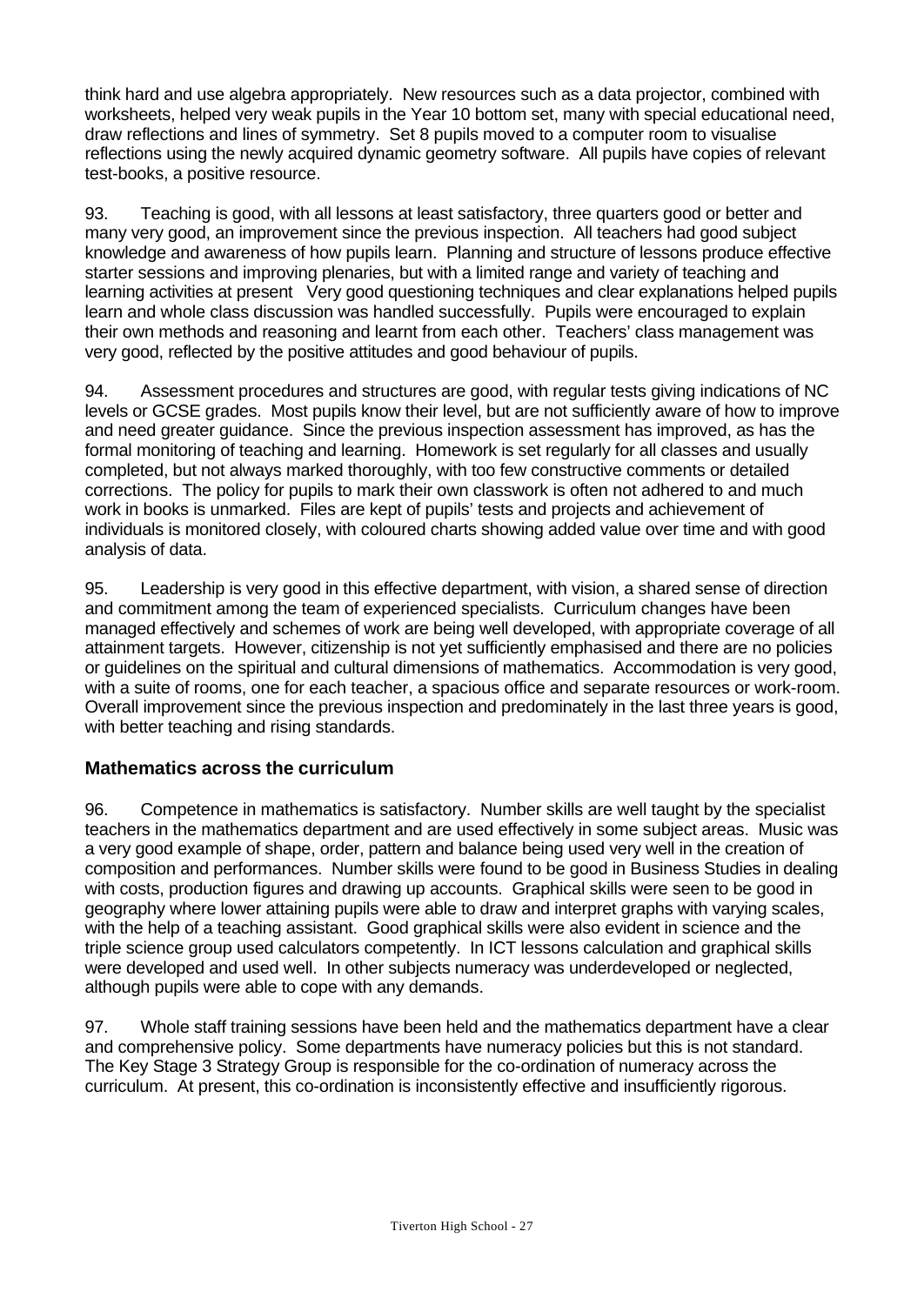#### **SCIENCE**

98. Provision in science is **satisfactory.**

#### **Main strengths and weaknesses:**

- A wider than average curriculum in Years 10 and 11 caters well for all levels of attainment,
- Assessment procedures are excellent, but routine marking is insufficiently consistent and pupils need advice on how to improve,
- Staff knowledge of pupils is very good and pupils are well-supported by their teachers, but the level of non-teaching support is insufficient and the lack of help with literacy difficulties hampers progress for many low-achieving pupils.

#### **Commentary**

99. The standard on entry is below the national average, largely due to low reading abilities for a substantial proportion of pupils. In 2003, the Year 9 national tests maintained the improvement shown in the last three years, but results remain slightly below the national average at the top levels. Based on prior attainment, these results are in line with those for other similar schools. Pupils' achievement is satisfactory. At GCSE in 2003, pupils taking the separate sciences were above national levels in biology and physics and matched them in chemistry. Double Award candidates matched national results for A\*-G grades, but were below national averages for A\*-C. All candidates for the Single Award gained a grade in the A\*-G range and in addition 28 gold, silver and bronze awards were gained in the non-GCSE Certificate of Achievement course. Overall, standards are average and pupils' achievement is good at this level.

100. Standards seen during the inspection were sometimes better than examination results indicate; this is partly attributed to pupils' reluctance to consolidate their work by re-learning it. In general, boys contribute more willingly than girls and their attainment reflects this. Practical work is done safely and competently in all years and most pupils produce neat written records with good graphs and diagrams. Pupils with special needs match their classmates in oral and practical work, but there is insufficient non-teaching support to allow these pupils to reach their full potential in written work. An excellent assessment system, which allows under-achievement to be identified quickly, facilitates target setting and enables pupils to be monitored individually. Pupils in all classes support each other well, willingly giving help over minor problems.

101. Overall, teaching and learning are good. Teaching is good across all years but learning lags behind, being mainly satisfactory. Pupils' individual needs and enthusiasms are well known to staff who incorporate contributions into the lesson and give unobtrusive support where it is needed. Objectives are shared with pupils and are reviewed at the end of each lesson so that pupils can judge how well they have learned. Marking does not give sufficient written guidance on how to improve and incomplete work is often not followed up. Challenging tasks with time limits provide a good pace for work. The increasing use of ICT techniques and resources as new equipment becomes available is allowing teachers to use different and more stimulating new methods. Although a minority of low-attaining pupils lacks the self-discipline to conform to normal standards of good manners, the school's system for dealing with poor behaviour works well. Most pupils respond well to good teaching and their attitudes and behaviour are good. Investigational work for examination assessment is well developed in Years 10 and 11 and results in well presented reports. Advice on improvement here has clearly been heeded and successive investigations often show an increasingly good standard of report.

102. Leadership and management are very good. The school's Visual Arts status is reflected in the increasing use of initiatives such as 3D models, wall-projected computer simulations and video clips as well as pupils' display which enlivens lessons in a way that was not possible before.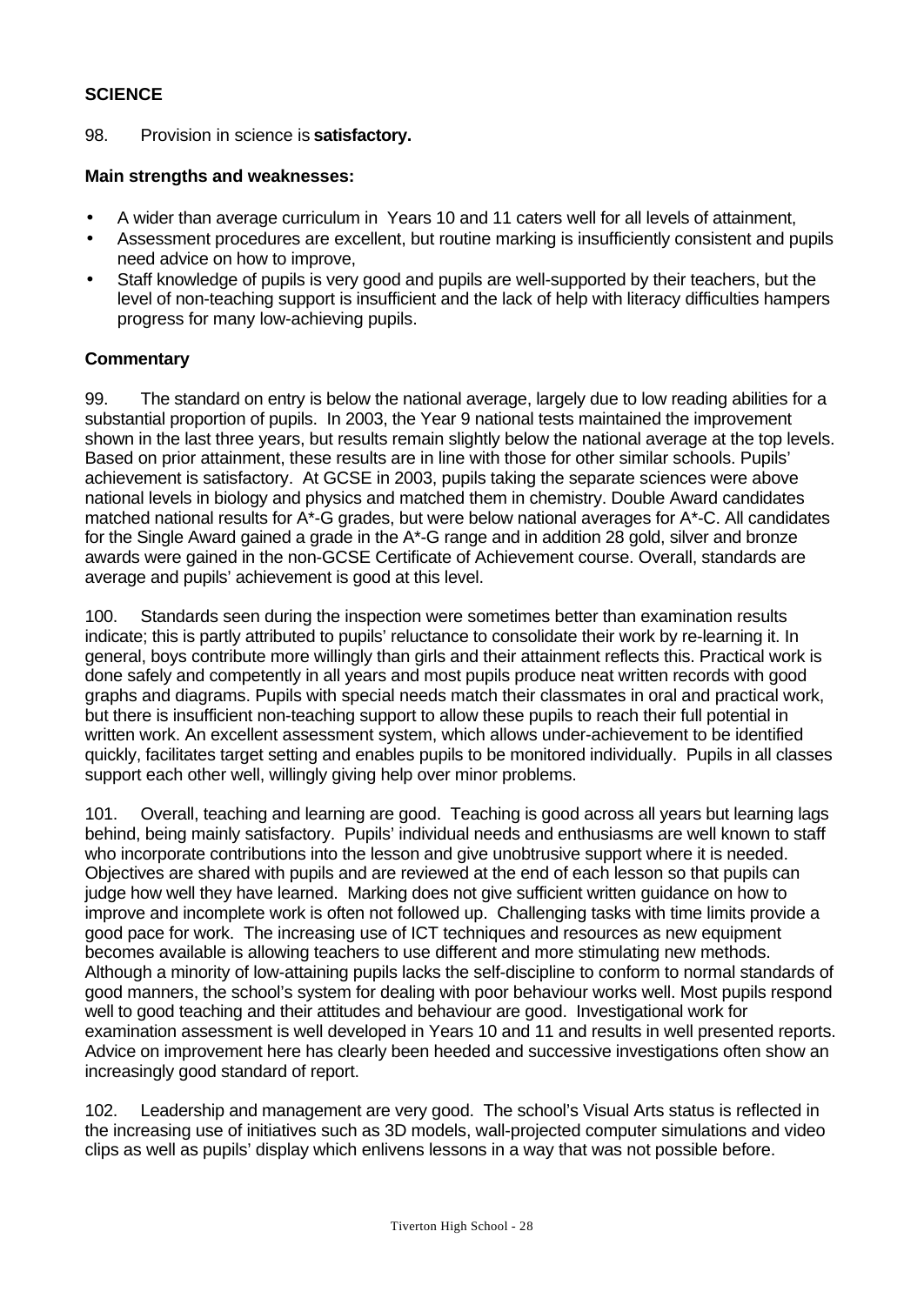## **INFORMATION AND COMMUNICATION TECHNOLOGY**

103. Provision in information and communication technology is **very good**

#### **Main strengths and weaknesses**

- Standards in ICT are above average.
- Very good quality teaching results in effective learning.
- Very good progress is made by all groups of pupils.
- All ICT teachers have excellent subject knowledge.
- Pupils enjoy working with ICT and they work well together.
- ICT is not sufficiently developed across the curriculum. The planned improvements have yet to be implemented.

#### **Commentary**

104. This department is a strength of the school. Standards are rising year on year. In the work seen, high standards are being maintained. By the end of Year 9, the majority of pupils achieve standards above the national average. This represents very good progress. Results in the 2003 GCSE ICT examination were well above the national average. Higher attaining pupils apply their knowledge and skills well to produce good quality individual project work. Achievement across all years is very good.

105. Pupils' attainment on entry is below expectation. Pupils come into in Year 7 with a limited experience of ICT. The school has implemented the government strategy. This has led to improved ICT lessons. Throughout the curriculum, there is an emphasis on developing skills and autonomy. All pupils demonstrate an awareness of how ICT tools and information sources can be used to support learning. They have appropriate skills to work independently.

106. Teaching and learning are very good, with some outstanding teaching observed. Lessons are planned very well; teachers explain tasks clearly and use the time well. Teachers have developed appropriate strategies for enabling good learning to take place. Pupils achieve well because teachers have excellent subject knowledge, set high expectations and use assessment data to plan to meet individual pupil needs. There is challenge for those who find the work easy. Sufficient focus is given to the information pupils need to know about the quality of their work and what they need to do to improve. Teachers are good at helping individuals and providing specific, targeted help to particular groups of pupils. Pupils' learning is enhanced by positive attitudes. Very good relationships exist between each other and between themselves and their teachers.

107. Leadership and management of the subject are very good. The curriculum team leader has a very clear sense of direction for the development of the subject. Assessment of pupils' achievement is providing the department with a very good, sophisticated recording and tracking system. Level descriptors, together with contextual analysis of progress and identified next steps in learning, are available and used well. Pupils can easily see what they know and what they need to concentrate on. This is an example of how the subject has kept abreast of recent developments and requirements. The checking of pupils' work and of teaching is regular and helps to inform and improve teaching strategies.

108. Technical support staff make an excellent contribution to both pupils' progress and teachers' management of lessons. They ensure systems operate effectively. The number of computers has increased significantly. Investment in ICT has been very carefully managed and best value principles applied, however to date, this has been based on external sources of funding which may not in future be relied on to sustain and expand resources. ICT is a strength in the school's drive for improvement and much hard work has been undertaken in the development of this subject. Improvement has been very good and this impressive development will be further improved by the planned expansion in resources to enhance learning across the curriculum.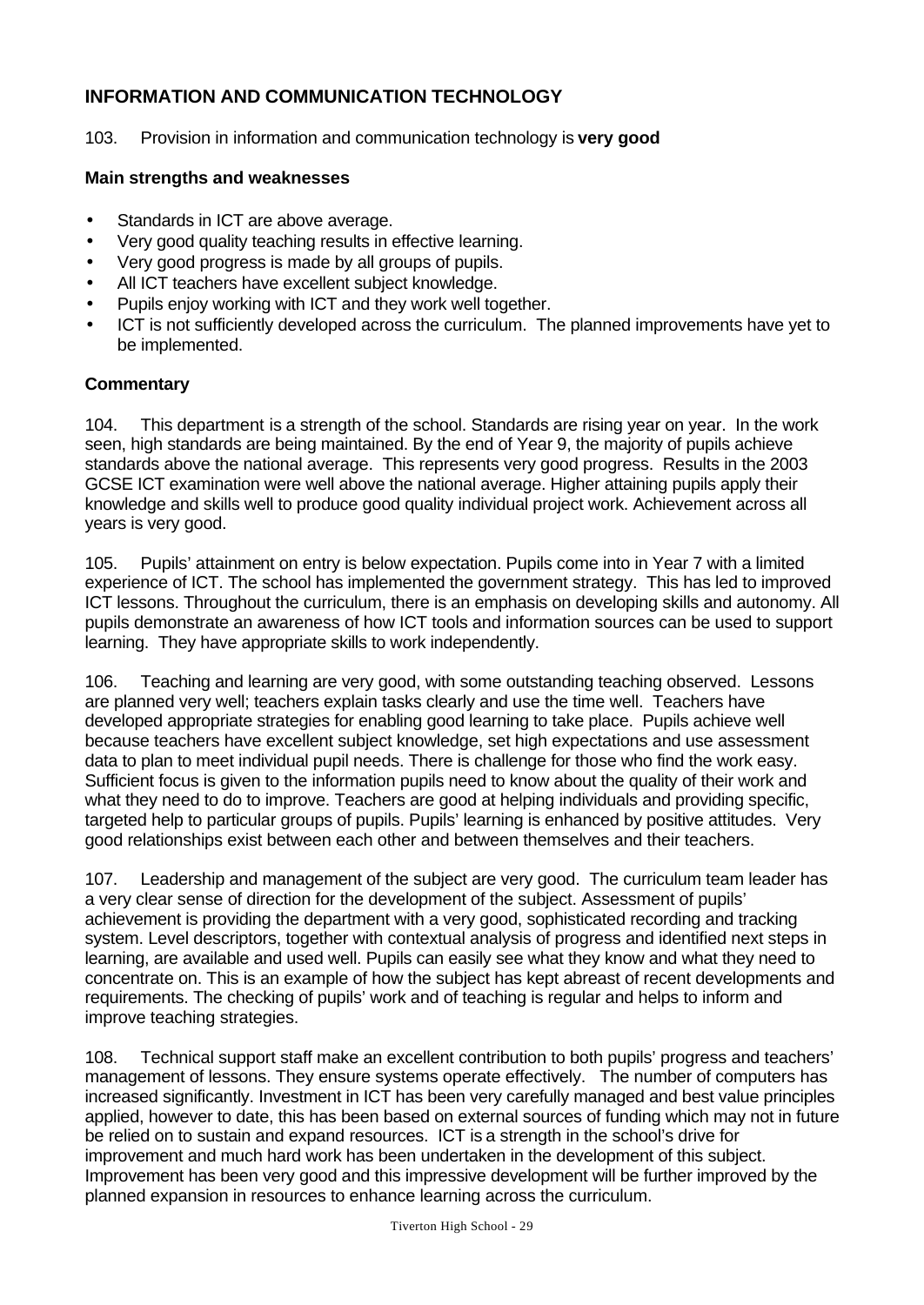## **Information and Communication Technology across the curriculum**

109. Overall the use of ICT in other subjects is satisfactory; pupil competence is very good. There are examples of good practice in music and science, but in many subjects opportunities are limited. Not all subject areas have specific software. More specialist equipment is planned but the school is not yet in a position to capitalise on increased teacher confidence and pupil competence in ICT. Lack of resources has prevented many subject teachers delivering the statutory ICT component of their own national curriculum requirements.

110. ICT lessons ensure pupils are well prepared to apply their knowledge and understanding of computer program. Inclusion of further ICT resources are planned and this identified area for improvement, together with more open access for pupils outside lessons, will increase opportunities and ensure consistency across the school. Monitoring cross curricular progress is at an early stage of development.

## **HUMANITIES**

#### **Geography**

111. Provision in geography is **good**

#### **Main strengths and weaknesses**

- Pupils' achieve well.
- Good leadership and management provide a framework where all staff and pupils are valued.
- Assessments linked to the National Curriculum and GCSE units are very constructive, but pupils' day-to-day work is not regularly marked.
- Data resulting from assessments is very well used to monitor pupils' learning and improve provision.
- There is not enough access to ICT to meet the full requirements of the National Curriculum.
- Fieldwork provision in Years 7 to 9 is not as comprehensive as it could be.

#### **Commentary**

112. In 2003, GCSE results were above the national average and were better than school results in general. Girls' results were better than boys', but the gap between the two is not significantly wider than the national gap. Work seen during the inspection is of an average standard, with higher attaining Year 11 pupils generally above average, but the majority average and below. This represents good achievement. The emphasis in Year 11 lessons during the inspection has been intensive revision sessions, teaching pupils a variety of techniques for classifying and remembering information and giving them practice interpreting mark schemes and examination rubrics by setting them to grade the answers of other, anonymous, pupils.

113. Work and lessons seen during the inspection suggest that by the end of Year 9 standards are average, which represents good achievement from entry to the school, when geographical and literacy skills were below average. The improvement in the quality of learning through these year groups is very marked, with pupils developing their presentation and analytical skills very rapidly, as they are systematically taught to think for themselves and learn independently.

Tiverton High School - 30 114. Pupils with special educational needs and the gifted and talented also achieve well. In many lessons they are well provided for by work suited to their level of need. For example, in a Year 10 group studying population growth, pupils were given three differently prepared graphing sheets, adjusted to their individual needs, so that all succeeded in producing and interpreting a clear picture of exponential growth. Teaching assistants are well briefed and work in partnership with teachers. However, provision for these pupils is not always so well thought through and there were occasions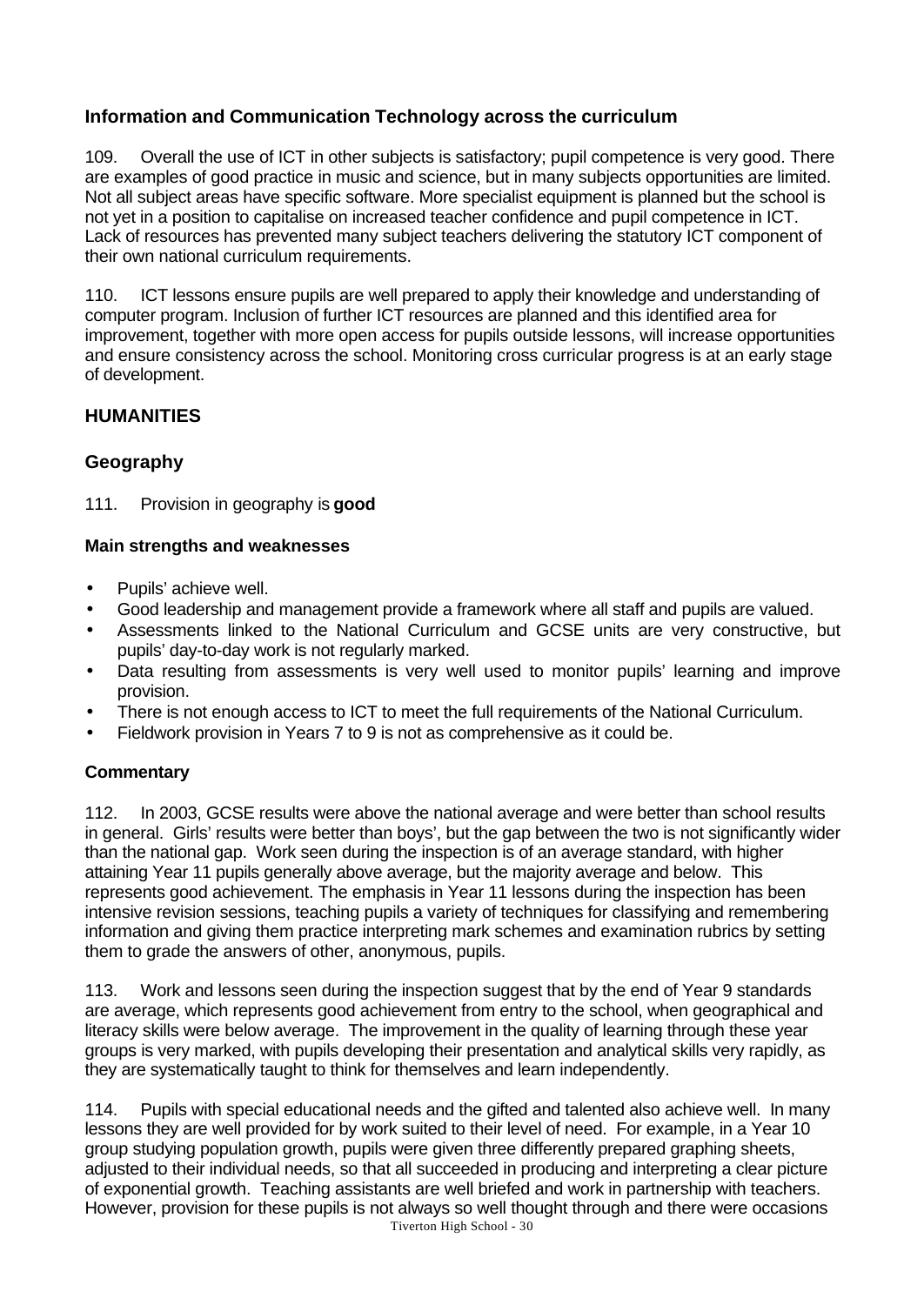when a class with a range of needs was all expected to learn at the same rate, from the same strategies.

115. Teaching and learning are good across Years 7 to 9, very good in Years 10 and 11, with no unsatisfactory lessons observed. In the majority of lessons, very good planning and organisation made very good use of the time available. Group and pair work develop the social skills of pupils extremely effectively and in all the lessons seen in Years 10 and 11 they were able to learn by cooperating and thinking for themselves. However, in some of the lessons in Years 7 to 9, minor elements of restless behaviour endangered the concentration of the majority of the class and slowed the pace of learning. In the majority of lessons, very good management coupled with good relationships produced a learning ethos that enabled pupils to enjoy their lessons. Teachers have high expectations of effort. Moral and cultural themes are effectively tackled through work on such topics as economic development and management of the environment.

116. Work is assessed through questioning and discussion and through regular assessment assignments that enable pupils to understand how they can improve their performance. However, day to day marking of work is inconsistent and as a result, many pupils go several lessons without knowing whether their work is of an acceptable standard. The assessment data kept by the department is comprehensive and well used to monitor progress and evaluate the effectiveness of the curriculum.

117. The department is well led and managed by the humanities team leader who is also coordinator for geography. He leads by example, both in classroom practice and by supporting his hard-working team in ensuring that the best is provided for the pupils. Schemes of work have recently been re-written and these are well supported by a comprehensive bank of resources. However, the delivery of this otherwise good curriculum is hampered by difficulty in accessing ICT equipment for whole-class use and also by a limited amount of fieldwork opportunities, particularly in Year 8.

118. Improvement since the previous inspection, especially over the last three years, has been good. GCSE results have improved, as have standards of teaching and learning and rates of achievement. Better schemes of work and improved national curriculum assessment procedures complete the picture. With the good structures that are in place, the department has the capacity to improve further in the future.

#### **History**

119. Provision in history is **good.**

#### **Main strengths and weaknesses**

- Good achievement across all years.
- Appropriate methods of differentiation are used to raise standards.
- The quality of teaching and learning are good.
- Good management and leadership of history aids standards.
- The limited ICT provision does not aid independent learning.
- Literacy levels hinder the development of writing about history.

#### **Commentary**

120. Standards on entry at Year 7 are below average. Achievement from Year 7 to Year 9 is good as it is in Years 10 and 11. This is as a result of good teaching and learning. The achievement of girls is higher because they concentrate harder on the tasks set for them. Those pupils with special needs do comparatively well because of the inclusive nature of the classroom activity.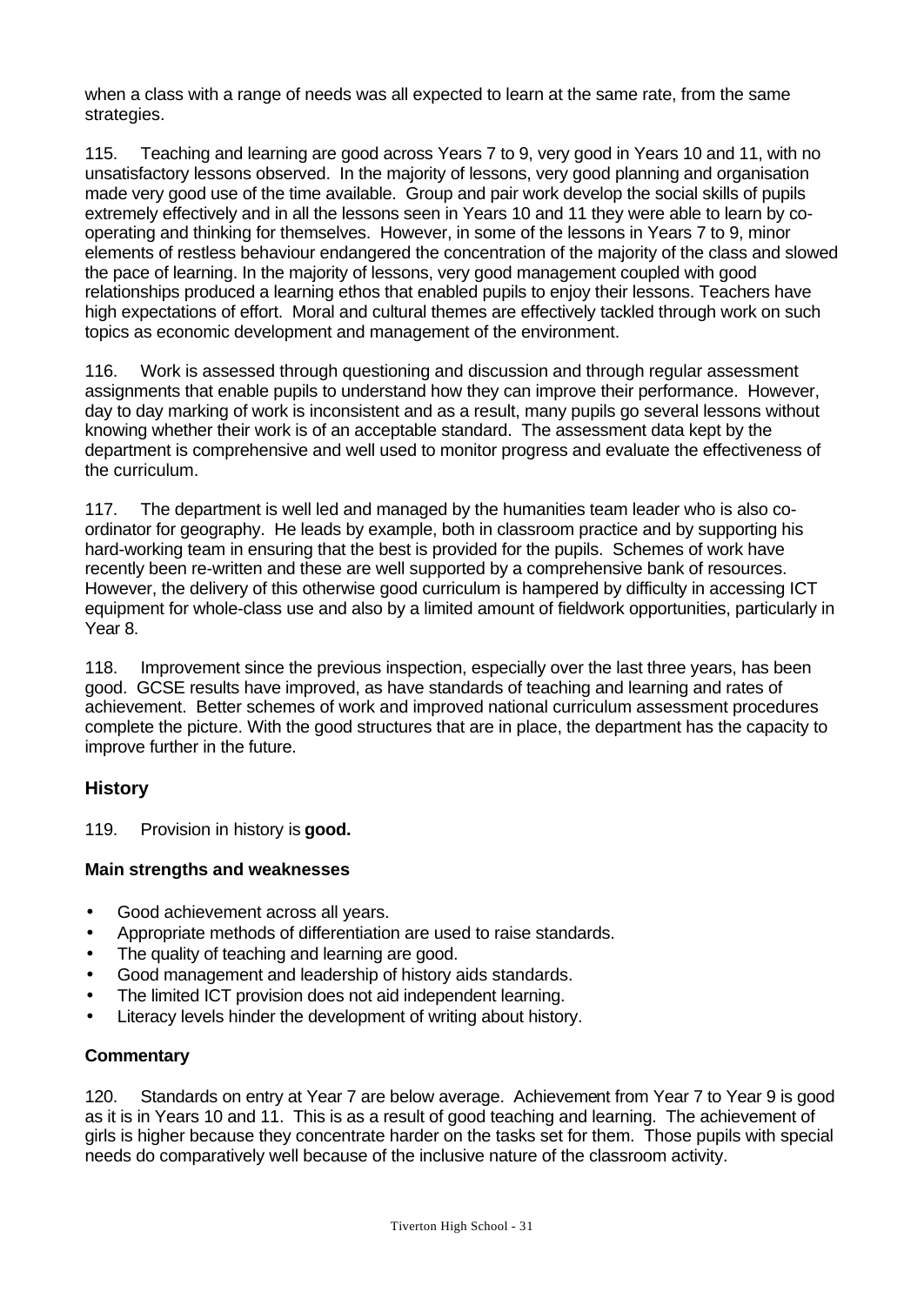121. Standards at the end of Year 9 are average for a majority of pupils. Teacher assessed attainment levels at the end of Year 9 also show consistent improvement and are approaching the national average. Standards at the end of Year 11 are slightly above average. In 2003 GCSE results for the A\* to C grades continued the pattern of improvement over recent years. Examination standards are solidly above the national average. Pupils with special educational needs progress as expected. These pupils receive in-class support. History makes a good contribution to the support of literacy, but more work is required. The subject demands high levels of reading and writing skills, which a significant minority of pupils do not possess. The trend over three years has been one of improvement, with boys doing better, but not as well as girls. Although pupils are confident speakers, there are weaknesses in written pieces in terms of spelling and use of grammar which limits standards. An exciting innovation in 2004 offers the highest attaining pupils the opportunity to take AS level history after school, in order to extend their capabilities.

122. The quality of teaching and learning are good. In Year 7, pupils begin to understand the causes and consequences of the many invasions England experienced. All know the story of 1066. Year 8 can retell the events of the Crusades. Pupils in Year 10 and 11 recognise the economic reasons behind the two World Wars and can write about the theory of National Socialism. Teachers have good subject knowledge. In the best lessons this enables them to challenge pupils, promote higher-order thinking skills and deliver effective plenary sessions. Good learning attitudes shown by a majority of pupils and good pupil management skills ensure that lessons and activities progress without interruption. The lack of ICT in the classroom means that an opportunity is lost to further develop independent learning. Teachers plan for ICT development to promote individual responsibility for learning. Homework set matches the work covered in lessons and marking is supportive.

123. Leadership is very good and management of history is good. There is clear direction for the subject. Teachers share a commitment to improvement within history. There is regular monitoring of teaching and of pupils' books to check standards and continuity of learning. The leader has a clear vision. There is effective use of local historical sites to help the learning in the classroom.

124. Improvement since the last inspection is good. Planning has been streamlined, assessment and monitoring procedures are now developed. The success of history is reflected in the positive response of most pupils. They willingly participate in class activities and show respect for the opinion of others. Attendance remains a problem. The levels of literacy detract from the quality of a significant amount of the written work produced.

## **Religious education**

125. Provision in religious education is **satisfactory.**

#### **Main strengths and weaknesses**

- Standards in the short course GCSE examination have improved significantly.
- The subject makes a good contribution to pupils' personal development.
- Standards are affected by weak literacy skills.
- Staffing difficulties have affected the management of religious education and improvements in provision have not been maintained.

#### **Commentary**

126. Standards in the GCSE short course, taken by almost all pupils in Year 11, were below average in 2003. However, pupils did better in religious education than the school average for all subjects. Girls' results were better than the boys', in line with the difference nationally. Standards in this course have improved significantly over the last three years, from 24 per cent higher grades in 2001, to 49 per cent in 2003.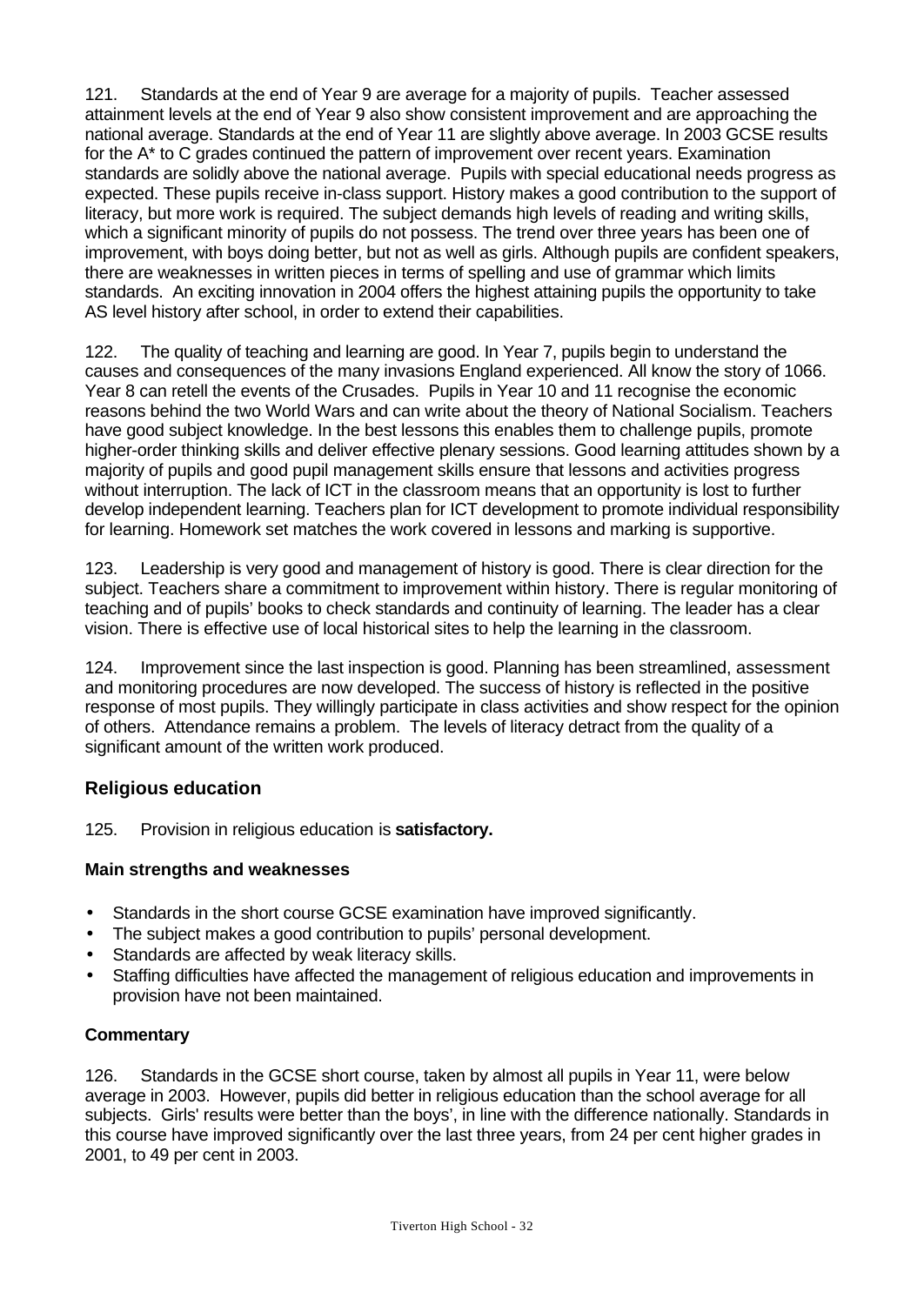127. Standards in work seen during the inspection are below average at the end of Year 9 and Year 11. Achievement is satisfactory. Pupils have a secure knowledge and understanding of topics they have studied but many, particularly boys, find it difficult to show their knowledge in written work. By the end of Year 9, pupils know that there are different faiths and that what people believe affects how they live their lives. They recognise the signs and symbols of major faiths and can describe key features of worship. By the end of Year 11, pupils know that members of religious faith groups are guided by their beliefs in making moral decisions, for example, in maintaining the sanctity of life. Pupils develop their own beliefs and values and learn how to express them, while respecting the views of others. Higher attainers can describe the similarities and differences between different faiths; lower attainers can describe basic facts, but find it difficult to give reasons for their views. Standards in the optional full GCSE course in Year 10 are below average. There are particular weaknesses in their recording and organisation of written work and their achievement is unsatisfactory. There is no full course group in Year 11 this year.

128. Teaching is satisfactory and leads to satisfactory learning by the end of Years 9 and 11. Lessons are well planned and innovative and creative activities motivate pupils and help their learning. Teachers pose challenging questions and get pupils thinking for themselves. There is good teamwork with teaching assistants in some lessons and this helps pupils with special educational needs to achieve satisfactorily. There are regular visitors from faith groups to help pupils to gain a wider perspective on religious belief. However, teaching is inconsistent, because there are not enough specialist teachers who have the breadth of subject knowledge to explain and illustrate with a range of examples. Teachers have not used the exciting range of resources available through information and communication technology to support teaching and learning. There is no consistent push across the department on literacy skills and written work rarely provides a secure record of what pupils know. Assessment is unsatisfactory. Marking of work is irregular and does not tell pupils what they have to do to improve.

129. Learning is satisfactory for most pupils in all years. In lessons seen, pupils worked effectively on their own and in groups. Lower attaining pupils in Years 7 to 9 however, find it difficult to concentrate for an hour and in a few lessons learning was affected by the unsatisfactory behaviour of some pupils.

130. Curriculum leadership is satisfactory. The subject leader has a clear vision, high aspirations and is a good teaching role model. The management of religious education is unsatisfactory. Progress was significantly affected last year by the long-term ill health of the subject leader and exacerbated because there is no other full time specialist teacher. Several teachers from other departments contribute to the teaching of religious education. They are experienced or well qualified in their own areas, but do not have the subject knowledge or time to lead improvements. The department did not undertake rigorous monitoring and evaluation of performance and there was limited progress in developing schemes of work.

131. Improvement since the last inspection has been unsatisfactory. The move to a short course GCSE for all pupils in Years 10 and 11 was a good improvement and religious education continues to make a good contribution to pupils' personal development by helping them to develop personal values, to respect others and to appreciate diversity. However, weaknesses remain in the lack of specialist staff, inconsistencies in teaching, weak assessment and little use of information and communication technology. The scheme of work does not give sufficient guidance for teachers of pupils with specific needs, for example, those who are gifted and talented.

## **TECHNOLOGY**

## **Design and technology**

132. Provision in design and technology is **good.**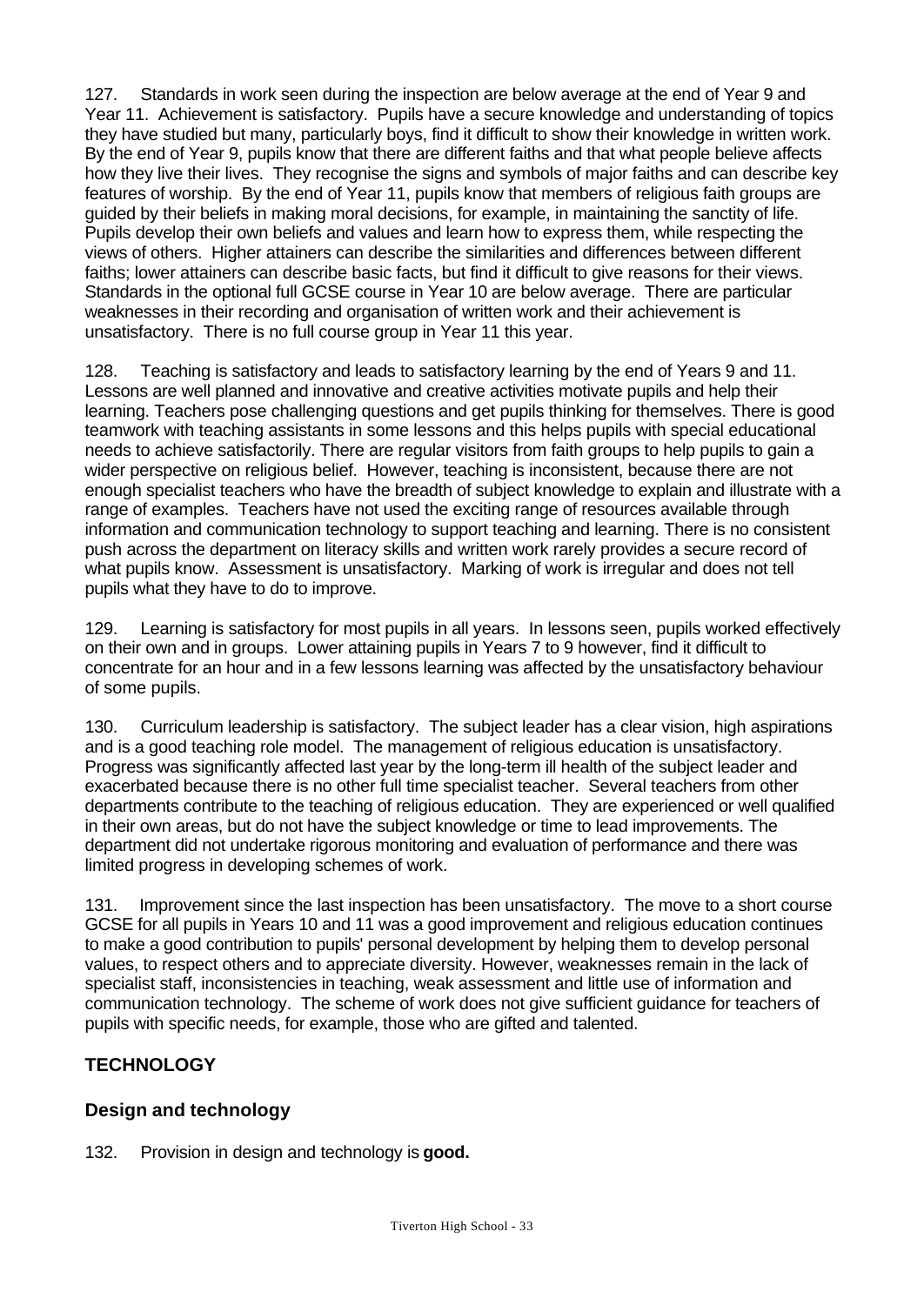#### **Main strengths and weaknesses**

- Good teaching and learning enable pupils to achieve well.
- Pupils enjoy practical work and make quality products.
- Leadership and management of the subject are good.
- Very good classroom relationships promote learning.
- The poor accommodation is having a detrimental effect on standards.
- Provision for ICT particularly Computer Aided Design and Computer Aided Manufacture (CAD/CAM) is inadequate.

#### **Commentary**

133. Pupils enter the school with below average standards. Teachers' Assessments at the end of Year 9 in 2003 show pupils achieving standards which are above average. Standards in the current work seen in Years 7 to 9 are average, representing good achievement and improvement. Pupils acquire a good understanding of the design process over the three years. They are able to design and make products and work safely with a range of tools and materials. Pupils enjoy making quality products, take a pride in their work and acquire useful practical skills. They are less enthusiastic about the design element of the subject and a significant number of folders contain unfinished work. Pupils find difficulty in generating a range of design ideas and weak sketching skills lower the standard of design work.

134. GCSE results in 2003 are average compared to all schools. The proportion of pupils attaining both A\*-C and A\*-G grades is average. Pupils achieved grades in line with their other subjects. Results show improvement over a number of years. The performance of girls and boys is similar to that seen nationally and represents a significant improvement in boys' performance.

135. Standards of work in Years 10 and 11 are average overall, pupils of all abilities, including those with special educational needs, achieve well. Pupils in graphic products in Year 11 however, are underachieving, because they are poorly motivated. This has not been the case previously. Pupils manufacture products to at least a satisfactory standard and a high proportion of very well made products were seen. Coursework folios show pupils are good at undertaking and analysing research related to their topic. Pupils are competent to use ICT, but are unable to use it as a tool when working independently because of inadequate provision. This applies in all material areas, but currently is most apparent in graphics because pupils cannot produce work to the expected standard. Specifications need to be more sharply focused to enable pupils to write better final evaluations. Planning the making and knowledge of Industrial applications are weaker aspects of coursework. Pupils have numeracy and literacy skills which are sufficient for subject requirements.

136. Teaching and learning are good. In the lessons seen, all the teaching was at least satisfactory and a significant amount of good and very good teaching was observed. The work is well planned to ensure progression and courses are suited to the needs and interests of pupils. Well produced support materials are effective in raising standards. A range of teaching strategies are used. These mean the needs of all pupils are met and improvements in literacy are promoted. Good classroom relationships have a positive effect on learning and on attitude and behaviour both of which are good. Assessment is good and pupils know what needs to improve. Pupils work well independently, in pairs and in groups. Displays of work celebrate achievement and show others what is achievable.

137. Good leadership and management give clear educational direction towards raising standards which is shared by a team who work well together. Technicians make a valuable contribution to the work of the department. Learning support assistants are effective in lessons where they occur, but are not always available in lessons where they could make a difference. Departmental resources are limited by a tight budget and provision for CAD/CAM is inadequate. The accommodation is poor and limits the type and scope of the work. It is almost impossible for pupils to undertake multi-material projects in resistant materials. Whole classes in food technology cannot do practical work at the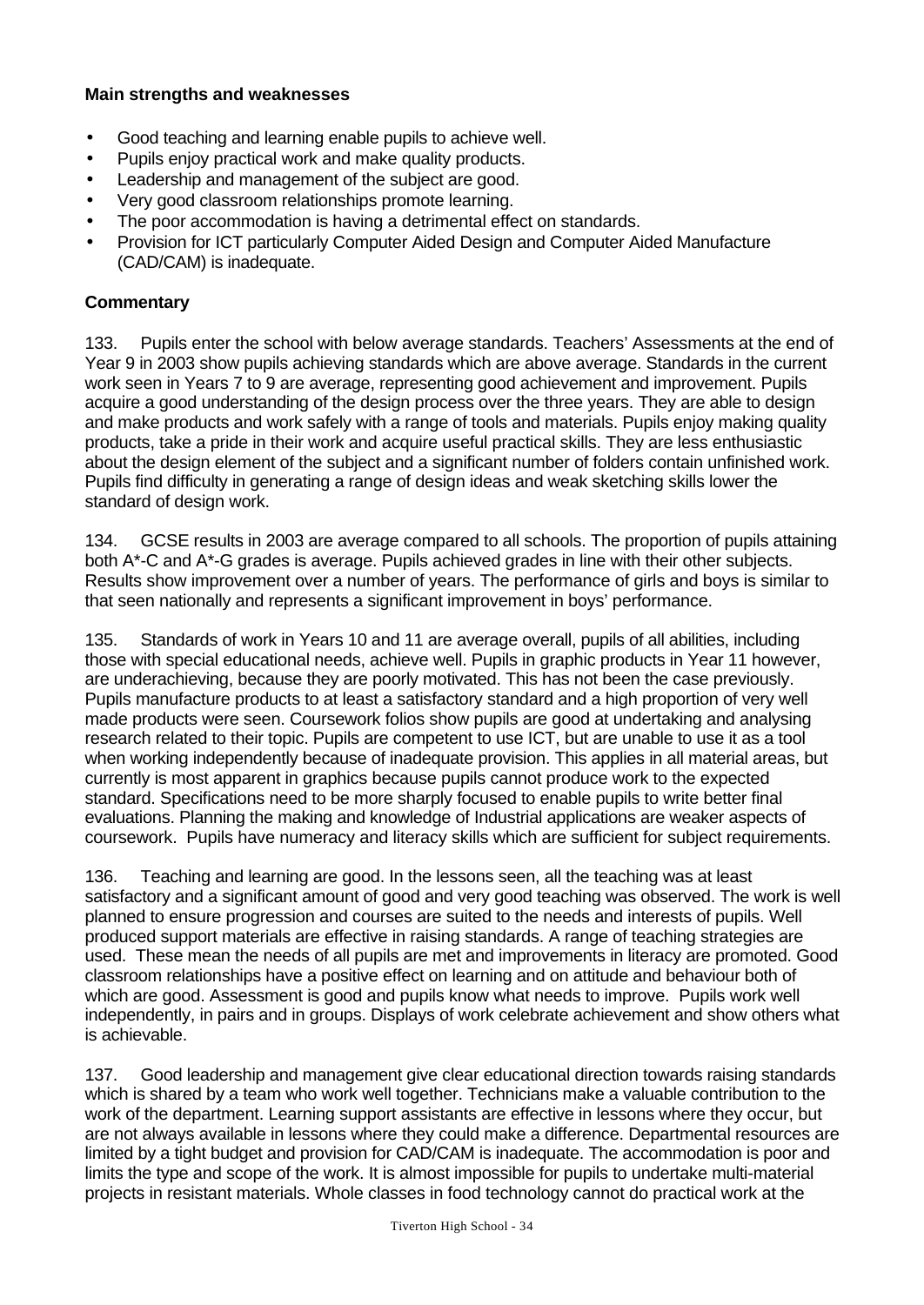same time. The accommodation does not inspire pupils to opt for the subject in Year10 and contrasts sharply with the excellent provision for art due to be commissioned. There are a number of health and safety issues related to the design and condition of the building.

138. Improvement in standards since the previous inspection is good and has been most rapid in the last three years. There has been only limited progress, however, with regard to resources and accommodation which were criticised in the previous report.

## **VISUAL AND PERFORMING ARTS**

### **Art and design**

139. Provision in art and design is **very good**.

#### **Main strengths and weaknesses**

- The quality of leadership and management of the subject are very good.
- The standards that pupils achieve at GCSE are very high.
- The quality of teaching and learning on GCSE courses is very good.
- Pupils have had limited opportunities to use ICT and to work in three dimensions.
- Intervals between formal assessments are long, so that pupils are not clear about how well they are achieving and how they can improve.

#### **Commentary**

140. GCSE examination results in 2003 were very high and the best in the school. Almost half of the very large entry gained a grade A\* or A. Many more girls than boys studied the subject; they significantly outperformed them. Standards are rising.

141. By Year 9 pupils reach standards that match national expectations. They achieve well as they follow a structured course, which focuses on establishing and developing art-making skills. Pupils with SEN achieve similarly well. Drawing is particularly well developed and most pupils can draw fluently and with confidence. The use of sketchbooks in Year 7 makes a good contribution to the development of pupils' work, though not in Years 8 and 9. Pupils' three-dimensional work and their use of ICT are currently less developed.

142. The large numbers of pupils who choose to study art and design to GCSE reach very high standards. Their achievement is very good, including those pupils with SEN. The well-structured course ensures that all pupils meet examination demands. There is strength in two-dimensional techniques. Sketchbooks are very well used to record information and images and to develop ideas. The use of ICT is less developed than other techniques. Year 10 pupils are achieving good standards on the newly introduced GCSE Photography course.

143. The quality of teaching and learning is good overall; it is very good in Years 10 and 11. Teachers are expert and knowledgeable. They use demonstration very well to teach or reinforce techniques so that pupils become increasingly competent. Work is well planned and very well structured to support the progress of pupils of all capabilities. The quality of ongoing and informal assessments is good but the intervals between formal assessments are long. This means that pupils are not always clear about how well they are doing and how they can improve.

144. The leadership and management of the subject are very good. The subject manager has a clear vision for its future development and has played a leading role in the successful bid for specialist school status. The work of the department is very well monitored and there is a successful focus on raising standards.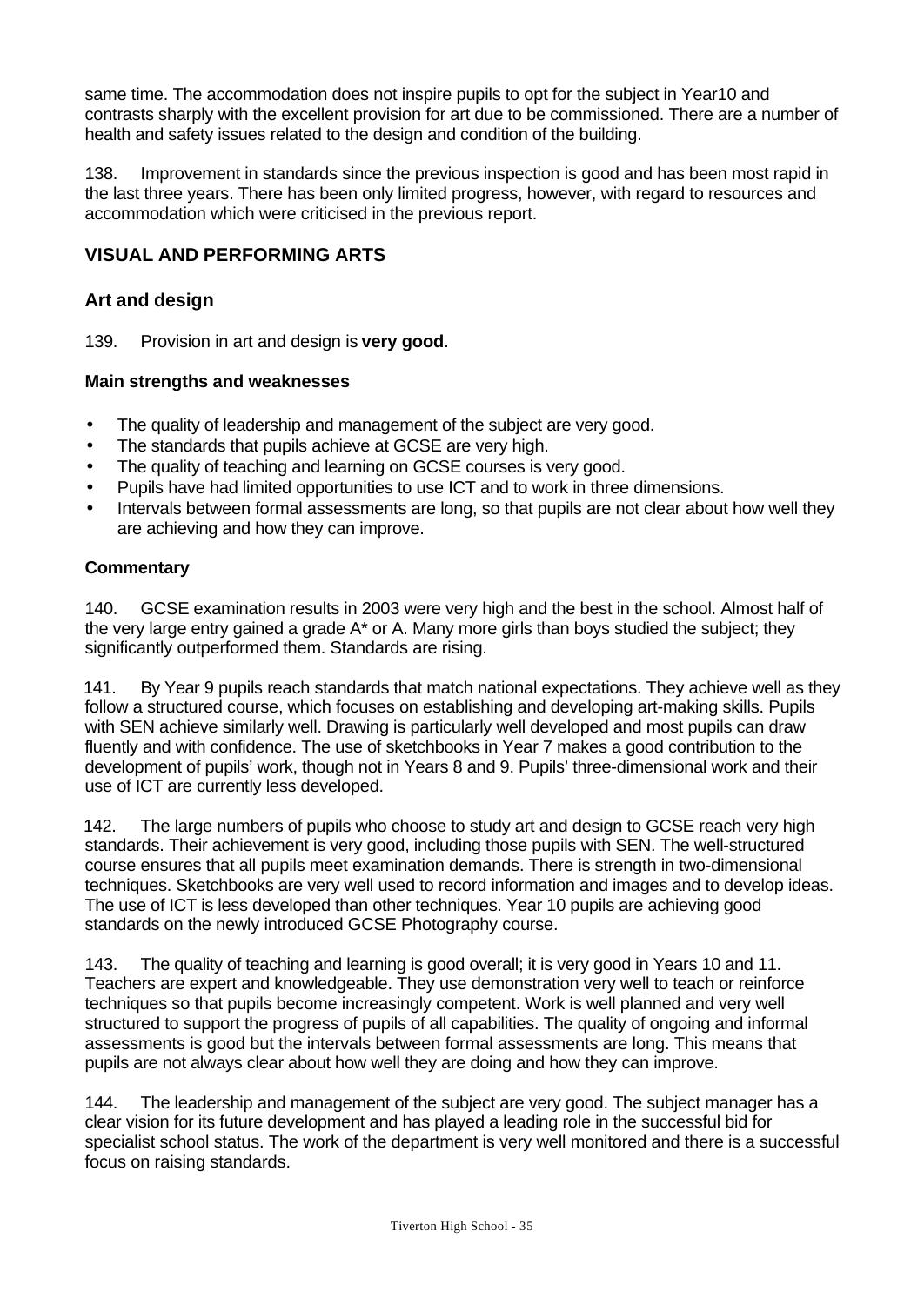145. Current accommodation is unsatisfactory and has limited the opportunities for threedimensional work. Very limited access to appropriate equipment has limited pupils' use of ICT. These shortcomings will be soon resolved as the subject moves into newly refurbished and equipped accommodation. With a continued rise in standards, improvement since the previous inspection has been good.

## **Specialist status for the visual arts**

146. The school was recently awarded specialist school status for the visual arts. An extensively refurbished building will soon provide generous studio facilities. The project has been well managed by senior managers and is nearing completion. There is wide support and involvement from partner primary schools and the community. This is reflected in the steering group which continues to monitor progress. Most of the targets for the first year have been met after two terms. A new GCSE photography course is already equipped and running and two more courses will run from September. There have been successful workshops days with visiting artists, and projects involving partner primary schools. An increased visual awareness is permeating the whole school and appropriate training will be offered to other staff in the summer term.

## **Music**

147. Provision in music is **very good**.

#### **Main strengths and weaknesses**

- The very well qualified, extremely devoted and hard-working music staff is a very valuable asset. The exceptionally strong leadership, commitment and vision of the head of department promotes good teaching, learning and achievement that contributes to rapidly improving standards.
- There is very good, detailed planning and delivery of a broad, balanced curriculum for music.
- There are excellent opportunities for curriculum enrichment, including the very good work done by the 10 visiting music teachers who cater for some 10 per cent of the school's population.

## **Commentary**

148. Teacher assessments at the end of Year 9 show standards to be improving rapidly. Work in class confirms this and augurs very well for continuing rising standards in the future, especially given the very low attainment in music upon entry in Year 7. Results of small, but rapidly increasing, numbers of candidates in GCSE music are very good, especially given pupils' prior levels of attainment.

149. On entry to the school, pupils' standards of attainment in music are very far below average; often far less than national expectations of standards expected by the end of Key Stage 1. Teachers' assessments at the end of Year 9 show pupils' standards are only slightly below average, representing very good achievement, although some pupils still have difficulty with some important musical concepts. The majority have greater confidence in singing and playing both as individuals and in larger groups. The focus of pupils' attention, especially when listening critically and analytically to music, is improving significantly and provides a secure, if not yet sufficiently broad and deep foundation, for those rapidly increasing numbers who elect to follow GCSE courses. Much remedial work remains to be done in Year 10 as in Years 7 to 9. By the end of Year 11, pupils' musical skills are further improved. Standards and achievement are both very good.

150. Teaching and learning are good, overall. They are never less than satisfactory and ordinarily good or very good with some outstanding features, e.g. Years 10 and 11 GCSE coursework, the development of individual's skills and their application in extracurricular activity, the particularly good and developing use made of ICT. In all year groups, the impact of very well qualified teachers and expert musicians is very clear in the detailed planning, preparation and presentation of lessons. Teachers' very high expectations of pupils' and pupils' engagement with music in performing,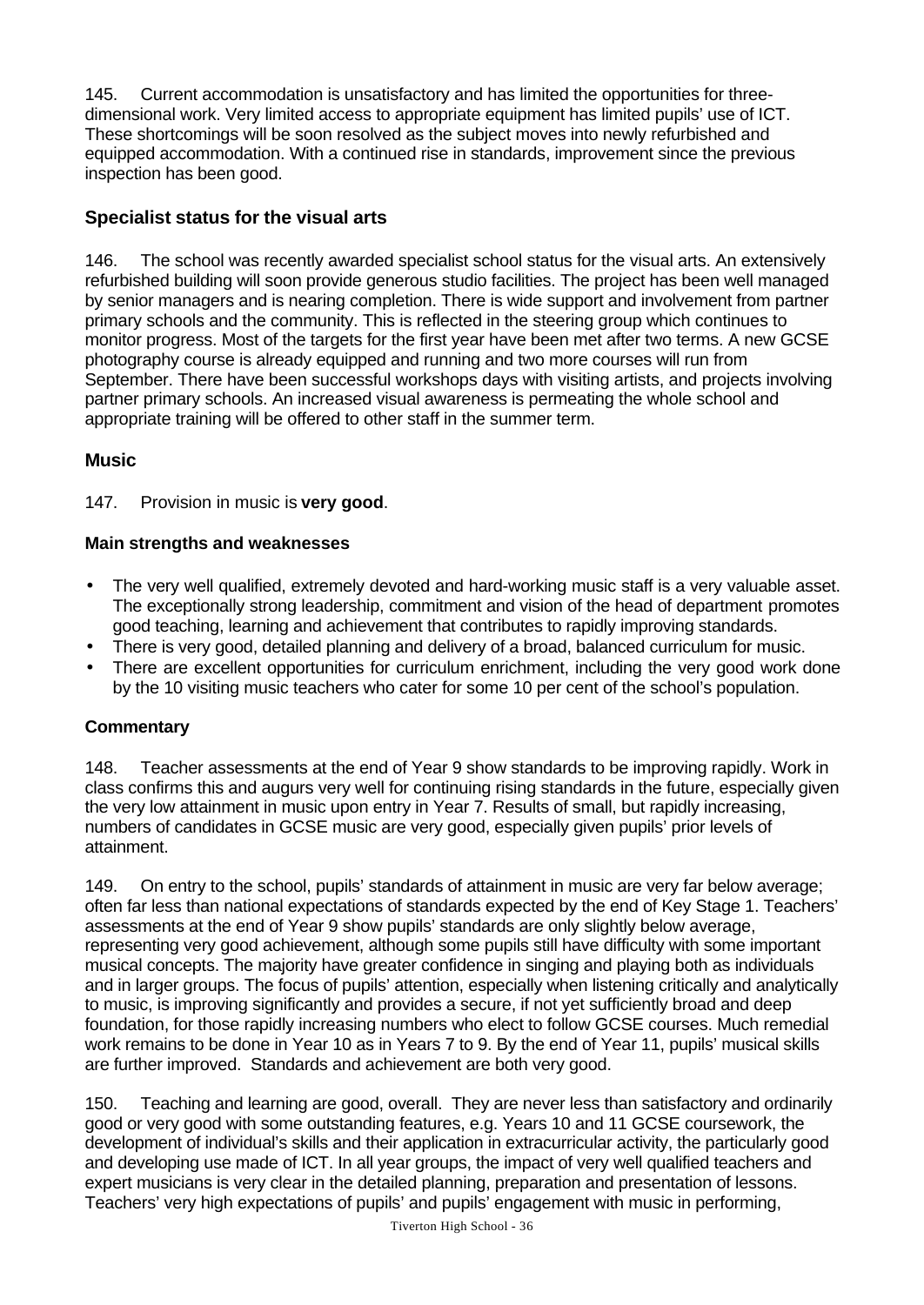composing and critical listening is characterised by unusual levels of energy and dynamism, coupled with sensitivity to the needs of individuals. This engenders very positive attitudes, behaviour and attention to the task in hand by pupils and pupils who clearly value their music lessons highly. Lapses in such very high standards are rare and then very well managed by the teachers. Consequently, every lesson observed had positive outcomes, especially in the high levels of achievement seen. Ten very expert visiting music teachers support the permanent staff, catering for voice, strings, woodwind, brass, percussion, piano or electronic keyboard and acoustic or electric guitar lessons provided for some 10 per cent of the school's population. The department also shares with others the benefit of one technical and three learning support assistants. Music staff and pupils demonstrate their enjoyment of music making and their commitment to the life of the whole school by their regular involvement in an exceptionally rich range of instrumental and vocal ensembles. They frequently perform in school concerts, shows, drama productions and further afield in the local community at local primary schools, performing carols or other seasonal music and presenting concerts in the locality.

151. The department is exceptionally well led with very clear vision of musical educational priorities and unusually high levels of commitment. Management is good. The curriculum is broad, balanced and rich in its cultural and stylistic variety. However, it is constrained by available time and accommodation. It is regularly reviewed, revised and refined as changing circumstances demand. Planning for improvement is very good. The department makes significant contributions to the spiritual, moral, social and cultural development of its pupils, embodying the all-inclusive and very good ethos of the school. The very high expectations of teachers are continuing to improve standards rapidly.

152. There has been very good progress since the last inspection.

## **PHYSICAL EDUCATION**

#### 153. Provision for physical education is **satisfactory.**

#### **Main strengths and weaknesses**

- Standards in public examinations are above the national average.
- Teaching of examination classes is good.
- Time allocation for core physical education in Years 10 and 11 is insufficient to provide curricular breadth and balance and to address health and fitness.
- Access to ICT across the department and especially for GCSE pupils is unsatisfactory.
- Accommodation is unsatisfactory for dance.

#### **Commentary**

154. Results in GCSE physical education are well above average, but more boys than girls are taking the course. Projected numbers for 2004 indicate a more even gender split. Boys perform better than girls in the practical work, but girls do better in theory. GCSE dance is still below national average, but standards are rising as are numbers, but to date no boys are taking the course.

155. Standards seen during the inspection in GCSE are broadly in line with national expectation with most pupils achieving well. No Year 11 examination or core lessons in Years 10 and 11 were observed.

156. In 2003, Year 9 standards were above national average on teacher assessment showing a significant upward trend in the past three years. In Years 7 to 9, standards seen during the inspection were below average, but varied. There was some underachievement, especially amongst the more reluctant and lower attaining girls. Some of the most capable Year 9 pupils were not at the expected standard as a result of the failure to acquire and master basic skills earlier. Achievement is unsatisfactory at this level.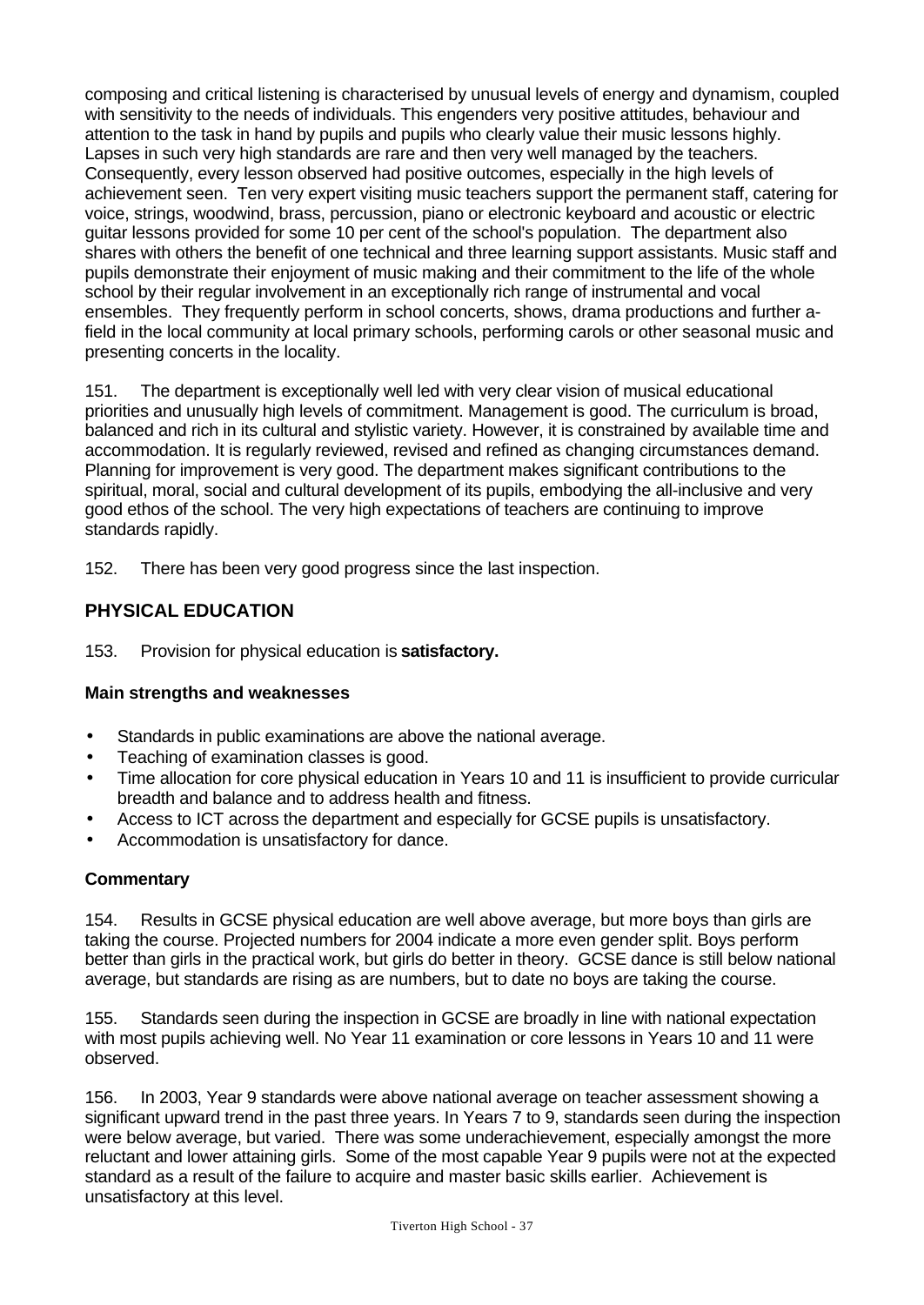157. Teaching is satisfactory overall with some good teaching, especially in examination classes where activities are tightly focused and develop skills, with time on task to consolidate learning. Staff work together well, provide a range of expertise and give willingly of their time to run a variety of extra curricular activities. Learning in some lessons could be improved by a closer match of activities to the ability of the pupils. Lessons have a strong emphasis on acquiring and developing, with little attention to knowledge and understanding of health related fitness although in some lessons pupils take responsibility for their own warm-ups or leading groups. There are limited opportunities to select and apply skills and to evaluate and improve performance. Lessons are predominately whole class teaching with no differentiation by task or outcome which would challenge the more able and raise their standards of performance.

158. There have been two different subject leaders and significant staffing changes since the last inspection. The current subject leader, new in post this year, has made a good start in establishing a team spirit and a pooling of experience. Much detailed work has been undertaken, from a low base, to put in place a subject handbook and to update schemes of work to link more closely to the four strands and to include citizenship. The newly qualified teacher brings many strengths to the department and has successfully taken over the organisation of GCSE dance.

159. Pupils in Years 7 to 9 have two hours per week curricular time providing breadth and balance. In core lessons in Years 10 and 11, curricular provision is below national expectation with provision focused currently on more recreational activity. This is being addressed to make the activities more rigorous with skill development. Accommodation is satisfactory, but disparate. A designated dance area, although part of earlier plans, has not been provided and classes can be rather nomadic. Whilst there is a designated classroom for theory work, it needs refurbishing to make it fit for purpose and networked so that pupils can access ICT to improve their learning.

160. Since the previous inspection in April 1998, but mainly over the last three years, improvement in physical education has been satisfactory.

## **BUSINESS AND OTHER VOCATIONAL COURSES**

161. Provision in business studies is **good.**

#### **Main strengths and weaknesses**

- Good teaching helps pupils develop good attitudes to work.
- Teachers have good knowledge of modern commerce which raises standards.
- There are supportive relationships with pupils, whose progress is well monitored.
- Pupils achieve well.

#### **Commentary**

162. Pupils' standards on entry at Year 10 are average. By the end of Year 10 they are slightly above average. Most pupils gain in confidence during Year 11 and the standard of their work by the end of that year is above average. GNVQ results in 2003 were above average. Pupils are currently on a GCSE course. Recent examination results produced well above average A\* to C grades. The clear assessment strategy used and the positive attitudes shown by most pupils cause their learning to be of a good quality. Boys have out-performed girls. Pupils make good progress as they move from Year 10 to Year 11. Writing is improving. There are a few errors in some scripts in the use of standard English. Teachers are aware of these mistakes and set about remedying them.

163. The teaching and learning are good. The key skills of communication and number are taught. Teaching is inclusive, ensuring that all pupils are challenged and supported effectively. In most lessons, all pupils are involved. Those with learning needs are provided with extra support. This means that these pupils progress at about the same rate as other pupils in the class. Pupils are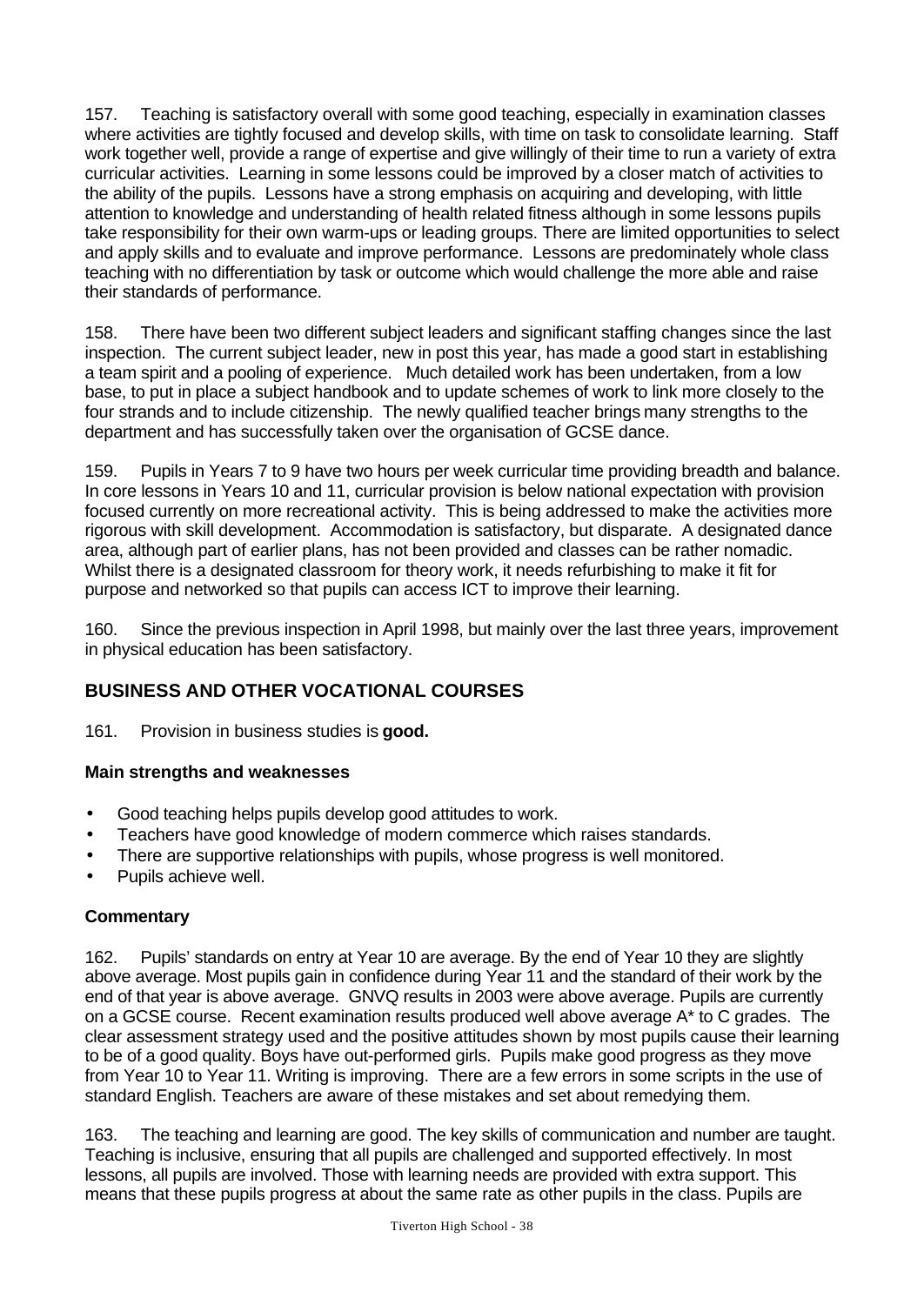taught to think and write analytically. They know about profit and loss accounts. Pupils are aware of current economic trends. All pupils receive oral and written feedback targeted at improving their work. Pupils need to show more independence in their research, particularly that undertaken at home. Teachers expect pupils to be engaged in their own learning and to contribute some originality in their writing. Not all do so. Group work is well structured and it is generally productive. A variety of tasks are normally introduced so that pace and momentum are maintained. As a result of this effective teaching and the positive attitudes of most pupils, plus their hard work, learning is good.

164. Overall, leadership and management are very good. Leadership is very good. Management is good. The teacher in charge of business education is hard working and well informed about modern commercial practice. All work in classrooms and outside visits are monitored for effectiveness. A variety of strategies are used to assess the quality of learning. Planning is good and effective. High expectations are communicated to pupils who respond accordingly. Routines are established which support the efficient provision of business training. There has been improvement in business education over time.

## **PERSONAL, SOCIAL AND HEALTH EDUCATION AND CITIZENSHIP**

## **Citizenship**

165. Provision in citizenship is **good**

#### **Main strengths and weaknesses**

- Leadership is very effective.
- Teaching is mainly good.
- Pupils' files are well presented and indicate good understanding.
- There is some repetition of tasks/topics across year groups.
- Successful role-play received standing ovation.

## **Commentary**

166. The foundations for teaching citizenship have been laid firmly. There are clear programmes of study within which a good programme for PSHE is included.

167. Standards are at least in line with expectations. However, effective assessment procedures are not in place, following the national picture. Guide lines are awaited on this. Pupils' achievements are good, including those with special educational needs and EAL. Pupils gain good knowledge of their rights and responsibilities, the Children's Charter and the parliamentary system. They are becoming informed citizens through their exposure to citizenship studies. They investigate the idea of a school community, the work of magistrates and the process of law, including the jury system. Under the PSHE programme, they learn about sexual health, drugs misuse and implications of bullying.

168. Teaching and learning are good. Teachers manage groups well and take time to review ideas. Pupils in Years 7 to 9, learn how to be good neighbours. Teachers are enthusiastic and animated, their pace is brisk; they use a variety of teaching styles to cater for the different style of learning to which individuals respond. Older pupils have opportunities for paired discussion on matching a sentence to a crime. Their response was thoughtful, although rather passive. In another lesson, pupils demonstrated an increased knowledge of criminal law. They learned well the elements of arrest, summons and sentence. Pupils present their work well. Their commentaries indicate that they understand the topics and that they have thought out opinions which have been discussed.

169. Leadership and management are very good. A clear direction is evident and is supported by detailed documentation and pupils' work. The management of assessment has still to be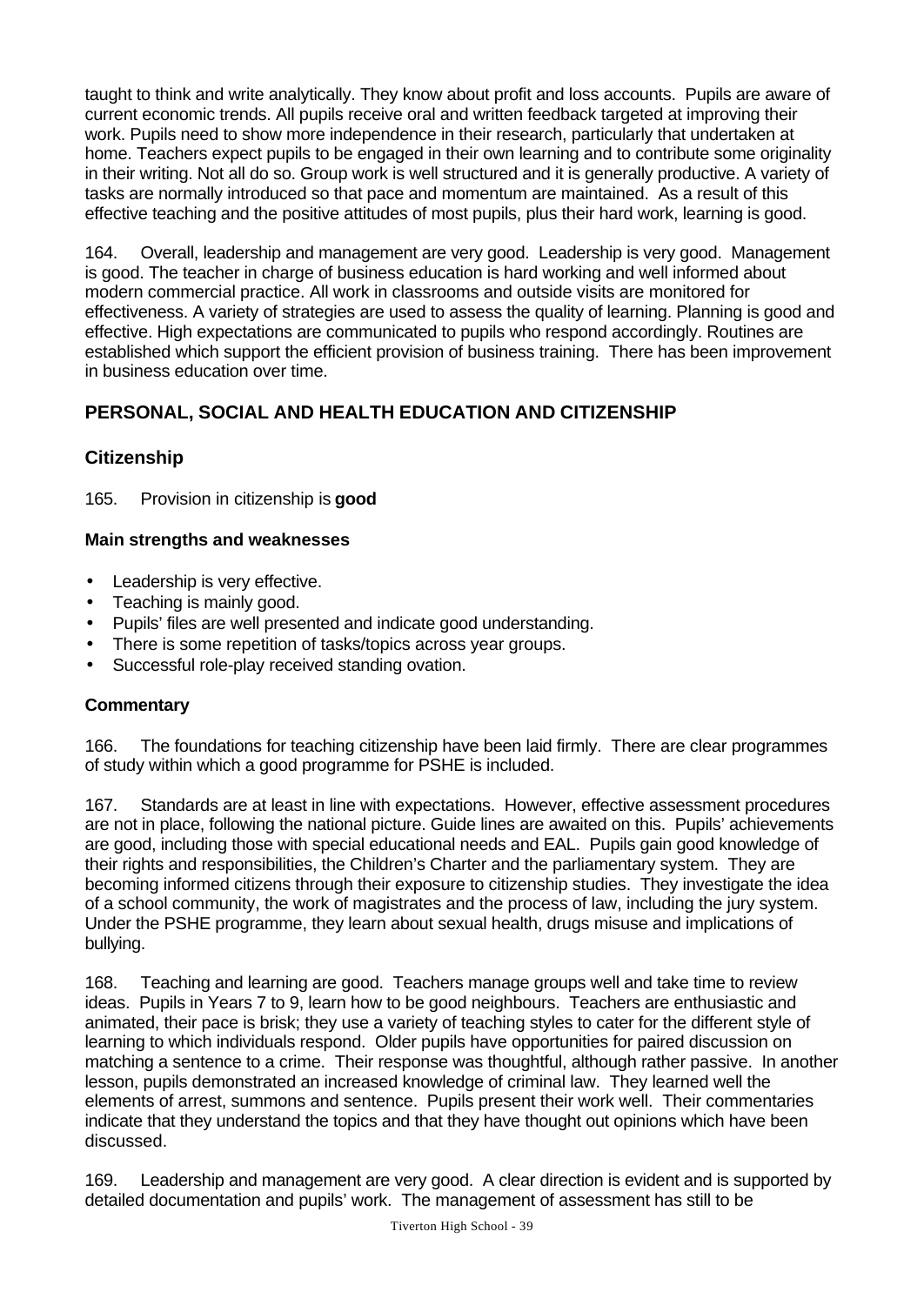addressed. A specialist team is evolving slowly. Because the subject is new, some overlap exists between the tasks allotted to different year groups. The department is particularly proud, and rightly so, of its invitation to Whitehall to perform a "citizenship role-play". This resulted in four pupils with learning difficulties gaining a standing ovation for their efforts. The introduction of GCSE short course will add status to the subject.